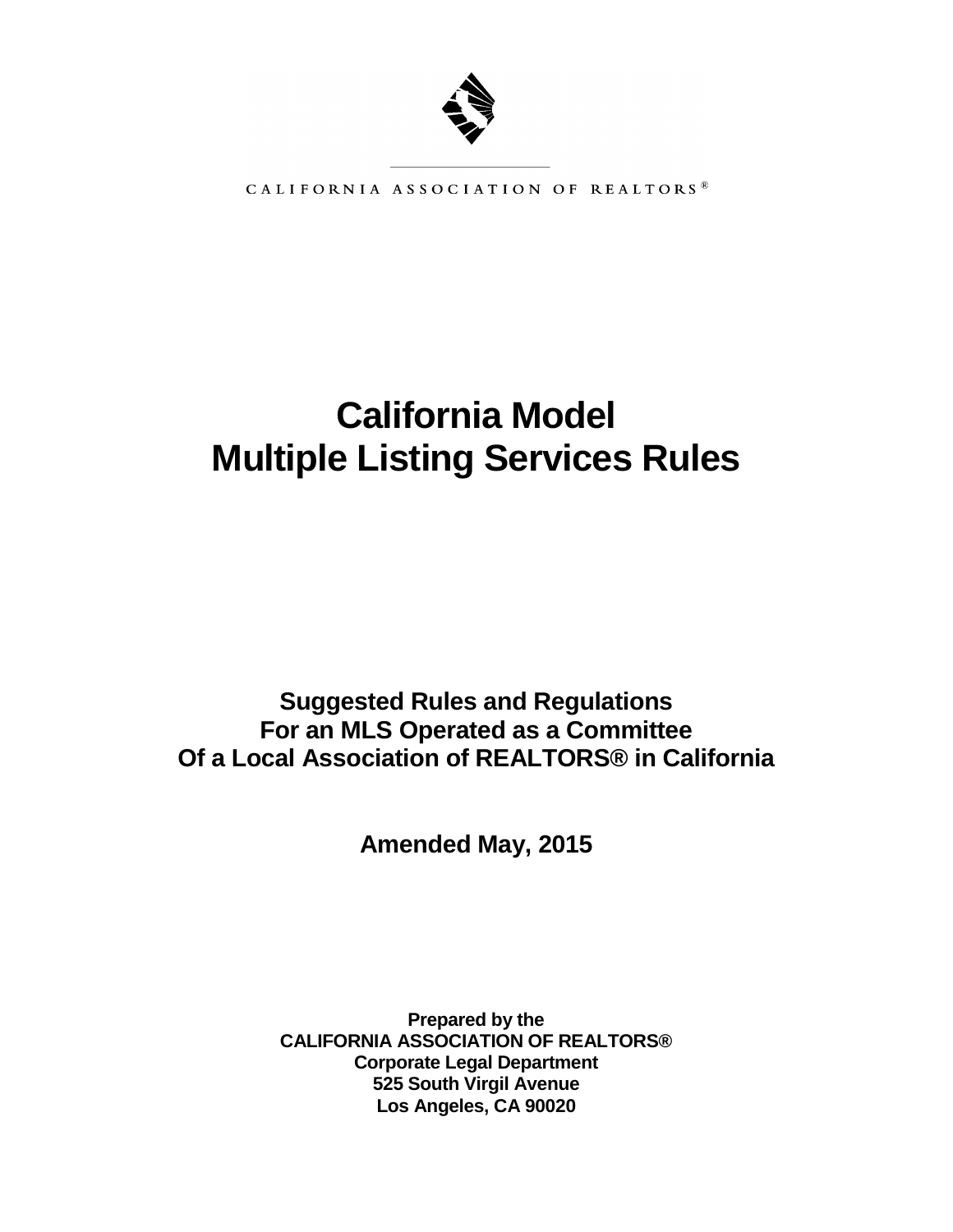**Suggested Rules and Regulations for an MLS Operated as a Committee of a Local Association of REALTORS in California**

## **Effective May, 2015**

## **Introduction**

The *California Multiple Listing Service Rules* ("Model MLS Rules") are designed and intended for use by Member Associations of the California Association of REALTORS® ("C.A.R.") who operate a multiple listing service as a committee of the Member Association. The Model MLS Rules are drafted to be in compliance with the applicable policies of the National Association of REALTORS® and California law. If a Member Association desires to adopt a different set of rules for administration of its multiple listing service or changes the model provisions contained herein, it is recommended that the Member Association have such rules and procedures reviewed by legal counsel and approved by N.A.R. prior to actual use. Moreover, annual submission of the Member Association's MLS Rules to NAR for approval is also required.

## **Changes to these Model MLS Rules**

From time to time, C.A.R. updates these Model MLS Rules to comply with changes in N.A.R. policies or California law as well as for general improvement. All recent changes to these Model MLS Rules are shown in red print by strikeout or underline. In this most recent revision, the changes to the Model MLS Rules pertain to Sections 11.9, 12.5, 12.15.5 and 12.16 and have been amended as follows:

**NAR Mandated Changes** - the below revisions contained in Sections 12.15.5 and 12.16 are mandated by NAR:

- 1. *Section 12.15.5 Sold Information* has been revised to adopt NAR's mandated Automated Valuation Model ("AVM") changes. This NAR mandate requires MLSs to provide data feeds to MLS participants to allow them to build AVMs.
- 2. *Section 12.16 Use of Listing Information on Internet [Also known as Internet*  **Data Exchange ("IDX")** has been revised to adopt NAR's mandated Internet Data Exchange ("IDX") changes. The revisions (a) increase the frequency of required refreshing of IDX displays from at least every 3 days to at least every 12 hours; (b) clarify that it is permissible to co-mingle MLS IDX data with IDX data from other MLSs; and (c) require that an MLS make available and a participant be allowed to display both active and sold listing data in its IDX display.

**Recommended Changes** - the below revisions set forth in Sections 11.9 and 12.5 are NOT mandated by NAR but rather reflect C.A.R. consensus for updating and improving the Model Rules: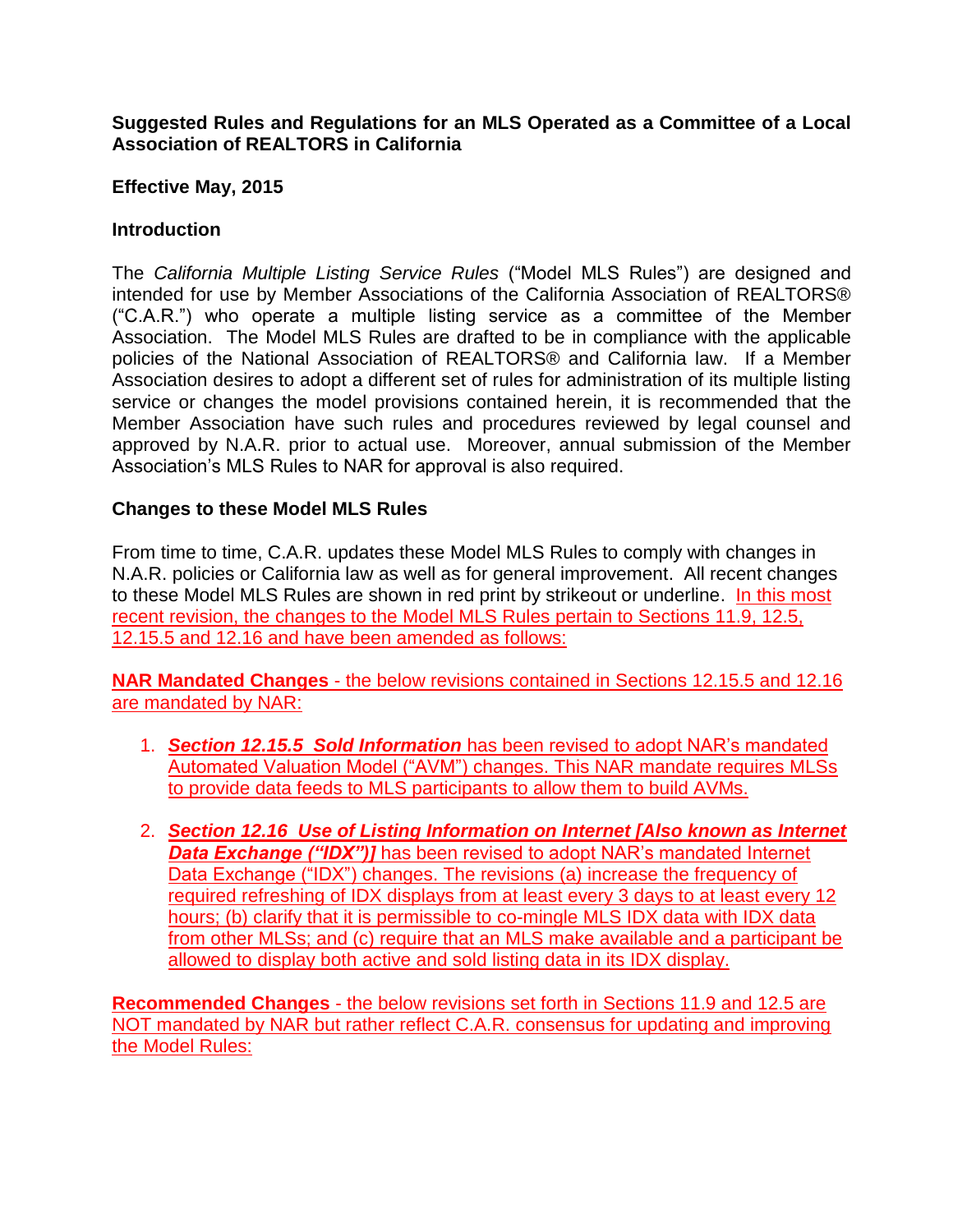- 3. *Section 12.5 Misuse of Remarks* has added language to address copyright concerns requiring adequate authority to submit/use the content created in remarks. NOTE: **Correlating revisions have also been made to the** *Model Citation Policy, attached hereto as Exhibit B (see Tier One)***.**
- 4. *Section 11.9. Removal of and Responsibility for Content* is a new rule that has been adopted to provide an MLS the right or ability (but not the obligation) to restrict or remove offensive or unlawful content.

Additional formatting and editing changes may have also occurred but will not necessarily be shown.

#### *Questions*

C.A.R. provides these Model MLS Rules as a member service to Member Associations. In addition, C.A.R. provides advice to Member Associations regarding the interpretation and application of these Model MLS Rules. Any questions from Member Associations regarding these Model MLS Rules can be directed to the C.A.R. Corporate Legal Department at (213) 739-8287.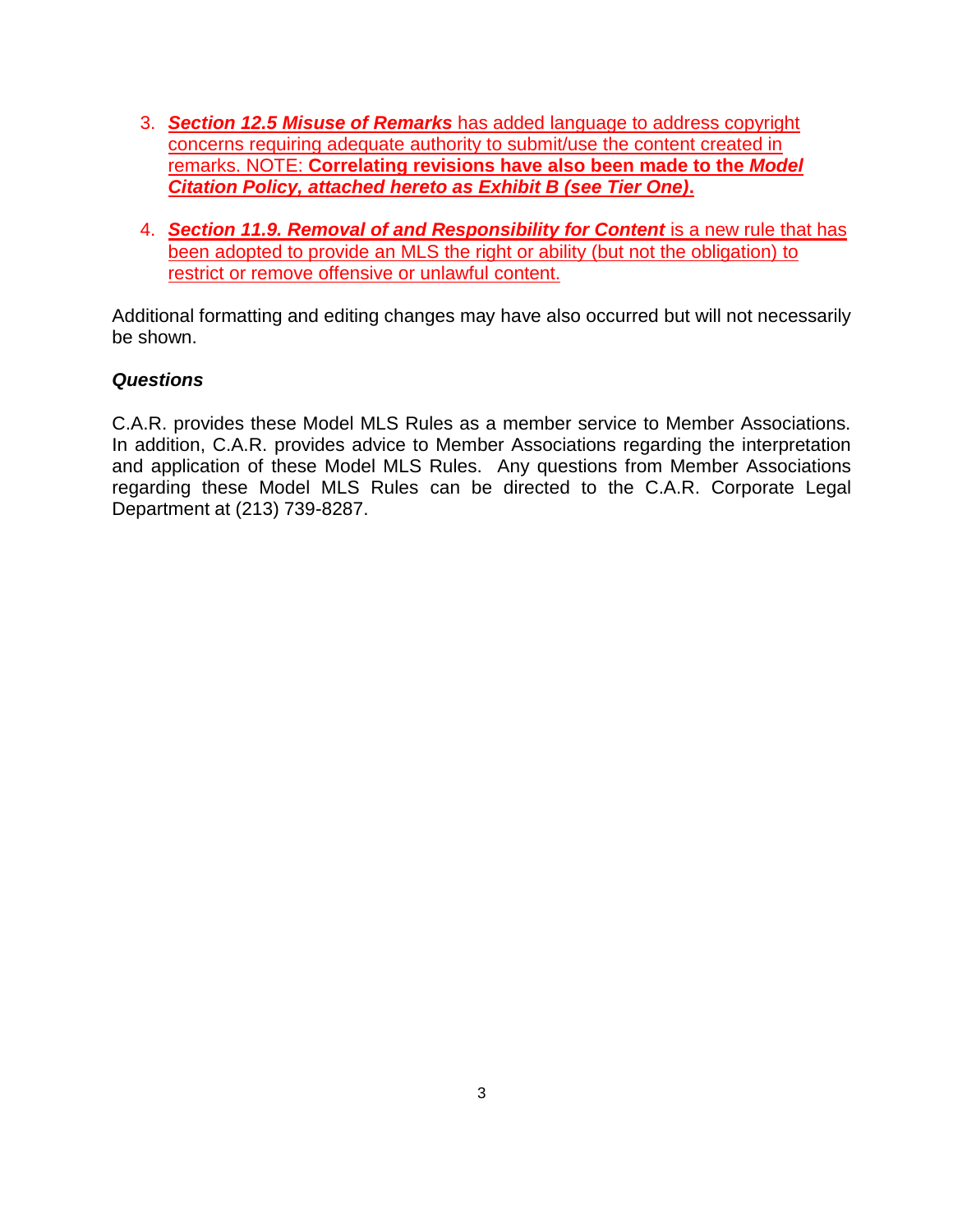## **TABLE OF CONTENTS**

1. AUTHORITY

## 2. PURPOSE

- 3. MULTIPLE LISTING SERVICE COMMITTEE
- 4. PARTICIPATION AND AUTHORIZED ACCESS
- 4.1 Participant
- 4.1.1 Broker Participant
- 4.1.2 Appraiser Participant
- 4.1.3 Redundant Participant Qualifications
- 4.2 Subscriber
- 4.2.1 R.E. Subscriber
- 4.2.2 Appraiser Subscriber
- 4.2.3 Redundant Subscriber Qualifications
- 4.3 Clerical Users
- 4.4 Notification of Licensees
- 4.5 Participation Not Transferrable
- 4.6 Listing Broker Defined
- 4.7 Cooperating Broker or Selling Broker Defined
- 4.8 Appraiser Defined
- 4.9 Denied Application
- 4.10 Interim Training

#### 5. MLS FEES AND CHARGES

- 5.1 Service Fees and Charges
- 5.1.1 Initial Participation and/or Application Fee
- 5.1.2 Recurring Participation Fee
- 5.1.3 Listing Fee
- 5.1.4 Book Fee
- 5.1.5 Computer Access Fee
- 5.1.6 Certification of Nonuse
- 5.1.7. Clerical Users
- 5.1.8 Other Fees
- 5.2 Responsibility for Fees

#### 6. REGIONAL AND RECIPROCAL AGREEMENTS

- 7. LISTING PROCEDURES
- 7.1 Listings Subject to Rules and Regulations of the Service
- 7.2 Types of Listings; Responsibility for Classification
- 7.2.1 Scope of Service; Limited Service Listings
- 7.2.2 Scope of Service; MLS Entry-Only Listings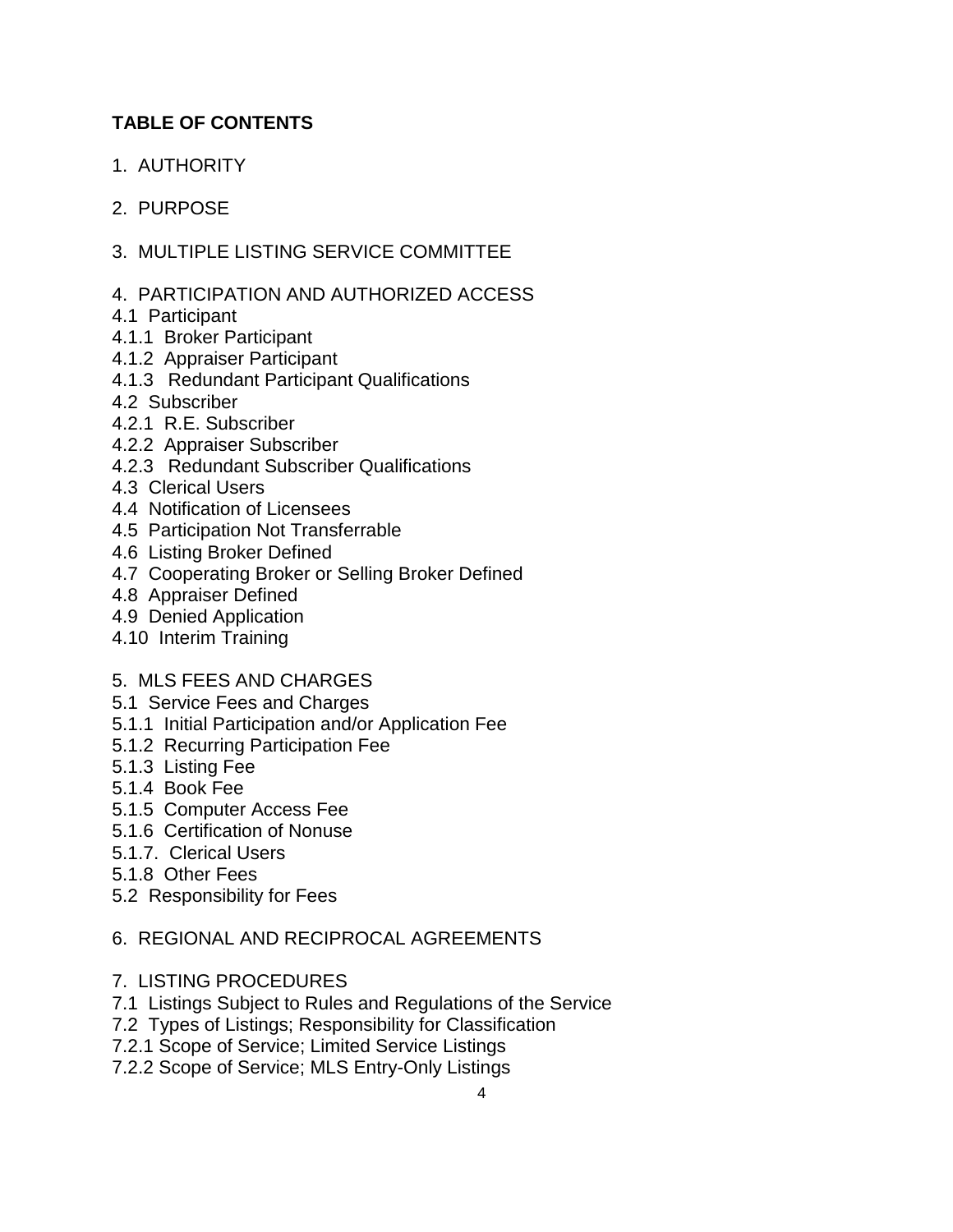- 7.2.3 Scope of Service; Legal Obligations
- 7.3 Types of Properties; Responsibility for Classification
- 7.4 Compliance with California and Federal Law
- 7.4.1 Time Frame Definitions
- 7.5 Mandatory Submission
- 7.6 Exempted Listings
- 7.7 Service Area
- 7.8 Change of Listing Information
- 7.9 Withdrawal of Listing Prior to Expiration
- 7.10 Contingencies
- 7.11 Detail on Listings Filed With the Service
- 7.12 Unilateral Contractual Offer; Subagency Optional
- 7.13 Acceptance of Contractual Offer
- 7.14 Consent to Act as Dual Agent
- 7.15 Estate Sale, Probate and Bankruptcy Listings
- 7.16 Changes to Offer of Compensation by Listing Broker to All Broker Participants
- 7.17 Broker Participant or R.E. Subscriber as Principal
- 7.18 Multiple Unit Properties
- 7.19 Expiration, Extension, and Renewal of Listings
- 7.20 Listings of Participants or Subscribers Suspended, Expelled or Resigned
- 7.20.1 Failure to Pay MLS Fees; Resignation
- 7.20.2 Violation of MLS Rules
- 7.21 No Control of Commission Rates or Fees Charged by Participants
- 7.22 Dual or Variable Rate Commission Arrangements
- 7.23 Right of Listing Broker and Presentation of Counter Offers
- 7.24 Auction Listings
- 7.25 Co-Listings
- 7.26 Days on Market/Cumulative Days on Market Calculation
- 7.27 REO Disclosure
- 7.28 Short Sale (Lender Approval) Listings

#### 8. DOCUMENTATION; PERMISSION; ACCURACY OF INFORMATION

- 8.1 Listing Agreement and Seller's Permission
- 8.2 Written Documentation
- 8.3 Accuracy of Information; Responsibility for Accuracy
- 8.4 Input Defined
- 8.5 Buyer, Seller, Purchase and Sale Defined
- 9. SELLING PROCEDURES
- 9.1 Showings and Negotiations
- 9.2 Disclosing the Existence of Offers
- 9.3 Availability to Show or Inspect
- 9.4 Presentation of Offers
- 9.5 Submission of Offers
- 9.6 Right of Cooperating Broker in Presentation of Offer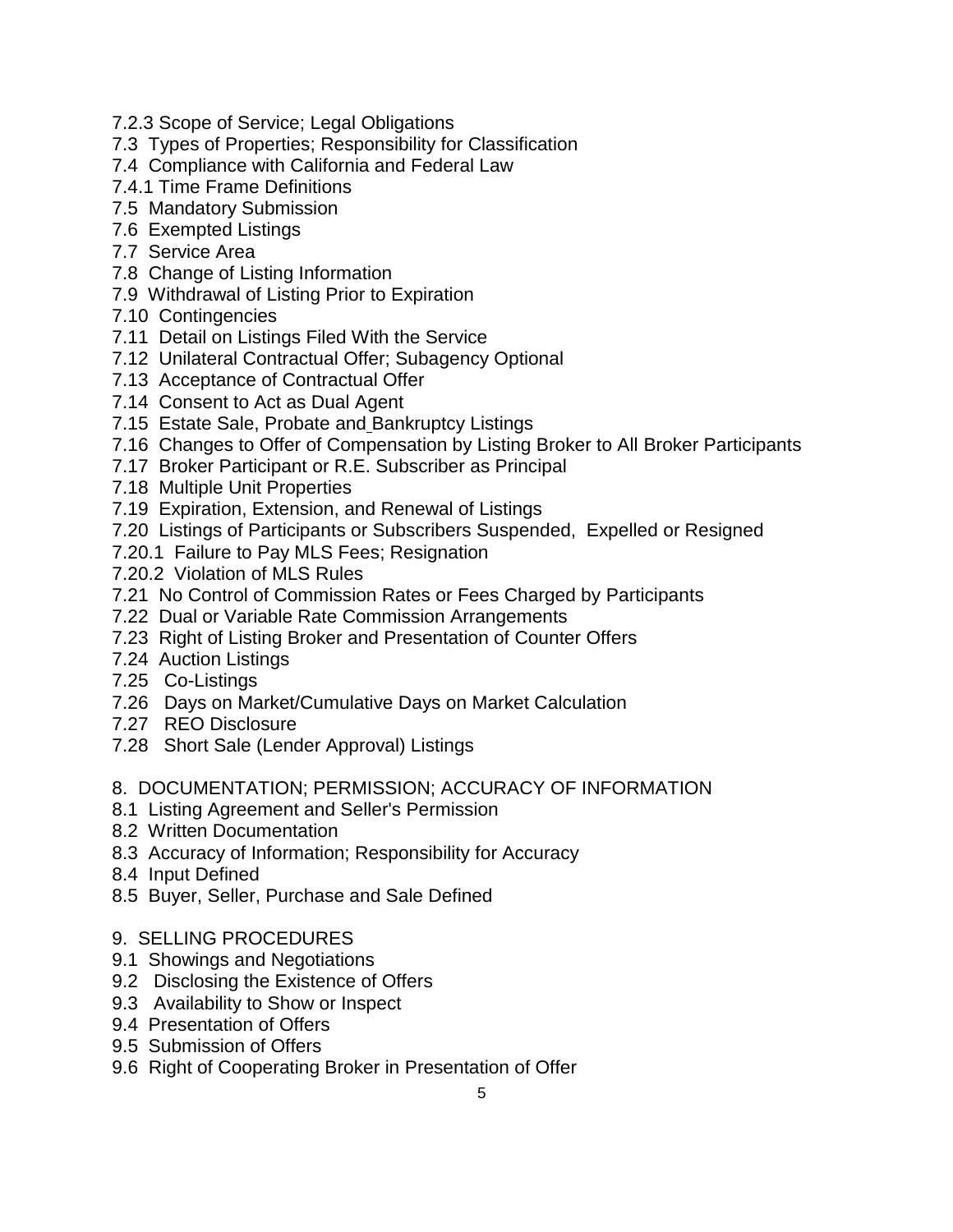- 9.7 Change of Compensation Offer by Cooperating Broker
- 9.8 Cooperating Broker as a Purchaser
- 9.9 Presence of Participant or Subscriber

## 10. REPORTING SALES AND OTHER INFORMATION TO THE SERVICE

- 10.1 Statuses
- 10.2 Reporting of Sales
- 10.3 Removal of Listings for Refusal/Failure to Timely Report Status Changes
- 10.4 Reporting Cancellation of Pending Sale
- 10.5 Refusal to Sell
- 11. OWNERSHIP OF MULTIPLE LISTING SERVICE COMPILATIONS AND **COPYRIGHTS**
- 11.1 MLS compilation Defined
- 11.2 Active Listing MLS Compilation Defined
- 11.3 Comparable Data MLS Compilation Defined
- 11.4 Authority to Put Listings in MLS Compilation
- 11.5 Photographs on the MLS
- 11.6 Copyright Ownership
- 11.7 Leasing of MLS Compilations
- 11.8 Database Preservation
- **11.9. Removal of and Responsibility for Content**
- 12. PROHIBITIONS AND REQUIREMENTS
- 12.1 Notification of California Department of Real Estate (DRE) or California Office of
- Real Estate Appraiser (OREA) Action
- 12.2 Violations of the Law
- 12.3 Supervision of Licensees and Appraisers
- 12.4 Solicitation of Listing Filed with MLS
- 12.5 Misuse of Remarks
- 12.6 "For Sale" Signs
- 12.7 "Sold" Signs and Use of the Term "Sold."
- 12.8 Advertising of Listing Filed With the MLS
- 12.8.1 Advertising of Listing in Printed Neighborhood Market Report
- 12.9 Limitations on Use of Association or MLS Information in Advertising

12.10 False or Misleading Advertising and Representations; True Picture Standard of **Conduct** 

- 12.11 Use of MLS Information
- 12.12 Confidentiality of MLS Information
- 12.12.1 Clerical Users
- 12.13 Access to Comparable and Statistical Information
- 12.14 Display
- 12.14.1 Clerical Users
- 12.15 Reproduction
- 12.15.1 Copies to Prospective Purchasers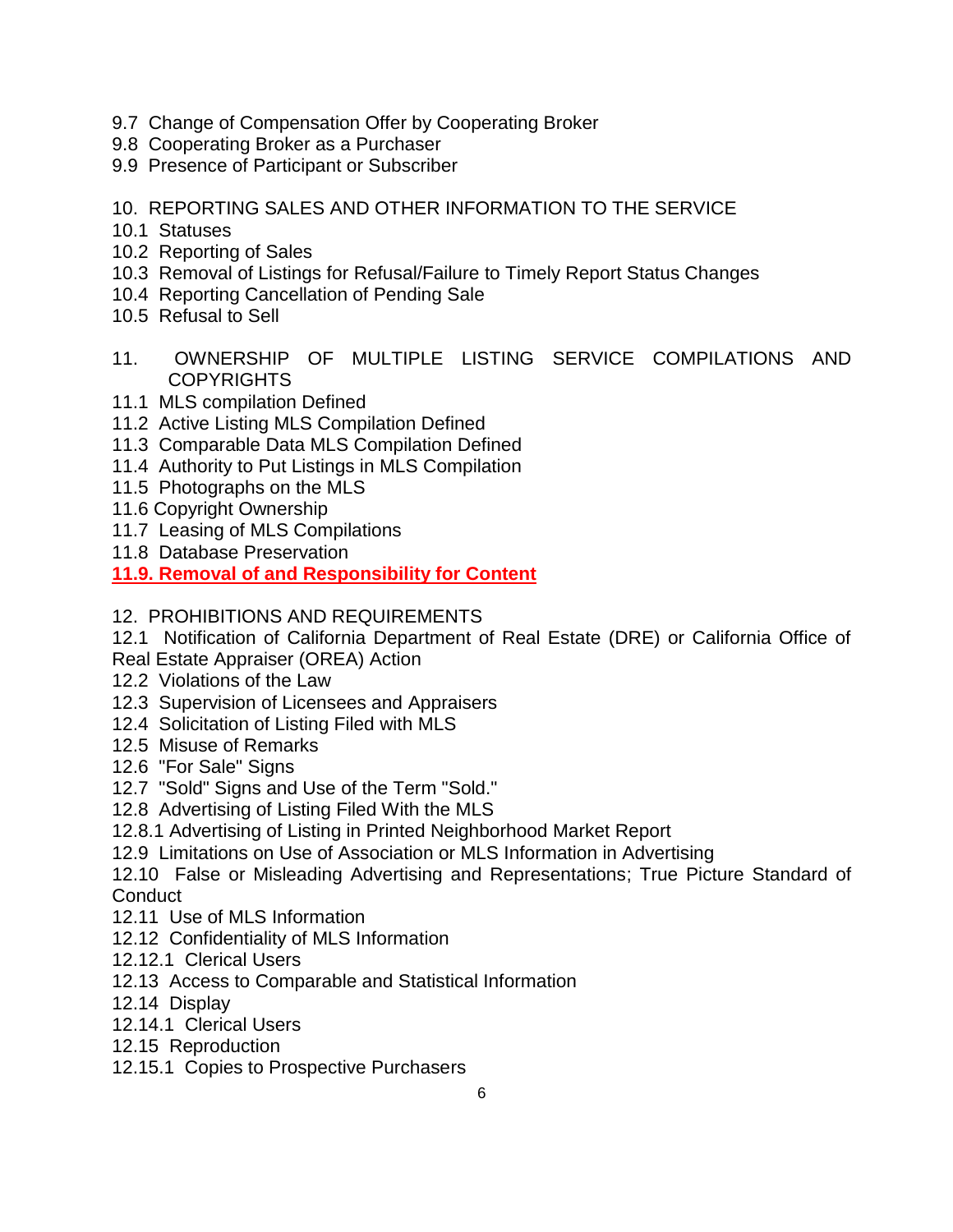- 12.15.2 Information Prohibited from Reproduction/Confidential Fields
- 12.15.3 Copies for Appraisals
- 12.15.4 Downloading into Computers
- 12.15.5 Sold Information
- 12.16 Use of Active Listing Information on Internet
- 12.16.1 Registry of Authorized Participants and Subscribers
- 12.16.2 Right to Charge for Download
- 12.16.3 Listing Broker's Right to Opt Out of Internet Advertising of MLS Information
- 12.17 Website Name and Status Disclosure
- 12.18 Use of the Terms MLS and Multiple Listing Service
- 12.19 Virtual Office Websites ["VOW"]
- 12.20 Applicability of Rules to MLS or Association
- 12.21 Participant and Subscriber Standards of Conduct

#### 13. LOCKBOXES

- 13.1 Eligibility for Lockboxes
- 13.2 Key Use and Service
- 13.2.1 Use of Lockbox Contents
- 13.2.2 Lockbox Requirements
- 13.3 Temporary Keys
- 13.4 Accountability
- 13.5 Deemed Unaccountable
- 13.6 Written Authority
- 13.7 Listing Broker's Permission
- 13.8 Unaccountable Keys
- 13.9 Deposits
- 13.10 Rules Violations
- 13.11 Right to Limit Access
- 13.12 Removal

#### 14. VIOLATIONS OF RULES AND REGULATIONS

- 14.1 Grounds for Disciplinary Action and Sanctions
- 14.2 Sanctions
- 14.3 Citations

#### 15. PROCEDURES FOR MLS RULES HEARINGS

- 16. ARBITRATION
- 16.1 Mandatory Arbitration
- 16.2 Other Arbitration Agreements
- 16.3 Arbitration Between Association Members
- 16.4 Arbitration Involving Non-Association Members
- 16.5 Same Firm
- 16.6 Timing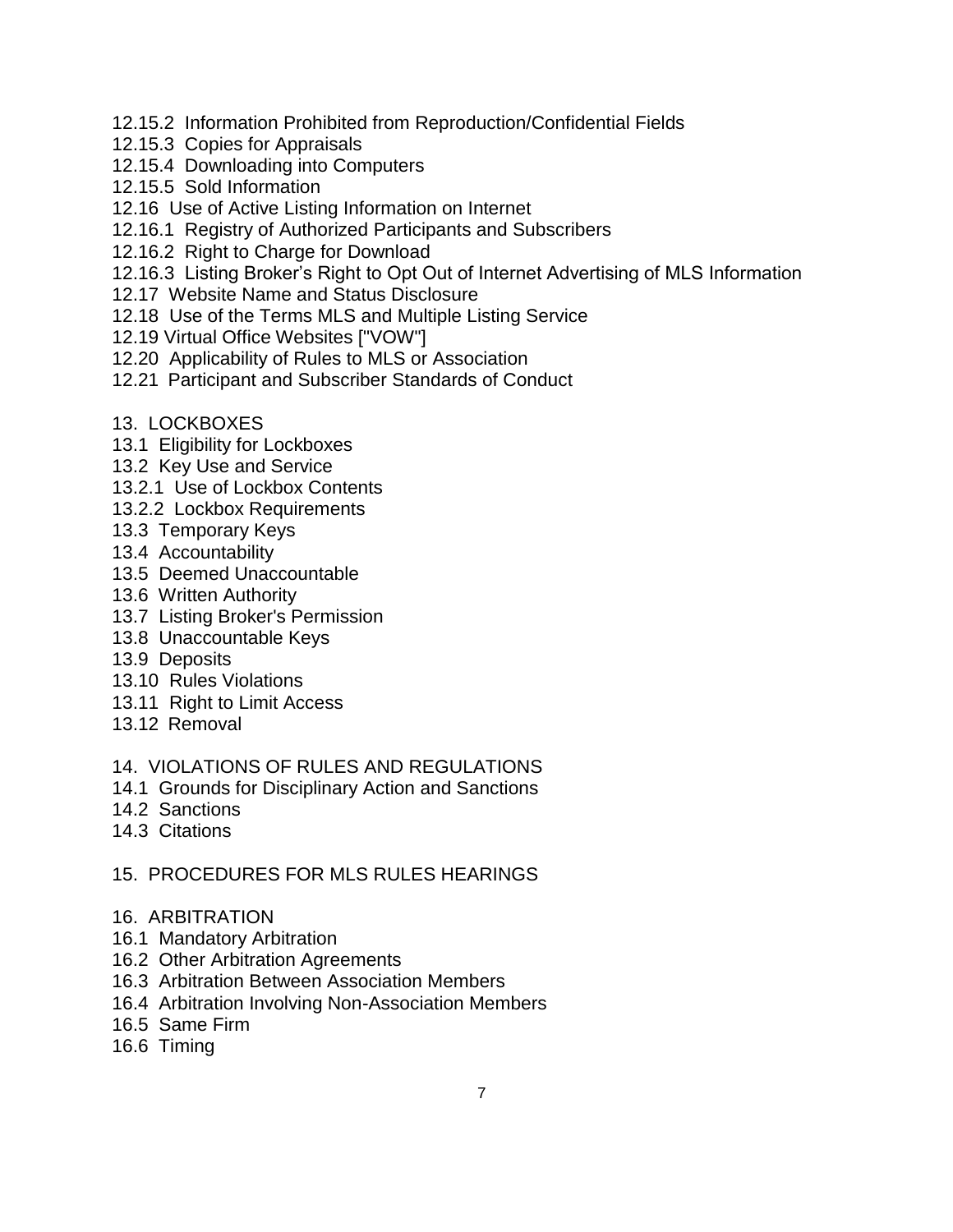- 17. NONPAYMENT OF MLS FEES
- 17.1 Nonpayment of MLS Fees
- 17.2 Disputed Amounts
- 17.3 Reinstatement

## 18. CHANGES IN RULES AND REGULATIONS

Exhibit A -- VOW Policy Exhibit B -- Citation Policy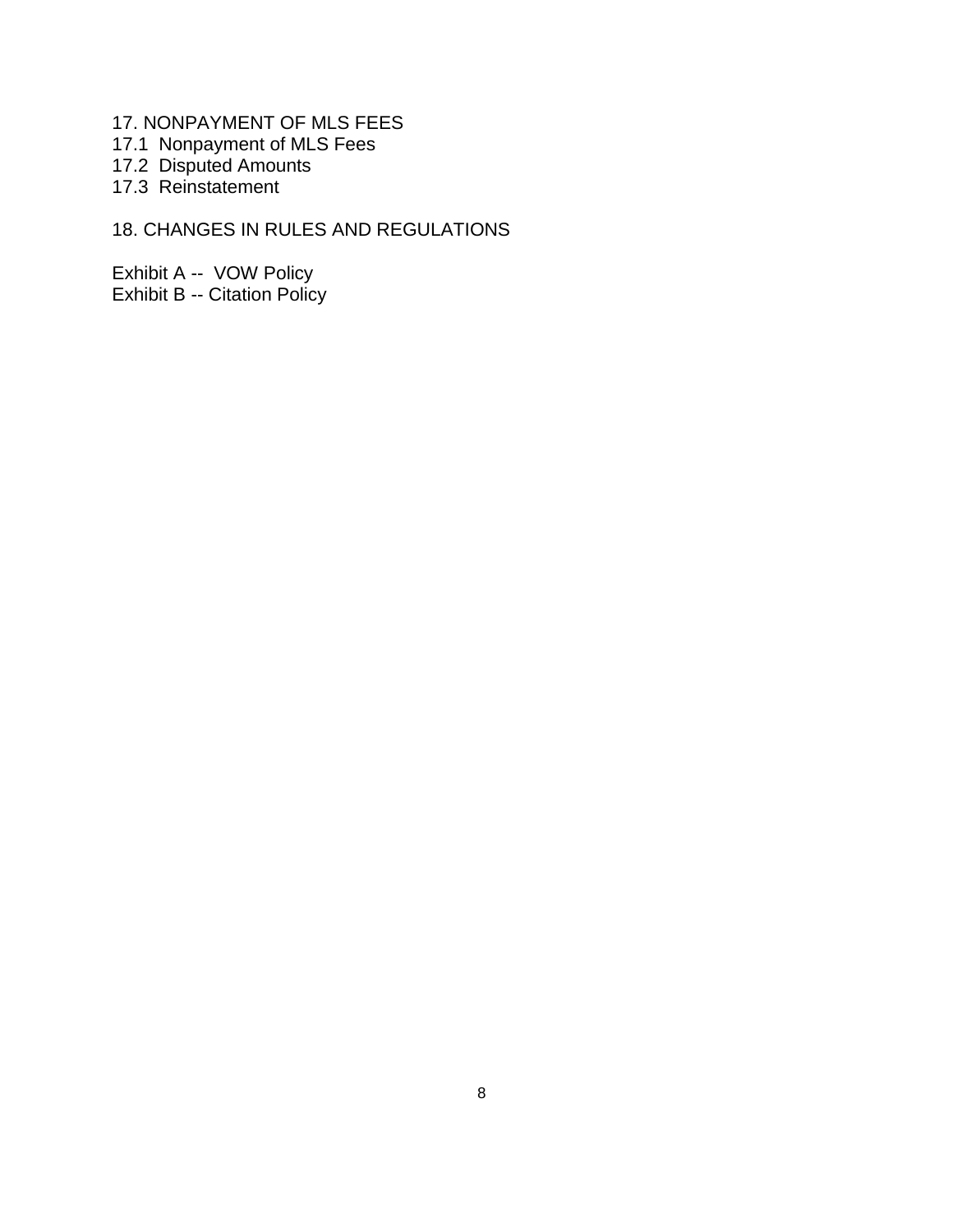## **CALIFORNIA MODEL MULTIPLE LISTING SERVICE RULES**

**1. AUTHORITY.** The Association of REALTORS® ("A.O.R.") may maintain for the use of licensed real estate brokers and salespersons, and licensed or certified Appraisers, a Multiple Listing Service (hereinafter referred to as "MLS" or "service"), which shall be subject to the bylaws of the A.O.R. and such rules and regulations as may be hereinafter adopted by the Board of Directors of the A.O.R. (hereinafter "Board of Directors").

**2. PURPOSE.** A Multiple Listing Service is a means by which authorized MLS Broker Participants establish legal relationships with other Participants by making a blanket unilateral contractual offer of compensation and cooperation to other Broker Participants; by which information is accumulated and disseminated to enable authorized Participants to prepare appraisals, analyses and other valuations of real property for bonafide clients and customers; by which Participants engaging in real estate appraisal contribute to common databases; and is a facility for the orderly correlation and dissemination of listing information among the Participants so that they may better serve their clients, customers and the public. Entitlement to compensation is determined by the cooperating broker's performance as a procuring cause of the sale or lease.

## **3. MULTIPLE LISTING SERVICE COMMITTEE.**

The MLS shall be governed by the Multiple Listing Service Committee (hereinafter "MLS Committee") in accordance with the bylaws of the A.O.R. and such rules and regulations as adopted by the Board of Directors. All actions of the MLS Committee shall be subject to the approval of the Board of Directors.

## **4. PARTICIPATION AND AUTHORIZED ACCESS.**

**4.1 Participant.** A Participant is any individual who applies and is accepted by the MLS, meets and continues to meet all of the following requirements of either a Broker Participant or an Appraiser Participant as defined below in sections 4.1.1 and 4.1.2.

**4.1.1 Broker Participant.** A Broker Participant is a Participant who meets all of the following requirements:

a. The individual or corporation, for which the individual acts as a broker/officer, holds a valid California real estate broker's license;

b. The individual is a principal, partner, corporate officer, or branch office manager acting on behalf of a principal;

c. The individual or corporation for which the individual acts as a broker/officer offers and/or accepts compensation in the capacity of a real estate broker;\*

d. The individual has signed a written agreement to abide by the rules and regulations of the service in force at that time and as from time to time amended;

e. The individual pays all applicable MLS fees; and

f. The individual has completed any required orientation program of no more than eight (8) classroom hours within thirty (30) days after access has been provided.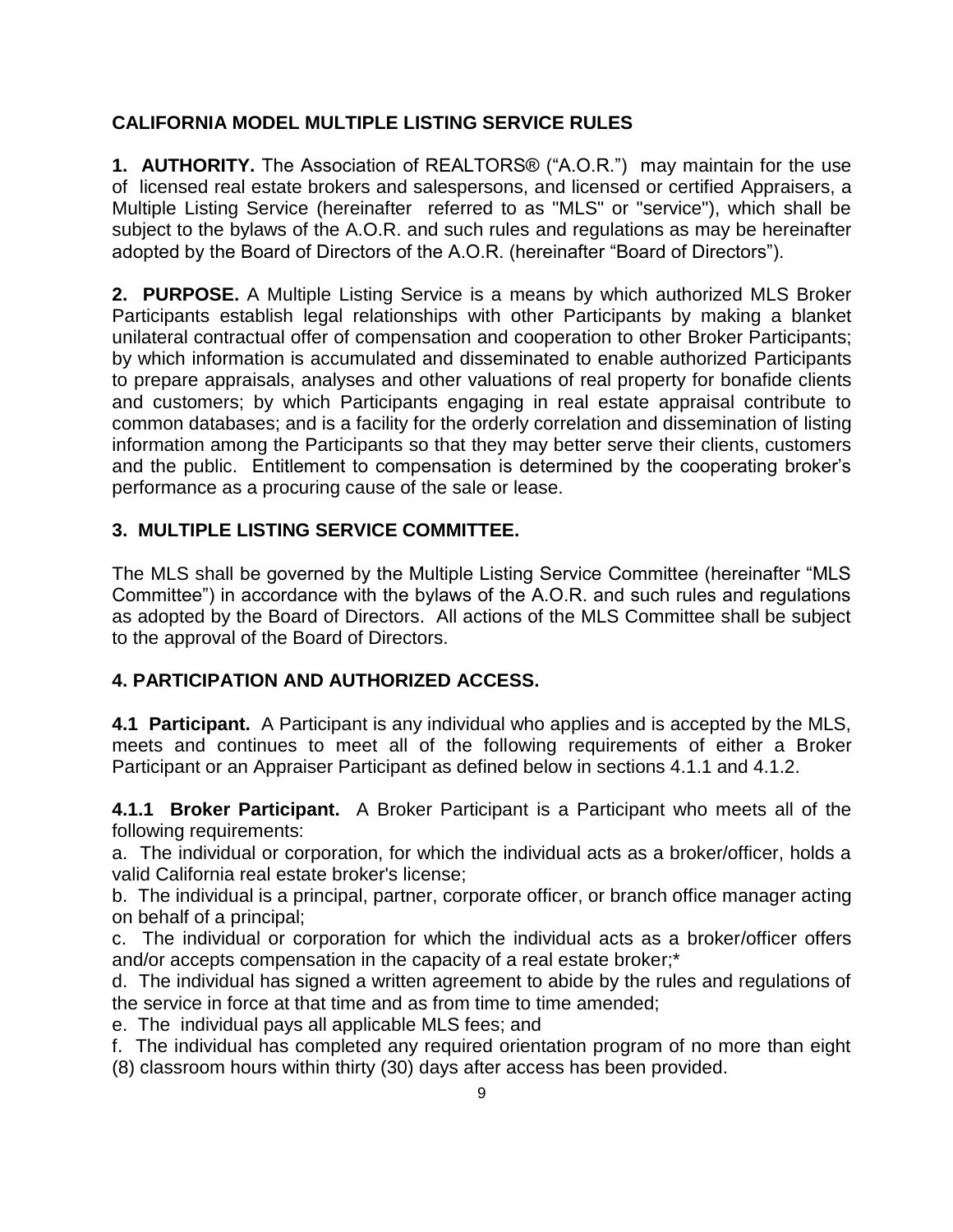\*Note: Mere possession of a broker's license is not sufficient to qualify for MLS participation. Rather, the requirement that an individual or firm "offers and/or accepts compensation" means that the Participant actively endeavors during the operation of its real estate business to list real property of the type listed on the MLS and/or to accept offers of cooperation and compensation made by listing brokers or agents in the MLS. "Actively" means on a continual and on-going basis during the operation of the Participant's real estate business. The "actively" requirement is not intended to preclude MLS participation by a Participant or potential Participant that operates a real estate business on a part time, seasonal, or similarly time-limited basis or that has its business interrupted by periods of relative inactivity occasioned by market conditions. Similarly, the requirement is not intended to deny MLS participation to a Participant or potential Participant who has not achieved a minimum number of transactions despite good faith efforts. Nor is it intended to permit an MLS to deny participation based on the level of service provided by the Participant or potential Participant as long as the level of service satisfies state law.

The key is that the Participant or potential Participant actively endeavors to make or accept offers of cooperation and compensation with respect to properties of the type that are listed on the MLS in which participation is sought. This requirement does not permit an MLS to deny participation to a Participant or potential Participant that operates a Virtual Office Website ("VOW") [See Rule No. 12.19] (including a VOW that the Participant uses to refer customers to other Participants) if the Participant or potential Participant actively endeavors to make or accept offers of cooperation and compensation. An MLS may evaluate whether a Participant or potential Participant "actively endeavors during the operation of its real estate business" to "offer and/or accept compensation" only if the MLS has a reasonable basis to believe that the Participant or potential Participant is in fact not doing so.

The membership requirement shall be applied on a nondiscriminatory manner to all Participants and potential Participants.

**4.1.2 Appraiser Participant.** An Appraiser Participant is a Participant who meets all of the following requirements:

a. The individual holds a valid California Appraisers certification or license;

b. The individual is a principal, partner, corporate officer, or branch office manager acting on behalf of a principal;

c. The individual has signed a written agreement to abide by the rules and regulations of the service in force at that time and as from time to time amended;

d. The individual pays all applicable MLS fees; and

e. The individual has completed any required orientation program of no more than eight (8) classroom hours within thirty (30) days after access has been provided.

**4.1.3 Redundant Participant Qualifications.** Participant type (Broker or Appraiser) must be selected during application for participation. A Participant with both a California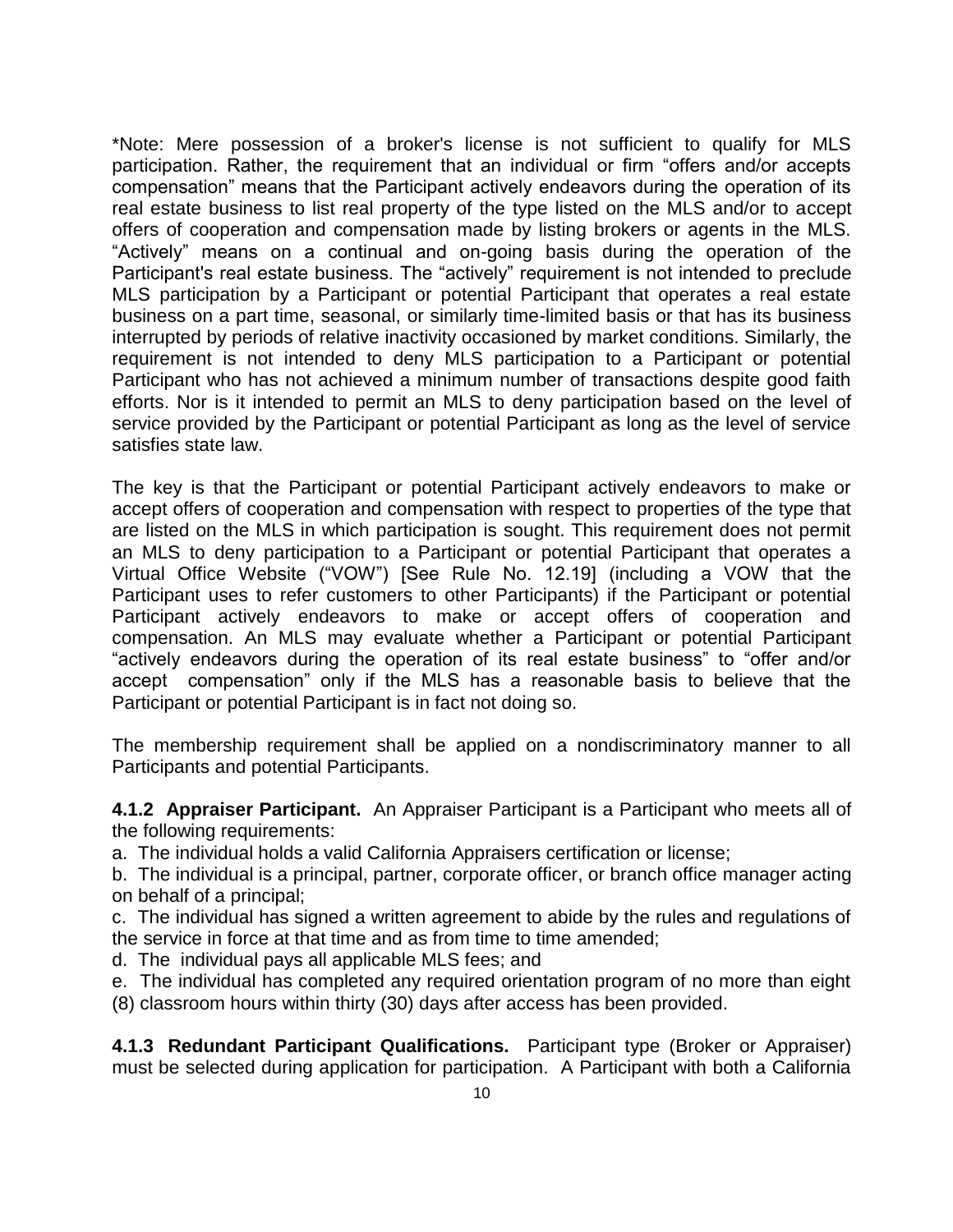Real Estate Broker's license and a California Appraiser's certification or license must join as a "Broker Participant" to be a listing broker under Section 4.6 or a cooperating broker or selling broker under Section 4.7.

**4.2 Subscriber**. A Subscriber is an individual who applies and is accepted by the MLS, meets and continues to meet all of the following requirements of either a R.E. Subscriber or Appraiser Subscriber as defined below in sections 4.2.1 and 4.2.2:

**4.2.1 R.E. Subscriber.** A R.E. Subscriber is a Subscriber who meets all of the following requirements:

a. The individual holds a valid California real estate salesperson's or broker's licensee;

b. The individual is employed by or affiliated as an independent contractor with a Broker Participant;

c. The individual has signed a written agreement to abide by the rules and regulations of the service in force at that time and as from time to time amended;

d. The individual pays all applicable MLS fees; and

e. The individual has completed any required orientation program of no more than eight (8) classroom hours within thirty (30) days after access has been provided.

**4.2.2 Appraiser Subscriber.** An Appraiser Subscriber is a Subscriber who meets all of the following requirements:

a. The individual holds a valid California real estate Appraisers certification or license;

b. The individual is employed by or affiliated as an independent contractor with an Appraiser Participant;

c. The individual has signed a written agreement to abide by the rules and regulations of the service in force at that time and as from time to time amended;

d. The individual pays all applicable MLS fees; and

e. The individual has completed any required orientation program of no more than eight (8) classroom hours within thirty (30) days after access has been provided.

**4.2.3 Redundant Subscriber Qualifications.** Subscriber type, real estate or appraiser, must correlate to the Participant type. A Subscriber who is both a California Real Estate Licensee and a California certified or licensed appraiser must join as a R.E. Subscriber, unless their employing or affiliated Participant is an Appraiser Participant.

**4.3 Clerical Users.** Clerical Users are individuals (whether licensed or unlicensed) under the direct supervision of an MLS Participant or Subscriber that perform only administrative and clerical tasks that do not require a real estate license or an Appraiser's certificate or license. Clerical Users may join the MLS through their employing Participant or Subscriber. The Participant shall be responsible for the conduct of the Clerical User. Clerical Users shall be linked in the system to at least one Participant. They may also be linked to a particular Subscriber. Each Participant and Subscriber shall provide the MLS with a list of all Clerical Users employed by or affiliated as independent contractors with the Participant or Subscriber and shall immediately notify the MLS of any changes, additions or deletions from the list. Clerical Users shall also be subject to the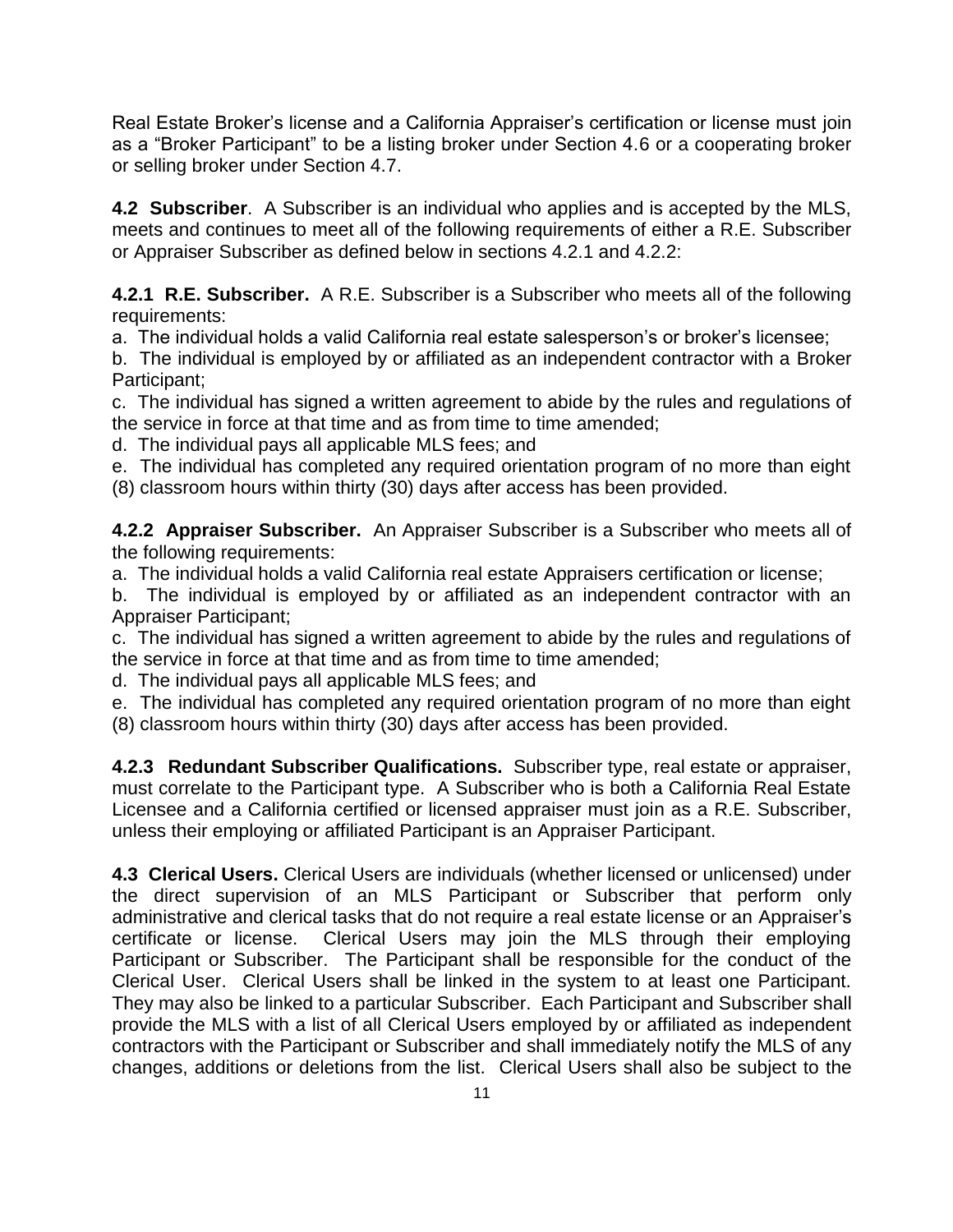following requirements:

(a) Clerical Users are given a unique passcode;

(b) Clerical Users must have any fees paid in full;

(c) Participant or Subscriber linked to the Clerical User may be fined, disciplined or terminated for Clerical User's misconduct;

(d) Clerical Users shall sign a written agreement to abide by the rules and regulations of the MLS; and

(e) Clerical Users shall complete any required orientation program of no more than eight

(8) classroom hours within thirty (30) days after access has been provided.

**4.4 Notification of Licensees.** Each Participant shall provide the MLS with a list of all real estate licensees or certified or licensed Appraisers employed by or affiliated as independent contractors with such Participant or with such Participant's firm and shall immediately notify the MLS of any changes, additions or deletions from the list. This list shall include any licensees under any broker associate affiliated with the Participant.

**4.5 Participation Not Transferable.** Participation in the MLS is on an individual basis and may not be transferred or sold to any corporation, firm or other individual. Any reimbursement of MLS fees is a matter of negotiation between those transferring the business or determined by internal contract arrangement within the firm. However, providing the first Participant consents, the AO.R. shall allow a firm to designate a different person as a Participant within the firm without additional initial participation fees. The A.O.R. may charge an administrative fee for this service of reassigning Participants within a firm.

**4.6 Listing Broker Defined.** For purposes of these MLS rules, a listing broker is a Broker Participant who is also a listing agent as defined in Civil Code § 1086 who has obtained a written listing agreement by which the broker has been authorized to act as an agent to sell or lease the property or to find or obtain a buyer or lessee. Whenever these rules refer to the listing broker, the term shall include the R.E. Subscriber or a licensee acting for the listing broker but shall not relieve the listing broker of responsibility for the act or rule specified.

**4.7 Cooperating Broker or Selling Broker Defined.** For purposes of these MLS rules, a cooperating broker or selling broker is a Broker Participant who is also a selling agent as defined in Civil Code Section 1086 who acts in cooperation with a listing broker to accept the offer of compensation and/or subagency to find or obtain a buyer or lessee. The cooperating broker or selling broker may be the agent of the buyer or, if subagency is offered and accepted, may be the agent of the seller. Whenever these rules refer to the cooperating broker or selling broker, the term shall include the R.E. Subscriber or licensee acting for the cooperating or selling broker but shall not relieve that Broker Participant of responsibility for the act or rule specified.

**4.8 Appraiser Defined.** For purposes of these MLS rules, an appraiser is an Appraiser Participant, Appraiser Subscriber, or a licensed or certified appraiser acting for the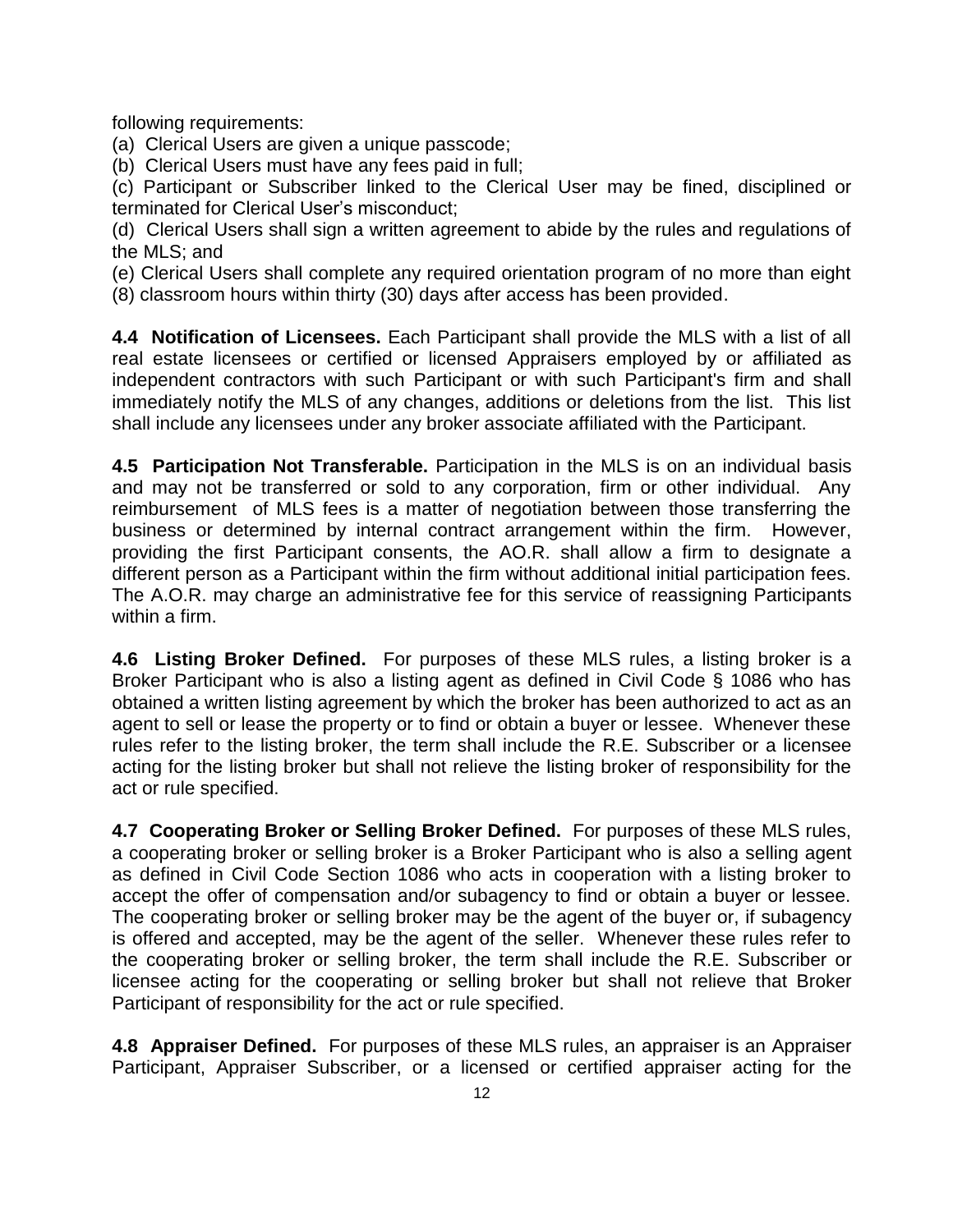Appraiser Participant or Appraiser Subscriber. Whenever these rules refer to the appraiser, the term shall also include the Appraiser Subscriber or a licensed or certified appraiser employed by or affiliated as an independent contractor with the firm that employs the appraiser but shall not relieve that Appraiser Participant of responsibility for the act or rule specified.

**4.9 Denied Application.** In the event an application for participation in the MLS is rejected by the MLS, the applicant, and his or her broker, if applicable, will be promptly notified in writing of the reason for the rejection. The broker shall have the right to respond in writing, and to request a hearing in accordance with the *California Code of Ethic and Arbitration Manual*.

**4.10 Interim Training.** Participants and Subscribers may be required, at the discretion of the MLS, to complete additional training of not more than four (4) classroom hours in any twelve (12) month period when deemed necessary by the MLS to familiarize Participants and Subscribers with system changes or enhancement and/or changes to MLS rules or policies. Participants and Subscribers must be given the opportunity to complete any mandated additional training remotely.

## **5. MLS FEES AND CHARGES.**

**5.1 Service Fees and Charges.** The MLS Committee, subject to approval of the Board of Directors, shall establish a schedule of MLS fees applicable to the MLS, which may include the following service fees and charges:

**5.1.1 Initial Participation and/or Application Fee:** Applicants for MLS services may be assessed initial participation and/or application fee.

**5.1.2 Recurring Participation Fee:** The recurring participation fee of each Broker Participant shall be an amount times the total number of (1) the Broker Participant plus (2) the number of salespersons who have access to and use of the MLS, whether licensed as brokers or salespersons, who are employed by or affiliated as independent contractors with such Participant or the Participant's firm. If more than one principal broker in the same firm elects to be a Participant, the number of salespersons in the firm will only be used once in calculating the recurring participation fees. A Broker Participant is not obligated to pay recurring participation fees or other MLS fees and charges for real estate licensees affiliated with the Participant or the Participant's firm if such licensees work out of a branch office of the Participant or the Participant's firm that does not participate in or otherwise use the MLS.

The recurring participation fee of each Appraiser Participant shall be an amount times the total number of (1) the Appraiser Participant plus (2) the number of Appraisers who have access to and use of the MLS, who are employed by or affiliated as independent contractors with such Participant or the Participant's firm. If more than one principal Appraiser in the same firm elects to be a Participant, the number of Appraisers in the firm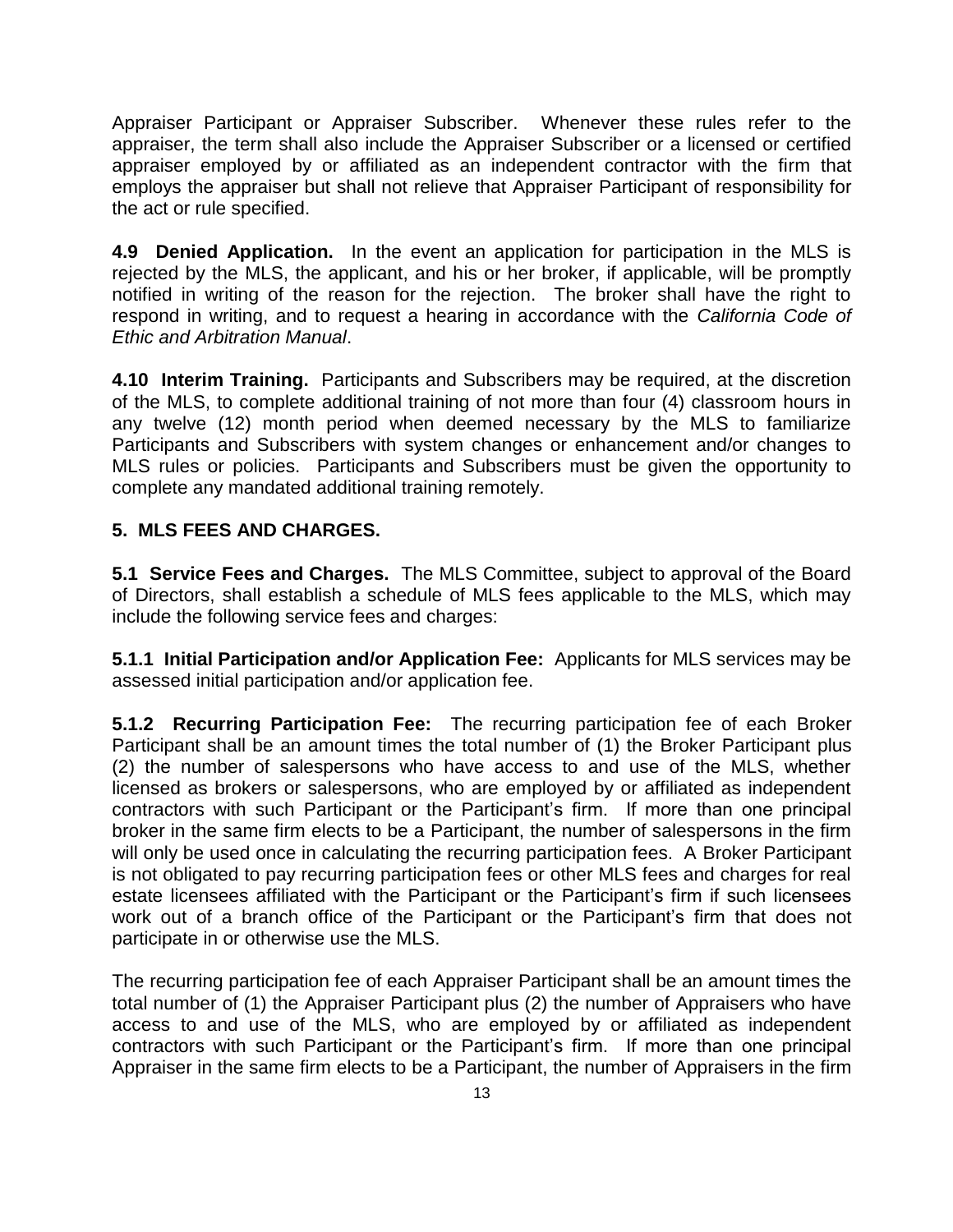will only be used once in calculating the recurring participation fees. An Appraiser Participant is not obligated to pay recurring participation fees or other MLS fees and charges for licensed or certified Appraisers affiliated with the Participant or the Participant's firm if such Appraisers work out of a branch office of the Participant or the Participant's firm that does not participate in or otherwise use the MLS.

**5.1.3 Listing Fee:** A Broker Participant shall pay a listing fee for each listing submitted to the MLS staff for input .

**5.1.4 Book Fees:** The Participant shall be responsible for book fees for each MLS book the Participant wishes to lease. The Participant may not obtain more MLS books than the total number of Subscribers affiliated with the Participant.

**5.1.5 Computer Access Fees:** The recurring computer access fee for each Participant shall be an amount times the total number of Subscribers and salespersons licensed or certified as Appraisers, brokers or salespersons, who are employed by or affiliated as independent contractors with such Participant.

**5.1.6 Certification of Nonuse.** Participants may be relieved from payment under section 5.1.2 and 5.1.5 hereunder by certifying in writing to the MLS that a licensed or certified person in the office is engaged solely in activities that do not require a real estate license or certification (clerical, etc.), or that the real estate licensee or licensed or certified appraiser will not use the MLS or MLS compilation in any way. In the event a real estate licensee or appraiser is found in violation of the nonuse certification, the Participant shall be subject to all MLS fees dating back to the date of the certification. The Participant and Subscriber may also be subject to any other sanction imposed for violation of MLS rules including, but not limited to, a citation and suspension or termination of participation rights and access to the service.

**5.1.7 Clerical Users.** Clerical Users may be assessed application fees, computer access fees and other fees. The Participant for the clerical user shall be responsible for all such fees.

**5.1.8 Other Fees.** Other fees that are reasonably related to the operation of the MLS may be adopted.

**5.2 Responsibility for Fees.** In the event the MLS allows for direct billing or payment by a Subscriber for MLS fees, such fees shall be the exclusive obligation of that Subscriber regardless of whether such Subscriber becomes affiliated with a different Participant. If the MLS does not allow for direct billing or payment by a Subscriber for MLS fees, such fees shall be the responsibility of the Participant with whom the Subscriber was affiliated with at the time the MLS fees were incurred. This section does not preclude in any way the ability of Participants to pursue reimbursement of MLS fees from current or past Subscribers or to establish agreements with Subscribers regarding payment or reimbursement of MLS fees.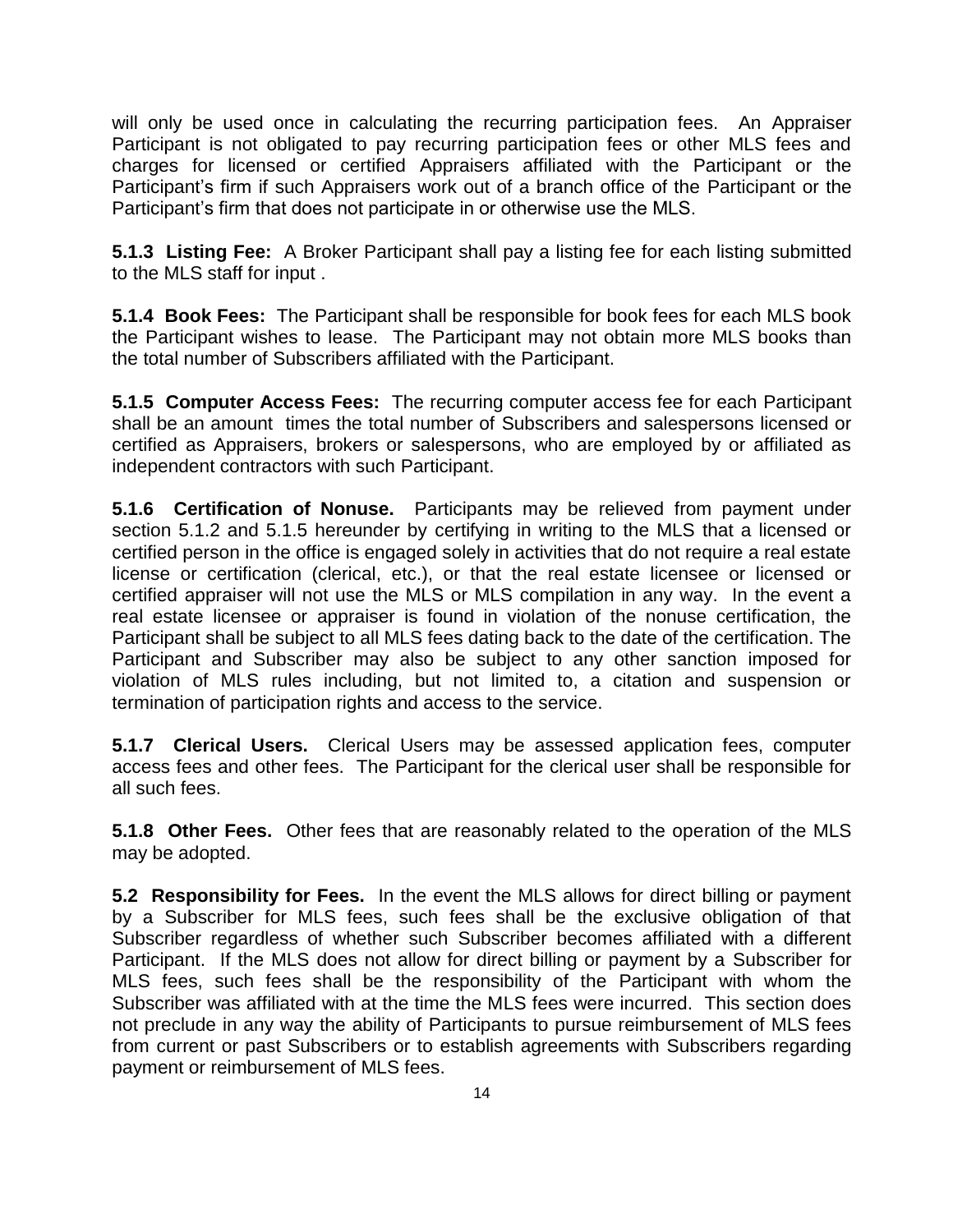## **6. REGIONAL AND RECIPROCAL AGREEMENTS.**

The MLS Committee may recommend, subject to the Board of Directors' approval, that the MLS enter into reciprocal or regional agreements with other Associations of REALTORS® or MLS Corporations owned solely by Associations of REALTORS® to allow the other MLS Participants and Subscribers access to the service in exchange for comparable benefits to the Participants and Subscribers of this service. In the event of such agreements, the Participants and Subscribers agree to abide by the respective rules of the other MLSs receiving and publishing a listing pursuant to such agreements and to abide by such rules when accessing the other MLSs' databases.

## **7. LISTING PROCEDURES.**

**7.1 Listings Subject to Rules and Regulations of the Service.** Any listing filed with the service is subject to the rules and regulations of the service.

**7.2 Types of Listings; Responsibility for Classification.** The service shall accept exclusive right to sell, exclusive agency, open, and probate listings as defined in California Civil Code Section 1086 et. seq. that satisfy the requirements of these MLS rules. Exclusive right to sell listings that contain any exceptions whereby the owner need not pay a commission if the property is sold to particular individuals shall be classified for purposes of these rules as an exclusive right to sell listing but the listing broker shall notify all Participants of the exceptions. It shall be the responsibility of the Broker Participant and R.E. Subscriber to properly classify the type of listing, and if necessary, obtain a legal opinion to determine the correct classification. By classifying the type of the listing, the listing broker certifies that the listing falls under the legal classification designated. The MLS shall have no affirmative responsibility to verify the listing type of any listing filed with the service. However, the MLS shall have the right to have legal counsel make a determination as to the classification of the listing type and if the listing broker does not reclassify it accordingly, the A.O.R. shall have the right to reject or remove any such listing that it determines falsely represents the classification of listing type.

**7.2.1 Scope of Service; Limited Service Listings.** Limited Service listings are listings whereby the listing broker, pursuant to the listing agreement, will not provide one, or more, of the following services:

(a) provide cooperating brokers with any additional information regarding the property not already displayed in the MLS but instead gives cooperating brokers authority to contact the seller(s) directly for further information;

(b) accept and present to the seller(s) offers to purchase procured by cooperating brokers but instead gives cooperating brokers authority to present offers to purchase directly to the seller(s);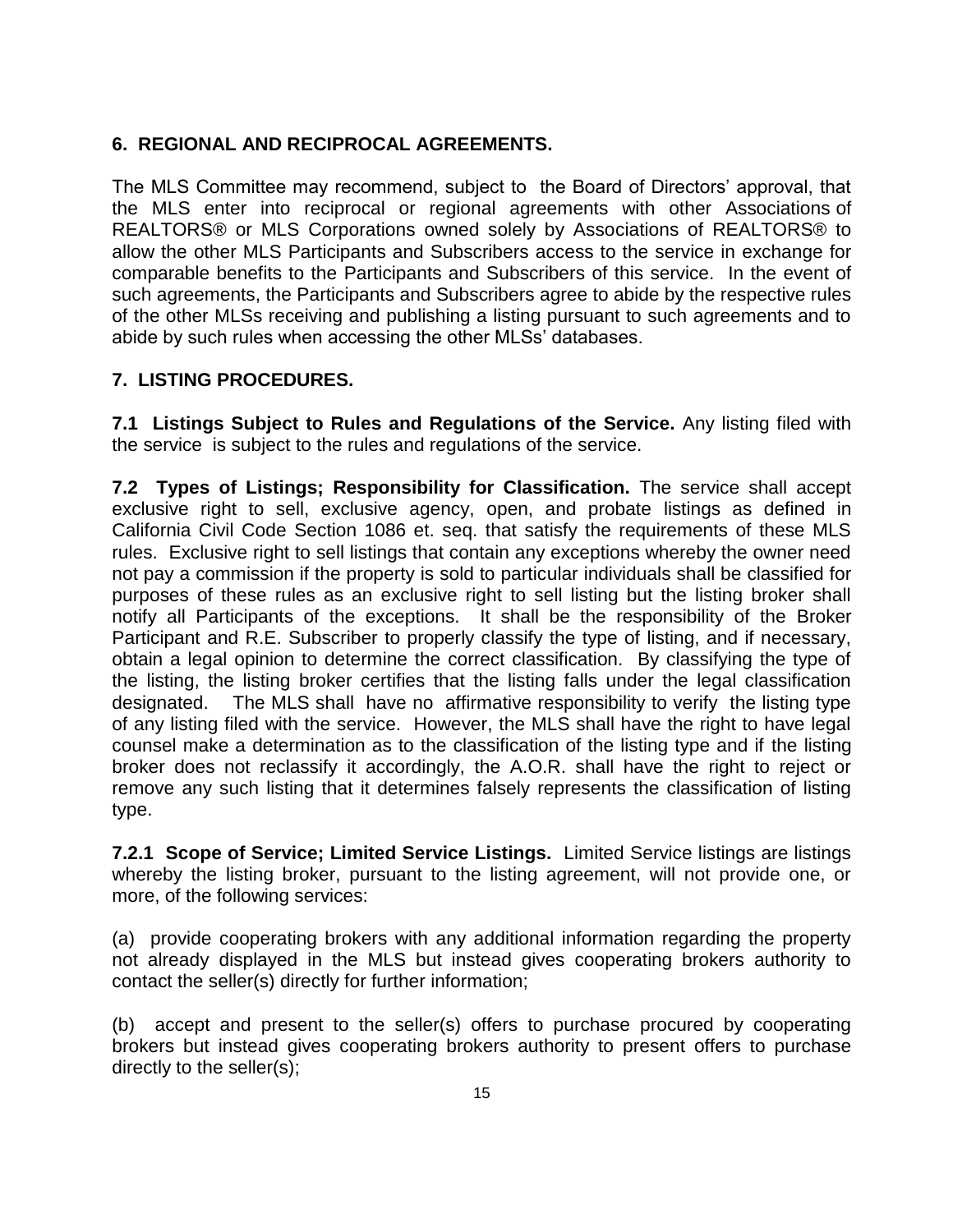- (c) advise the seller(s) as to the merits of offers to purchase;
- (d) assist the seller(s) in developing communicating, or presenting counter-offers; or

(e) participate on the seller(s) behalf in negotiations leading to the sale of the listed property.

Said Limited Service listings will be identified with an appropriate code or symbol (e.g. "LS") in MLS compilations so potential cooperating brokers will be aware of the extent of the services the listing broker will provide to the seller(s), and any potential for cooperating brokers being asked to provide some or all of these services to listing broker's clients, prior to initiating efforts to show or sell the property.

**7.2.2 Scope of Service; MLS Entry-Only Listings.** MLS Entry-Only listings are listings whereby the listing broker, pursuant to the listing agreement, will not provide any of the following services:

(a) provide cooperating brokers with any additional information regarding the property not already displayed in the MLS but instead gives cooperating brokers authority to contact the seller(s) directly for further information;

(b) accept and present to the seller(s) offers to purchase procured by cooperating brokers but instead gives cooperating brokers authority to present offers to purchase directly to the seller(s);

(c) advise the seller(s) as to the merits of offers to purchase;

(d) assist the seller(s) in developing communicating, or presenting counter-offers; or

(e) participate on the seller(s) behalf in negotiations leading to the sale of the listed property.

Said MLS Entry-Only listings will be identified with an appropriate code or symbol (e.g. "EO") in MLS compilations so potential cooperating brokers will be aware of the extent of the services the listing broker will provide to the seller(s), and any potential for cooperating brokers being asked to provide some or all of these services to listing broker's clients, prior to initiating efforts to show or sell the property.

**7.2.3 Scope of Service; Legal Obligations.** The scope of service classifications set forth in these rules do not alter any obligations otherwise imposed on real estate licensees under California law, including Department of Real Estate regulations, statutory law and common law. The MLS's acceptance or publication of listings eligible for MLS submission in no way constitutes a validation that said obligations have been met.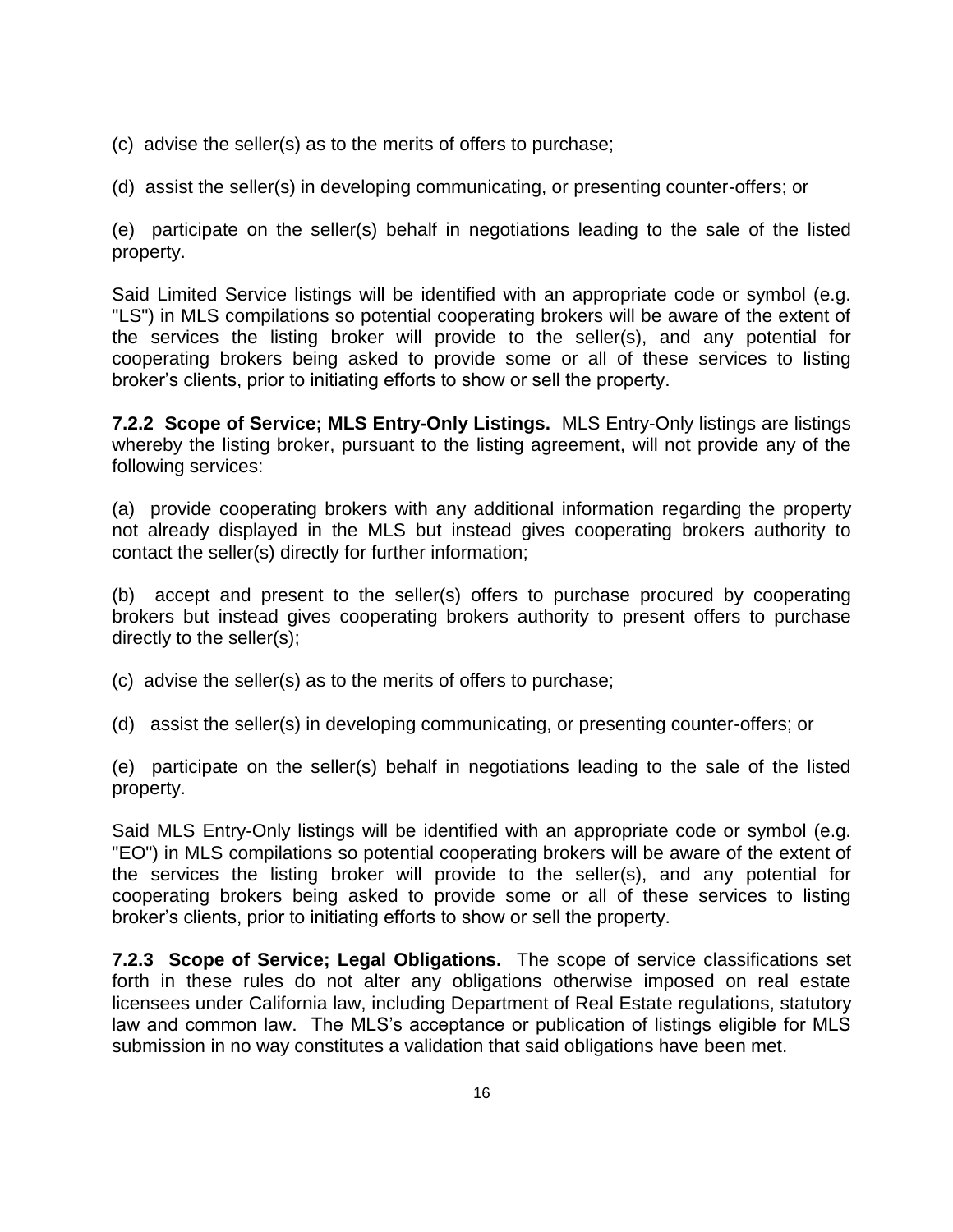**7.3 Types of Properties; Responsibility for Classification.** The MLS shall accept listings that satisfy the requirements of these rules on the following types of property:

- 7.3.1 Residential
- 7.3.2 Residential Income
- 7.3.3 Subdivided Vacant Lot
- 7.3.4 Land and Ranch
- 7.3.5 Business Opportunity
- 7.3.6 Motel-Hotel
- 7.3.7 Mobilehomes (only those that may be sold by real estate licensees)
- 7.3.8 Mobilehome Parks
- 7.3.9 Commercial Income
- 7.3.10 Industrial

It shall be the responsibility of the Broker Participant and R.E. Subscriber to properly classify the type of property listed, and if necessary, obtain a legal opinion to determine the correct classification. By classifying the type of property listed, the listing broker certifies that the listing falls under the classification designated. The MLS shall have no affirmative responsibility to verify the property type of any listing filed with the service. However, the MLS shall have the right to have legal counsel make a determination as to the classification of the property type and if the listing broker does not reclassify it accordingly, the A.O.R. shall have the right to reject or remove any such listing that it determines falsely represents the classification of property type of the listing. Submission of duplicate listings by the same Participant within the same property class is prohibited.

**7.4 Compliance with California and Federal Law.** Notwithstanding any other provision of these MLS rules and regulations to the contrary, the service shall accept any listing that it is required to accept under California or federal law.

**7.4.1 Time Frame Definitions.** Unless otherwise expressly indicated, where compliance time frames set forth "days," "days" mean calendar days; "days after" means the specified number of calendar days after the occurrence of the event specified, not counting the calendar date on which the specified event occurs, and ending at 11:59 p.m. on the final day; and "days prior" means the specified number of calendar days before the occurrence of the event specified, not counting the calendar date on which the specified event is scheduled to occur.

**7.5 Mandatory Submission.** Within 2 days after all necessary signatures of the seller(s) have been obtained on the listing or at the beginning date of the listing as specified in the contract, whichever is later, on any exclusive right to sell or exclusive agency listing on one to four unit residential property and vacant lots located within the service area of the MLS, Broker Participants shall (1) input the listing to the service, or (2) submit a seller-signed exclusion in accordance with Section 7.6 (Exempted Listings) to the service. All necessary signatures are those needed to create an enforceable listing, which generally means all named signatories to the listing agreement. In the event there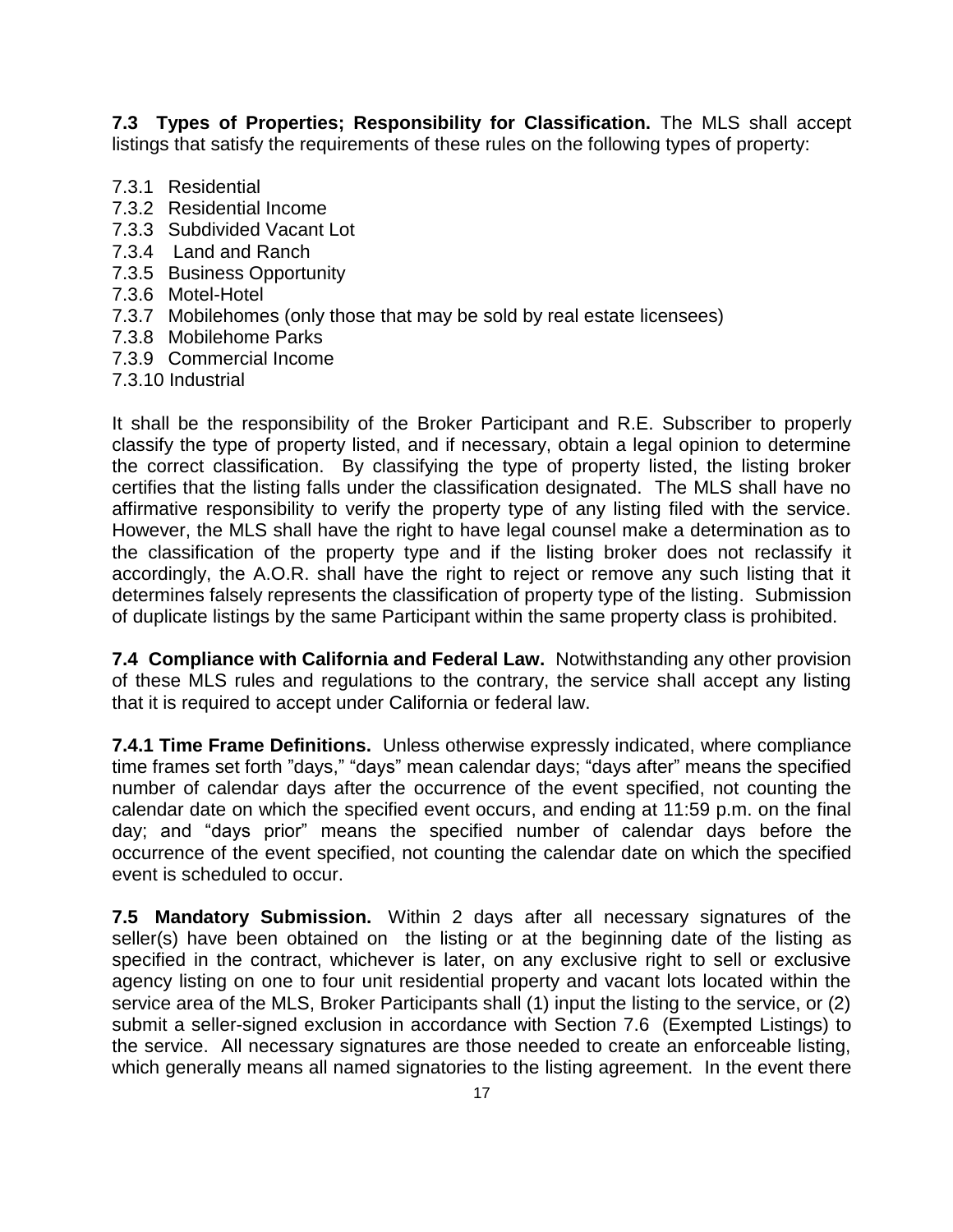are known additional property owners not made a signatory to the listing, listing broker shall disclose said fact on the service and state whether the listed seller will make the sale contingent on the consent of the additional property owners. In the event listing agent is prevented from complying with the 2 day time period due to seller's delay in returning the signed listing agreement, listing broker must submit the listing to the service within 2 days of receipt back from seller. The MLS may require listing broker to present documentation to the service evidencing seller's delayed transmission. Only those listings that are within the service area of the MLS must be input. Open listings or listings of property located outside the MLS's service area (see Section 7.7) are not required by the service, but may be input at the Broker Participant's option.

**7.6 Exempted Listings.** If the seller refuses to permit the listing to be disseminated by the service, the listing broker shall submit to the service a certification signed by the seller that the seller does not authorize the listing to be disseminated by the service. C.A.R. Standard Form SELM may be used for this certification, but in any event, said exclusion shall include an advisory to seller that, in keeping the listing off the MLS, (1) real estate agents and brokers from other real estate offices, and their buyer clients, who have access to the MLS may not be aware seller's property is for sale, (2) seller's property will not be included in the MLS's download to various real estate Internet sites that are used by the public to search for property listings, (3) real estate agents, brokers and members of the public may be unaware of the terms and conditions under which seller is marketing the property, and (4) any reduction in the exposure of the property may lower the number of offers made and negatively impact the sales price.

**7.7 Service Area.** The MLS's service area shall be determined by the MLS Committee, subject to approval by the Board of Directors. If the AO.R. has entered into regional MLS agreements or a regional MLS corporation with other MLSs and has enlarged the service area as part of the agreement or corporation, submission of the type of listings specified in section 7.5 is mandatory for the area covered by the combined service areas of the Associations signatory to the regional MLS agreement or part of the regional MLS corporation.

**7.8 Change of Listing Information.** Listing brokers shall input any change in listing information, including the listed price or other change in the original listing agreement, to the MLS within 2 days after the authorized change is received by the listing broker. By inputting such changes to the MLS, the listing broker represents that the listing agreement has been modified in writing to reflect such change or that the listing broker has obtained other legally sufficient written authorization to make such change. MLS tracking of price change information, if any, shall be classified as "non-confidential" for the purpose of allowing Participants and Subscribers to make such information available to clients or customers pursuant to Sections 12.15.1 (Client Copies) and 12.19 (VOWs). [Whether display of this field is permitted for advertising purposes, including IDX display set forth in Section 12.16, is at the discretion of the MLS].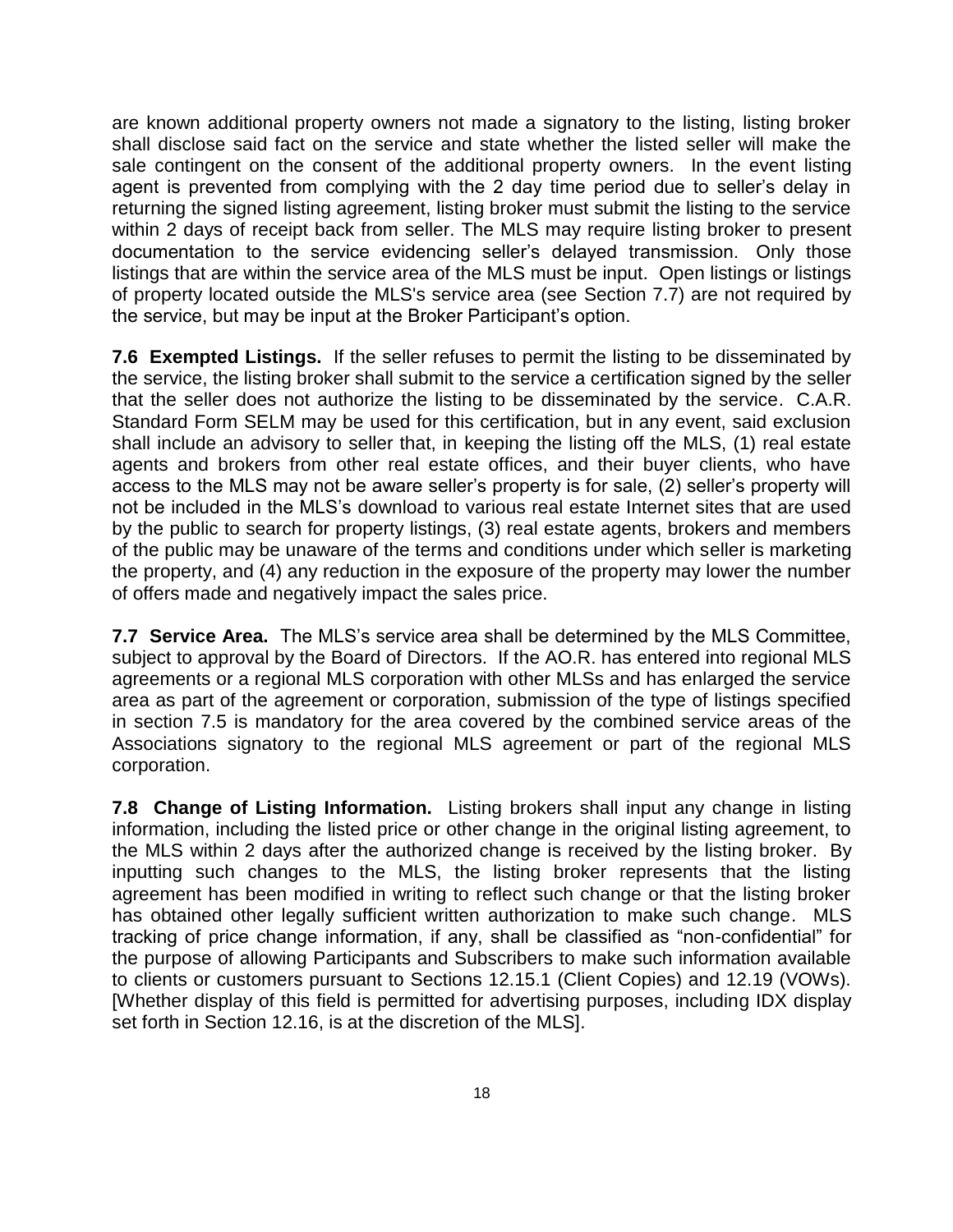**7.9 Withdrawal of Listing Prior to Expiration.** Listings of property may be withdrawn from the MLS by the listing broker before the expiration date of the listing agreement provided the listing broker has received written permission from the seller to withdraw the listing. The MLS may require the listing broker to provide a copy of such written permission. Sellers do not have the unilateral right to require the MLS to withdraw a listing without the listing broker's concurrence. However, the MLS reserves the right to remove a listing from the MLS data base if the seller can document that his or her listing agreement with the listing broker has been terminated or is invalid.

**7.10 Contingencies.** Any contingency or condition of any term in a listing shall be specified and noticed to the Participants.

**7.11 Detail on Listings Filed With the Service.** All listings input into the MLS shall be complete in every detail including full gross listing price, listing expiration date, compensation offered to other Broker Participants and any other information required to be included as determined by the MLS Committee and approved by the Board of Directors. Listings that are incomplete shall be ineligible for publication in the MLS and subject to immediate removal.

**7.12 Unilateral Contractual Offer; Subagency Optional.** In filing a property with the MLS, the Broker Participant makes a blanket unilateral contractual offer of compensation to the other MLS Broker Participants for their services in selling the property. Except as set forth in Rule 7.15 below or pursuant to California Civil Code Section 1087, a Broker Participant must specify some compensation to be paid to either a buyer's agent or a subagent and the offer of compensation must be stated in one, or a combination of, the following forms (1) a percentage of the gross selling price; or (2) a definite dollar amount. The amount of compensation offered through the MLS may not contain any provision that varies the amount of compensation offered based on conditions precedent or subsequent or on any performance, activity or event. Furthermore, the MLS reserves the right to remove a listing from the MLS database that does not conform to the requirements of this section. At the Broker Participant's option, a Broker Participant may limit his or her offer of compensation to buyer's agents only, to subagents only, or make the offer of compensation to both. Any such limitations must be specified on the property data form and in the MLS. The amount of compensation offered to buyers' agents or subagents may be the same or different but must be clearly specified on the property data profile sheet. Broker Participants wishing to offer subagency to the other MLS Broker Participants must so specify on the property data profile sheet and on the MLS, otherwise, the offer of compensation does not constitute an offer of subagency.

**7.13 Acceptance of Contractual Offer.** The Broker Participant's contractual offer (with or without subagency) is accepted by the Participant/selling broker by procuring a buyer which ultimately results in the creation of a sales or lease contract. Payment of compensation by the Participant/listing broker to the Participant/cooperating broker under this section is contingent upon **either** (1) the final closing **or** (2) the Participant/listing broker's receipt of monies resulting from the seller's or buyer's default of the underlying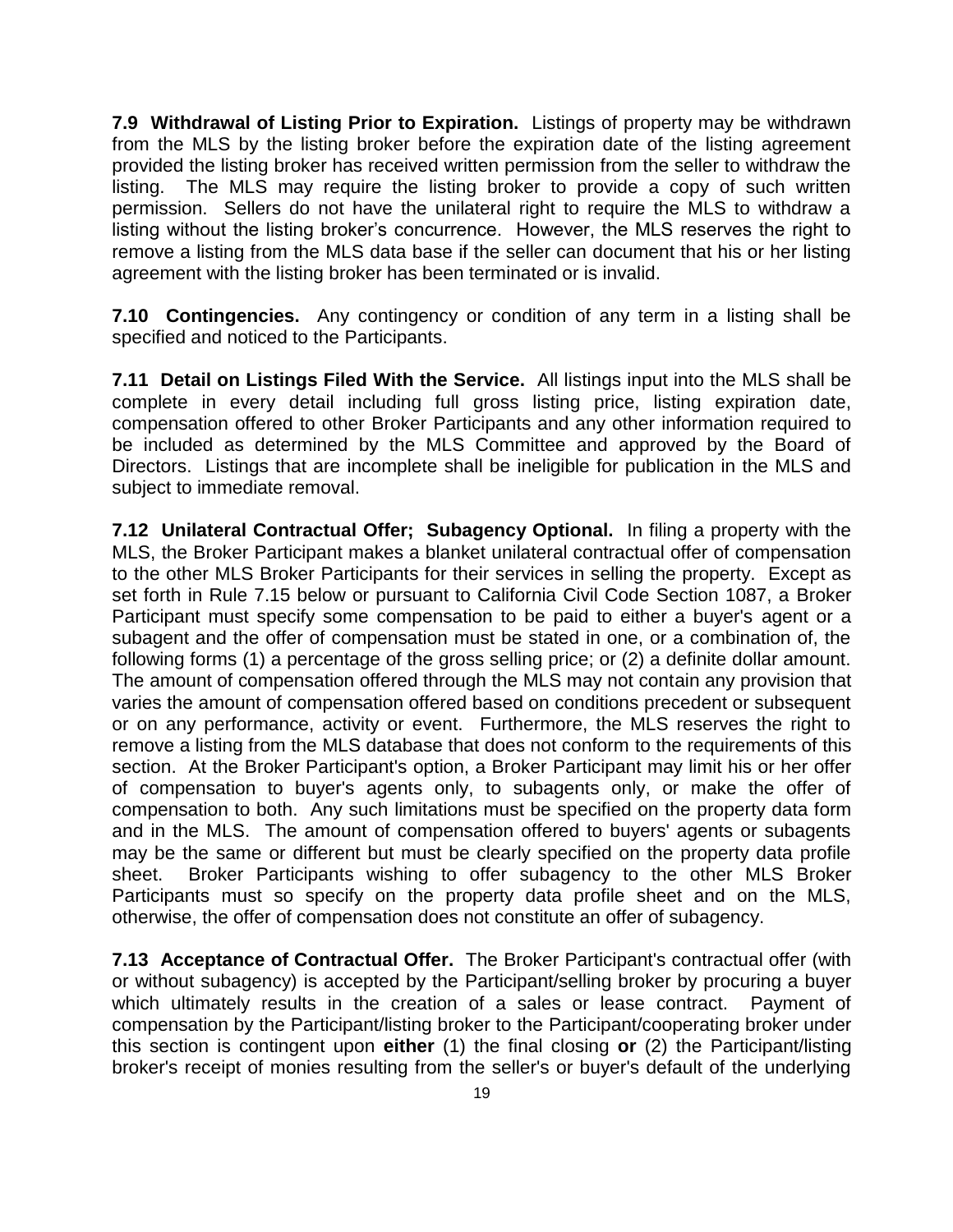sales or lease contract. Notwithstanding this section, the listing broker and/or cooperating broker shall still retain any remedies they may have against either the buyer or seller due to a default under the terms of the purchase agreement, listing agreement or other specific contract. Any dispute between Participants arising out of this section shall be arbitrated under Section 16 of these rules and shall not be considered a MLS rules violation.

**7.14 Consent to Act as Dual Agent.** By offering compensation and/or subagency to Broker Participants, the listing broker is not automatically representing that the seller has consented to the cooperating broker acting as a dual agent representing both the buyer and the seller. No cooperating broker shall act as both an agent of the buyer and the seller without first contacting the listing broker and ascertaining that the seller has consented to such dual agency.

**7.15 Estate Sale, Probate and Bankruptcy Listings.** Compensation offered through the MLS to cooperating brokers on estate sale, probate or bankruptcy listings is for the amount published therein as long as the cooperating broker produces the contract which is ultimately successful and confirmed by the court, if court confirmation is required. In the event the contract produced by the cooperating broker is overbid in court and the overbid contract is confirmed, the original cooperating broker shall receive the amount of compensation specified as "unconfirmed cooperating broker's compensation" or "u.c.b." in the property data profile sheet and on the MLS. For estate sale or probate listings, the compensation offered through the service under these rules and this section shall be considered an agreement as referred to in California Probate Code Section 10165 and will therefore supersede any commission splits provided by statute when there is no agreement. This section contemplates that estate sale, probate and bankruptcy judges have broad discretion and therefore are not intended as a guarantee of a specific result as to commissions in every probate or bankruptcy sale.

**7.16 Changes to Offer of Compensation By Listing Broker to All Broker Participants.** The listing broker may, from time to time, adjust the published compensation offered to all MLS Broker Participants with respect to any listing by changing the compensation offered on the MLS or providing written notice to the MLS of the change. Any change in compensation will be effective after the change is published in the MLS, either through electronic transmission or printed form, whichever occurs first. The listing broker may revoke or modify the offer of compensation in advance as to any individual Broker Participant in accordance with general contract principles but in no event shall the listing broker revoke or modify the offer of compensation without the cooperating broker's consent later than the time the cooperating broker (a) physically delivers or transmits by fax or e-mail to the listing broker a signed offer from a prospective buyer to purchase the property for which the compensation has been offered through the MLS, or (b) notifies the listing broker in person or by telephone, fax or e-mail that the cooperating broker is in possession of a signed offer from a prospective buyer to purchase the property for which the compensation has been offered through the MLS and is awaiting instructions from the listing broker as to the manner of presentation or delivery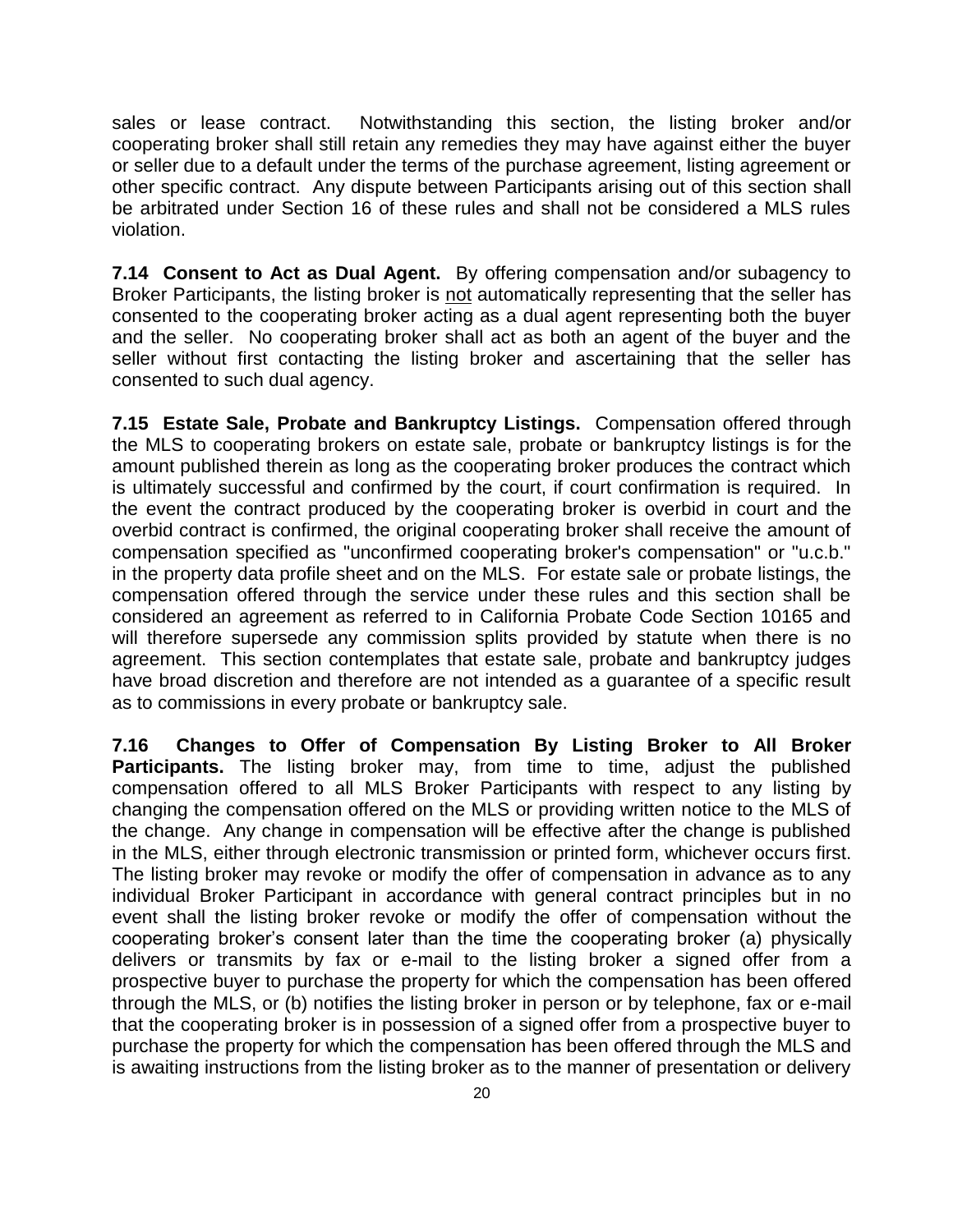of that offer. Any independent advance revocations, modifications of the offer or agreements between real estate brokers are solely the responsibility of such brokers and shall not be submitted to, published by, or governed in any way by the service.

**7.17 Broker Participant or R.E. Subscriber as Principal.** If a listing broker has any interest in property, the listing of which is to be disseminated through the service, that person shall disclose that interest on the MLS.

**7.18 Multiple Unit Properties.** All properties which are to be sold or which may be sold separately must be indicated individually in the MLS and will be published separately. When part of a listed property has been sold, the listing broker shall input the appropriate changes on the MLS.

**7.19 Expiration, Extension, and Renewal of Listings.** Listings shall be removed from the MLS database on the expiration date specified on the listing unless the listing is extended or renewed by the listing broker. The listing broker shall obtain written authorization from the seller(s) before filing any extension or renewal of a listing. Any renewals or extensions received after the expiration date of the original listing shall be treated as a new listing and will be subject to any fees applicable to new listings. At any time and for any reason, the MLS has the right to request a copy of the seller's written authorization to extend or renew a listing. If a listing broker is requested to provide a copy of such authorization and does not do so within 1 day after the request, the listing shall be subject to immediate removal from the MLS.

#### **7.20 Listings of Participants or Subscribers Suspended, Expelled or Resigned.**

**7.20.1 Failure to Pay MLS Fees; Resignation**. When a Participant or Subscriber is suspended or expelled from the service for failure to pay MLS fees or charges, or if the Participant or Subscriber resigns from the service, the MLS shall cease to provide services to such Participant or Subscriber, including continued inclusion of listings in the MLS compilation of current listing information. In the event listings are removed from the MLS pursuant to this section, it shall be the sole responsibility of the Participant to notify the seller(s) that the property is no longer listed in the MLS.

**7.20.2 Violation of MLS Rules**. When a Participant or Subscriber is suspended or expelled from the service for a violation of the MLS rules and regulations, the MLS shall cease to provide services to such Participant or Subscriber except that the listings in the MLS at the time of suspension or expulsion shall, at the suspended or expelled Participant's option, be retained in the MLS compilation of current listing information until sold, withdrawn or expired, and shall not be renewed or extended by the MLS beyond the termination date of the listing agreement in effect when the expulsion became effective. In the event listings are removed from the MLS pursuant to this section, it shall be the responsibility of the Participant to notify the seller(s) that the property is no longer listed in the MLS. If a suspended or expelled Participant opts to keep listings in the MLS until sold, withdrawn or expired under this Section 7.20.2, the Participant must comply with all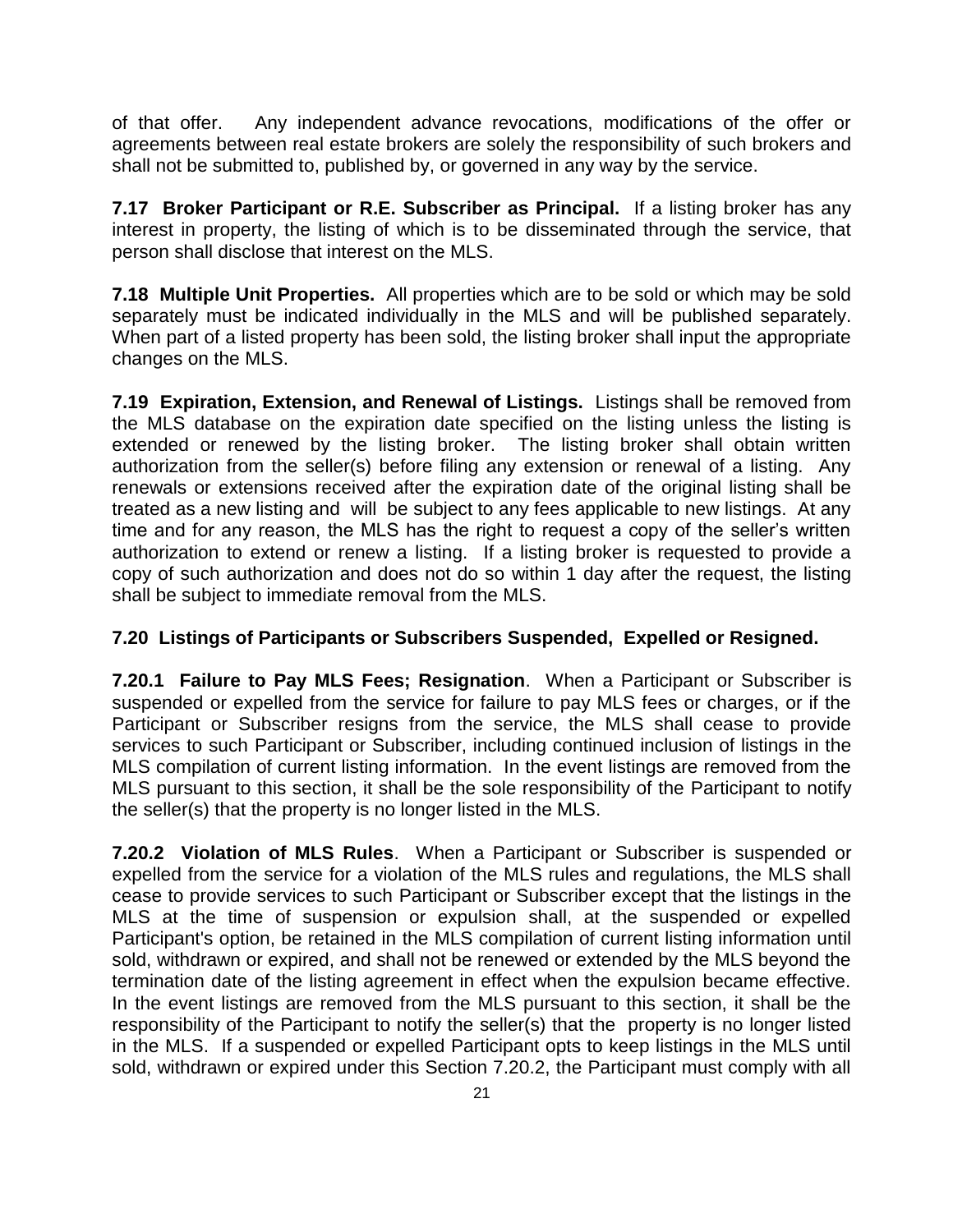applicable MLS rules and regulations during such time or the MLS may immediately remove the listings from further display.

**7.21 No Control of Commission Rates or Fees Charged by Participants.** The MLS shall not fix, control, recommend, suggest, or maintain commission rates or fees for services to be rendered by Participants. Further, the MLS shall not fix, control, recommend, suggest, or maintain the division of commissions or fees between cooperating Participants or between Participants and non-Participants.

**7.22 Dual or Variable Rate Commission Arrangements.** The existence of a dual or variable commission arrangement shall be disclosed by the listing broker by a key, code or symbol as required by the MLS. A dual or variable rate commission arrangement is one in which the seller or owner agrees to pay a specified commission if the property is sold by the listing broker without assistance and a different commission if the sale results through the efforts of a cooperating broker, or one in which the seller or owner agrees to pay a specified commission if the property is sold by the listing broker either with or without the assistance of a cooperating broker and a different commission if the sale results through the efforts of a seller or owner. The listing broker shall, in response to inquiries from potential cooperating brokers, disclose the differential that would result in either a cooperative transaction or, alternatively, in a sale that results through the efforts of the seller or owner. If the cooperating broker is representing a buyer or tenant, the cooperating broker must then disclose such information to his or her client before the client makes an offer to purchase or lease.

**7.23 Right of Listing Broker and Presentation of Counter Offers.** The listing broker has the right to participate in the presentation of any counter-offer made by the seller or lessor. The listing broker does not have the right to be present at any discussion or evaluation of a counter-offer by the purchaser or lessee (except where the cooperating broker is a subagent). However, if the purchaser or lessee gives written instructions to the cooperating broker that the listing broker not be present when a counter-offer is presented, the listing broker has the right to a copy of the purchaser's or lessee's written instructions.

**7.24 Auction Listings.** Only auction listings which comply with these MLS Rules and Regulations, including, but not limited to Sections 7.12 and 7.13, may be submitted to the Service. Auction listings entered into the MLS system shall have listing contracts as required under these rules and be clearly labeled as auction listings. Auction listings shall further specify the following:

(a) The seller's minimum acceptable bid price;

(b) Whether the auction is being conducted with or without the seller's right of reservation;

(c) The date, time and place of the auction;

(d) All required procedures for Participants/Subscribers to register their representation of a potential bidder;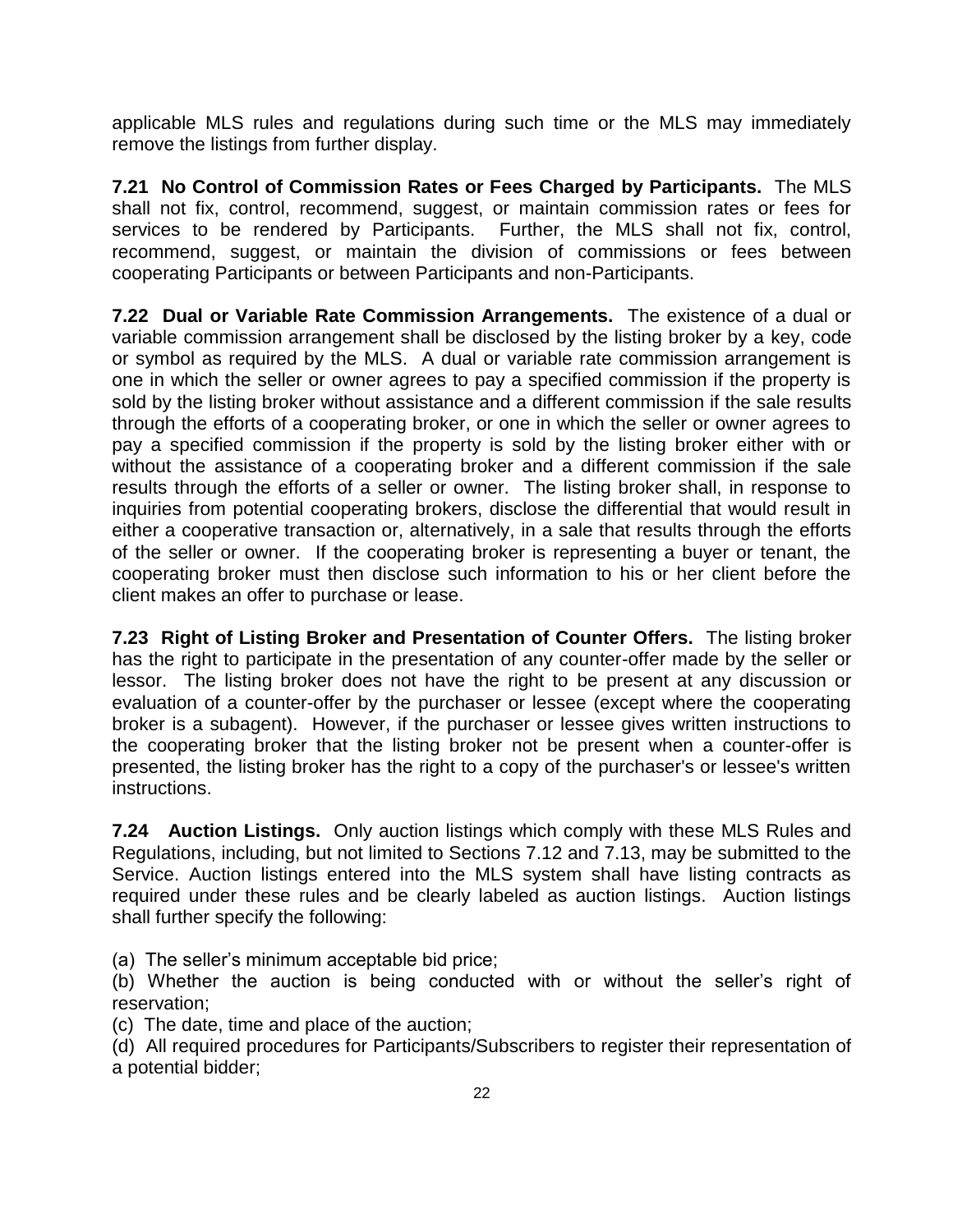(e) The compensation to be paid to the Participant representing the successful bidder;

(f) The time or manner in which potential bidders may inspect the listed property;

(g) Whether or not the seller will accept a purchase offer prior to the scheduled auction and if so, the compensation to be paid to the cooperating Participant in the event of such a pre-auction sale as well as any other necessary pre-auction details; and (h) Any other material rules or procedures for the auction.

**7.25 Co-Listings.** Only the listings of Participants and Subscribers will be accepted by the MLS. Inclusion of co-listings where the co-listing broker/agent is not a Participant or Subscriber in the MLS is prohibited.

**7.26 Days on Market/Cumulative Days on Market Calculation.** The calculation of Days on Market (DOM) is based on the listing number assigned to the property by the MLS and is tied to the brokerage firm holding the listing. The calculation of Cumulative Days on Market (CDOM) is based on the Assessor's Parcel Number ("APN") until the earlier of a change of ownership or the property is not available for sale and no listing agreement is in effect for a period of 90 days or more. MLS tracking of this field, if any, shall be classified as "non-confidential" for the purpose of allowing Participants and Subscribers to make such information available to clients or customers pursuant to Sections 12.15.1 (Client Copies) and 12.19 (VOWs). [Whether display of this field is permitted for advertising purposes, including IDX display set forth in Section 12.16, is at the discretion of the MLS].

**7.27 REO Disclosure.** Participants and Subscribers submitting foreclosure, bankowned or real estate owned ("REO") listings to the service shall disclose said status upon submission of the listing to the service.

**7.28 Short Sale (Lender Approval) Listings.** Participants must disclose potential short sales (defined as a transaction where title transfers, where the sale price is insufficient to pay the total of all liens and costs of sale and where the seller does not bring sufficient liquid assets to the closing to cure all deficiencies) when reasonably known to the listing broker. This section does not allow Participants with short sale listings to place any reduction conditions on compensation offered through the MLS for items such as lender reductions of the gross commission, short sale negotiator fees or other administrative costs of the transaction. Any reductions from the commission for such items, if any, should be factored in as a reduced amount the listing broker initially offers to a cooperating broker and may not be made a condition of the offer.

#### **8. DOCUMENTATION; PERMISSION; ACCURACY OF INFORMATION.**

**8.1 Listing Agreement and Seller's Permission.** Prior to inputting a listing to the service, the listing broker shall obtain the written agreement of the seller expressly granting the listing broker authority to: (1) file the listing with the service for publication and dissemination to those authorized by the MLS; (2) act as an agent for the seller; (3) abide by the rules of the service; (4) provide timely notice of status changes of the listing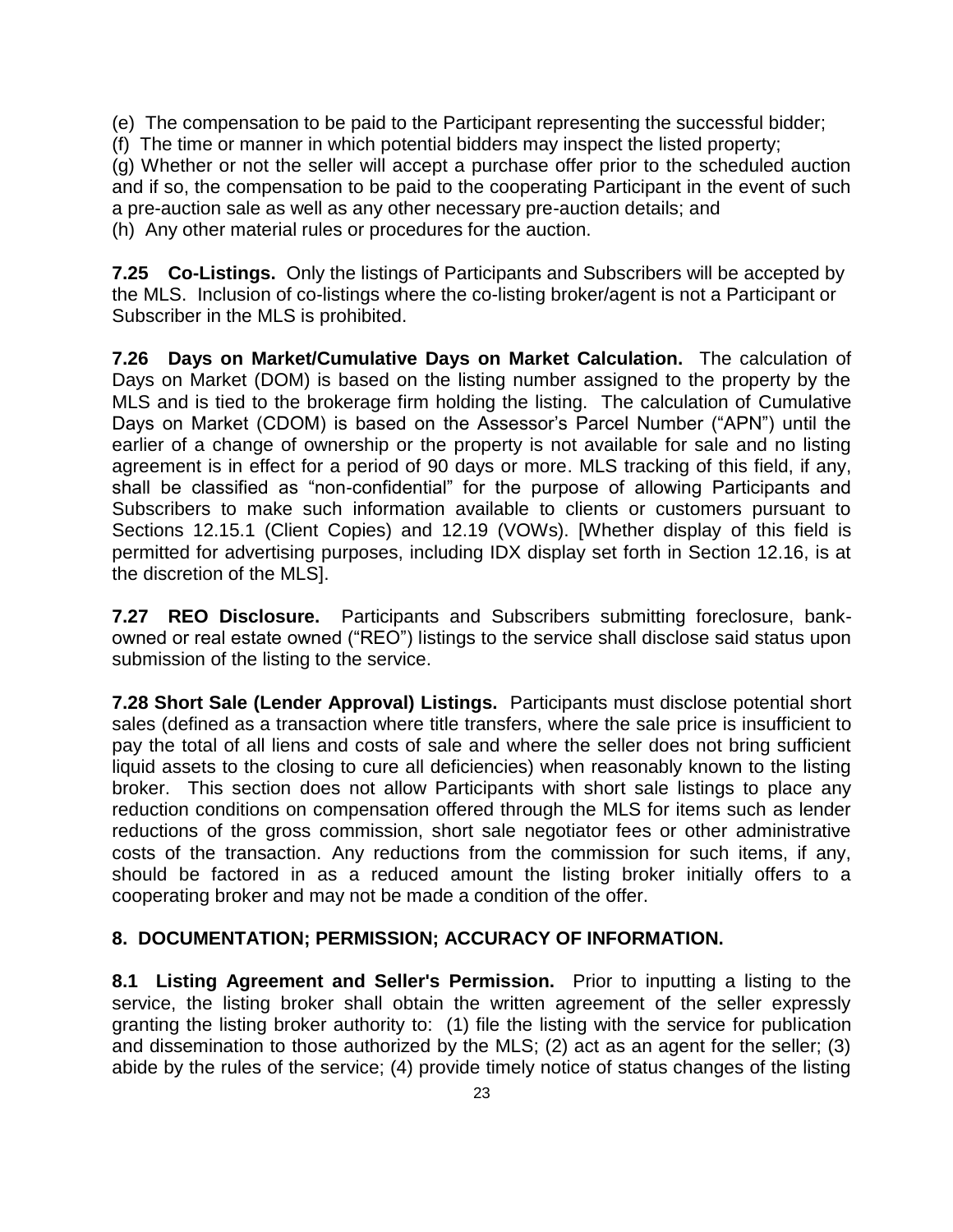to the service; (5) provide sales information including selling price to the service upon sale of the property for publication and dissemination to those authorized by the MLS and (6) publish sales information after the final closing of a sales transaction in accordance with these MLS rules (See Section 10.1).

**8.2 Written Documentation.** Listing brokers filing listings with the service shall have a written listing agreement with all necessary signatures in their possession. Only listings that create an agency relationship between the seller and the Broker Participant are eligible for submission to the service. By inputting a listing to the service, Broker Participants and R.E. Subscribers represent that they have in their possession such written agreements establishing agency and the represented type of listing agreement. The service shall have the right to demand a copy of such written listing agreements and verify the listing's existence and adequacy at any time. The service shall also have the right to demand a copy of seller's written authorization required under these rules. If the Broker Participant or R.E. Subscriber fails to provide documentation requested by the service within 1 day after the service's request, the service shall have the right to immediately withdraw any listings from the data base in addition to disciplining the Participant and Subscriber for a violation of MLS rules.

**8.3 Accuracy of Information; Responsibility for Accuracy.** By inputting information into the MLS computer database, the listing broker represents that the information input is accurate to the best of the listing broker's knowledge. The listing broker shall use good faith efforts to determine the accuracy of the information and shall not submit or input information which the listing broker knows to be inaccurate. Upon receipt of the first publication or electronic transfer by the MLS of such information the listing broker shall make all necessary corrections. The MLS merely publishes the MLS information and has no affirmative responsibility to verify the accuracy of the MLS information. The MLS, however, reserves the right to require Participants and Subscribers to change their MLS information if the MLS is made aware of alleged inaccuracies in the MLS information and the MLS determines that such inaccuracies do in fact exist. A Participant or Subscriber is required to correct inaccurate information within 2 days after being notified of the inaccuracies by the MLS. If a Participant or Subscriber fails to make necessary or required corrections to their MLS information, the Participant and Subscriber shall indemnify and hold harmless the service for any claims, costs, damage or losses, including reasonable attorney fees and court costs, incurred by the MLS as a result of such failure. In no event will the MLS be liable to any MLS Participant, Subscriber or any other party for any indirect, special or consequential damages arising out of any information published in the MLS and all other damages shall be limited to an amount not to exceed the MLS fees paid by the listing broker.

**8.4 Input Defined.** All references or uses of the word "input" shall also include information which is submitted to the MLS for input in the MLS data base by the MLS staff, whether such information was provided to the MLS staff on a "property data form" or otherwise.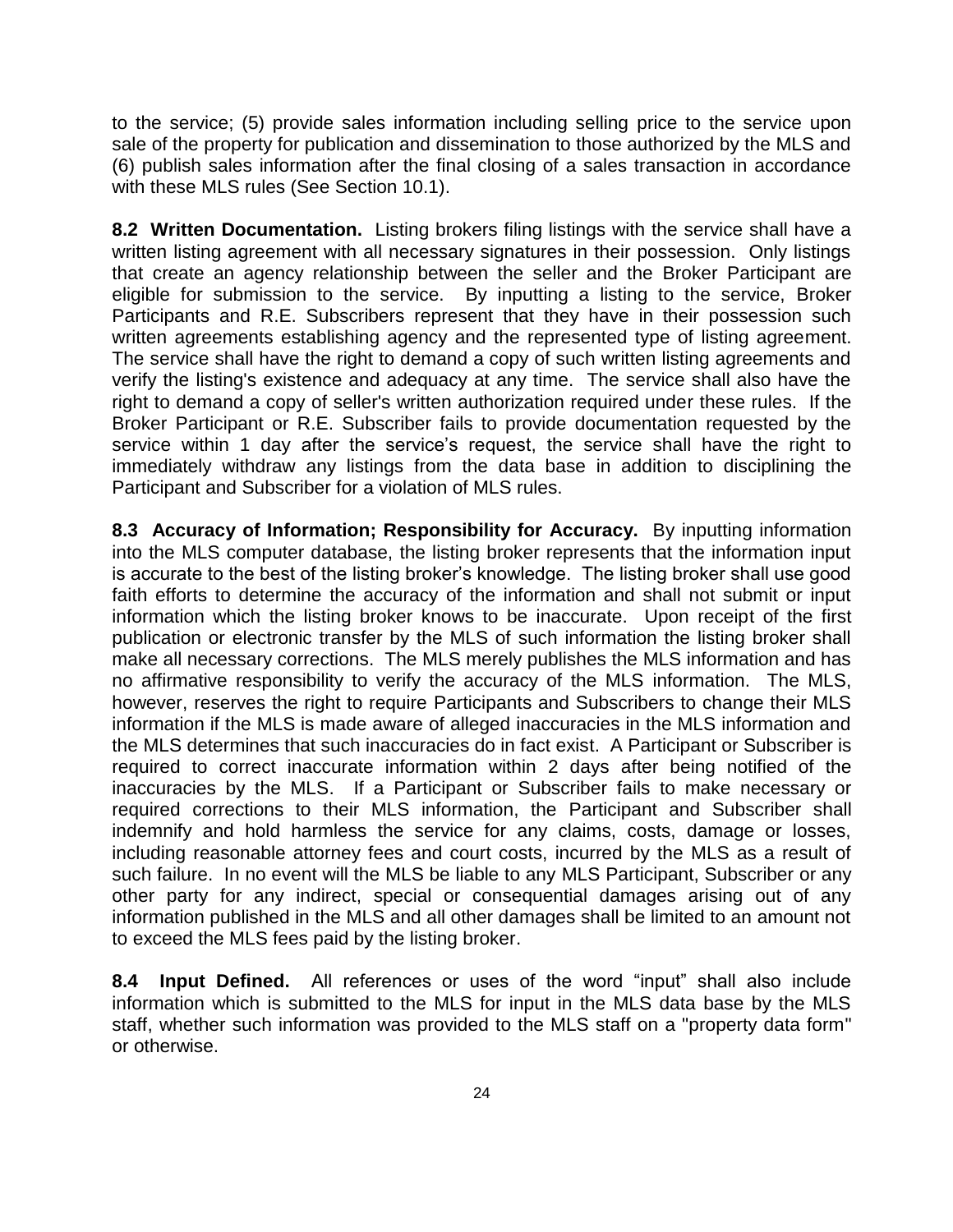**8.5 Buyer, Seller, Purchase and Sale Defined.** All references to the buyer shall also include lessee. All references to the seller shall also include lessor. All references to a purchase shall also include a lease. All references to a sale shall also include a lease.

#### **9. SELLING PROCEDURES.**

**9.1 Showings and Negotiations.** Appointments for showings and negotiations with the seller for the purchase of listed property filed with the service shall be conducted through the listing broker except under the following circumstances:

(a) the listing broker gives the cooperating broker specific authority to show and/or negotiate directly with the seller, or

(b) after reasonable effort and no less than 1 day after the cooperating broker cannot contact the listing broker or his representative. However, the listing broker, at his option, may preclude such direct negotiations by the cooperating broker by giving notice to all Participants through the MLS.

In the event all showings and negotiations will be conducted solely by the seller, the listing broker shall clearly set forth such fact in the listing information published by the service.

**9.2 Disclosing the Existence of Offers.** Listing brokers, in response to inquiries from buyers or cooperating brokers, shall, with the sellers' approval, disclose the existence of offers on the property. Where disclosure is authorized, the listing broker shall also disclose if asked whether offers were obtained by the listing licensee, by another licensee in the listing firm, or by a cooperating broker.

**9.3 Availability to Show or Inspect.** Listing brokers shall not misrepresent the availability of access to show or inspect a listed property.

**9.4 Presentation of Offers.** The listing broker must make arrangements to present the offer as soon as possible, or give the cooperating broker a satisfactory reason for not doing so. In the event a listing broker will not be participating in the presentation of offers, the listing broker shall clearly indicate this fact in the listing information published by the service.

**9.5 Submission of Offers and Counter-Offers.** The listing broker shall submit to the seller/landlord all offers until closing unless precluded by law, governmental rule or expressly instructed by the seller/landlord otherwise. The cooperating broker acting for buyer/tenant, shall submit to buyer/tenant all offers and counter-offers until acceptance.

**9.6 Right of Cooperating Broker in Presentation of Offer.** The cooperating broker has the right to participate in the presentation of any offer to purchase he secures. The cooperating broker does not have the right to be present at any discussion or evaluation of that offer by the seller and the listing broker. However, if the seller gives written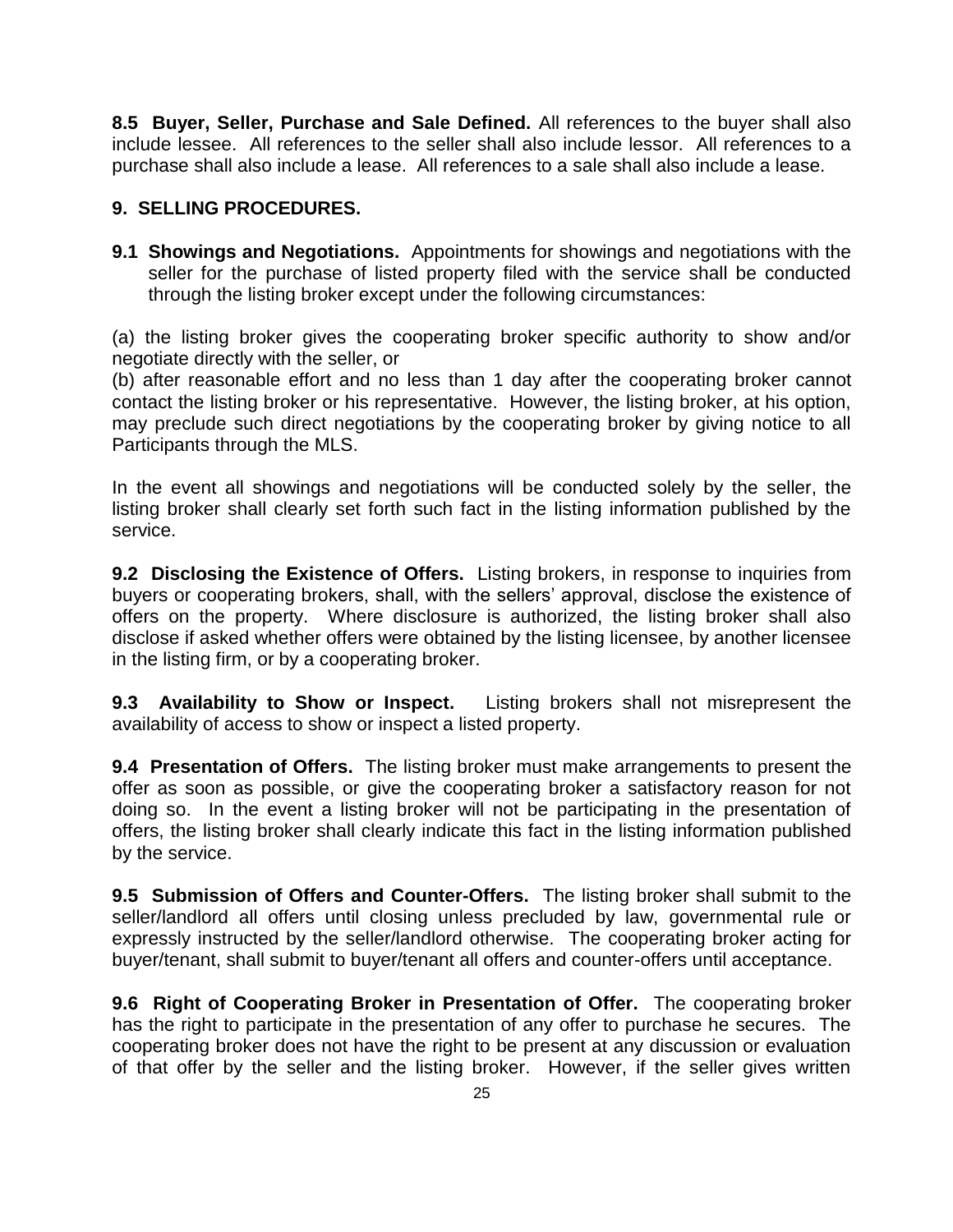instructions to the listing broker requesting that the cooperating broker not be present when an offer the cooperating broker secured is presented, the cooperating broker shall convey the offer to the listing broker for presentation. In such event, the cooperating broker shall have the right to receive a copy of the seller's written instructions from the listing broker. Nothing in this section diminishes or restricts the listing broker's right to control the establishment of appointments for offer presentations.

**9.7 Change of Compensation Offer by Cooperating Broker.** The cooperating broker shall not use the terms of an offer to purchase to attempt to modify the listing broker's offer of compensation nor make the submission of an executed offer to purchase contingent on the listing broker's agreement to modify the offer of compensation. However, failure of a cooperating broker to comply with this rule shall not relieve a listing broker of the obligation to submit all offers to the seller as required by Section 9.4.

**9.8 Cooperating Broker as a Purchaser.** If a cooperating broker wishes to acquire an interest in property listed with a listing broker, such contemplated interest shall be disclosed to the listing broker prior to the time an offer to purchase is submitted to the listing broker.

**9.9 Presence of Participant or Subscriber.** A Participant or Subscriber must be present on the property at all times when providing access to a listed property unless the Seller has consented otherwise.

(**NOTE:** Nothing in these rules shall preclude the listing broker and cooperating broker from entering into a mutual agreement to change cooperative compensation.)

## **10. REPORTING SALES AND OTHER INFORMATION TO THE SERVICE.**

**10.1 Statuses.** The definitions of the stages of property status are set forth as follows:

#### **On-Market Statuses**

a) Active (A): A valid listing contract exists and no offer (with or without contingencies) has been accepted. This is an On-Market status.

b) Back-Up (B): Offer accepted and either 1) Seller requests that property remain in an On-Market status and is looking for back-up offers, or 2) the sale is subject to court or other third party approval. This is an On-Market status.

#### **Off-Market Statuses**

c) Hold (H): A valid listing contract is in effect, however, because of various reasons such as repairs, illness, guests, etc., the Seller has requested that temporarily there be no showings. This is an Off-Market status.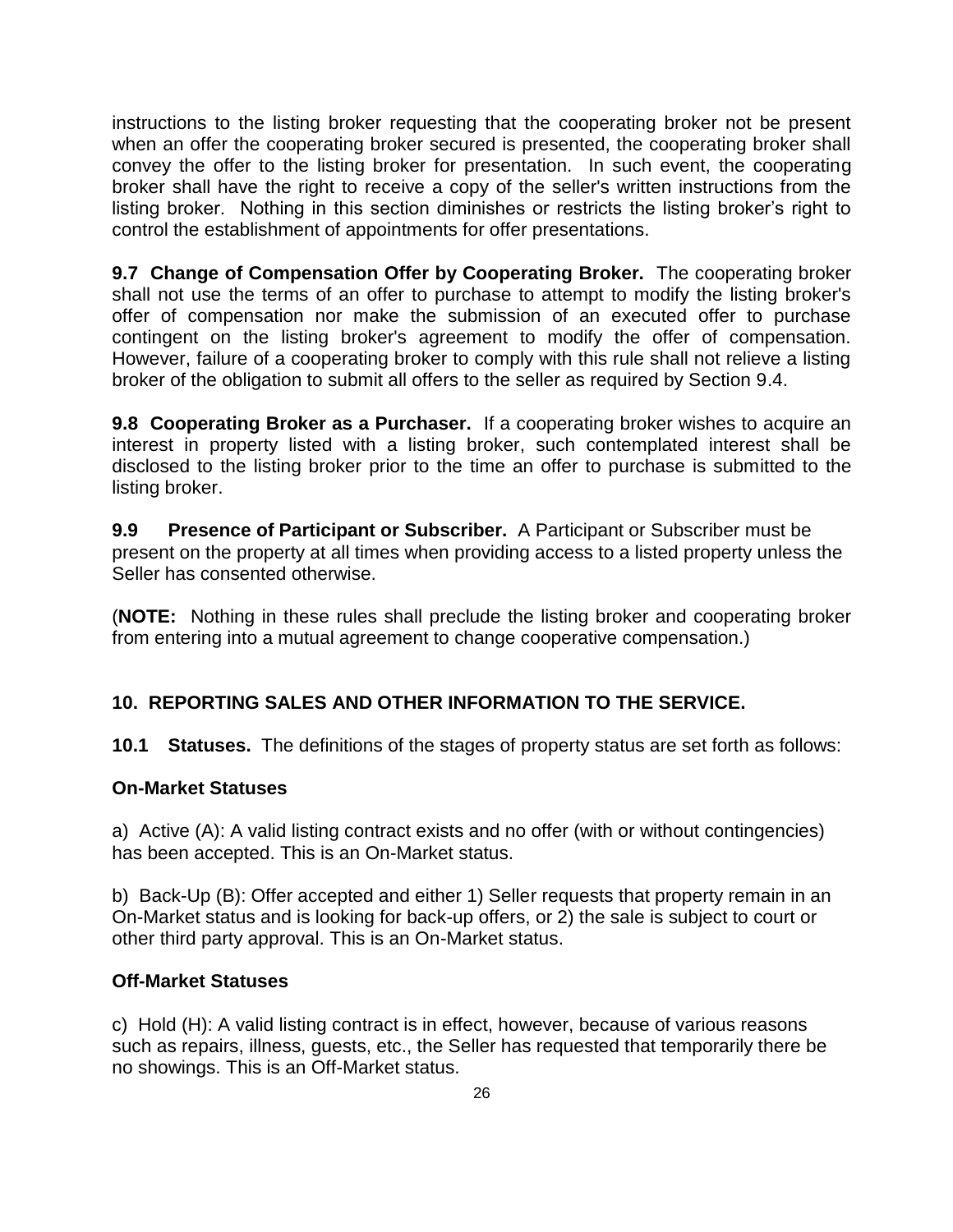d) Withdrawn (W): A valid listing contract is in effect, however the property is no longer being marketed. This is an Off-Market status.

e) Pending (P): The Seller has accepted an offer and is not soliciting further offers through the MLS. This is an Off-Market status.

f) Canceled (C): The listing agreement has been canceled in writing. This is an Off-Market status.

g) Expired (X): The listing agreement has expired. The time frame of the existing listing contract has run out. This is an Off-Market status.

h) Sold (S): Escrow has closed. This is an Off-Market status.

i) Leased (L): The property has been leased. This is an Off-Market status.

**10.2 Reporting of Sales.** Listings with accepted offers shall be reported to the MLS or input into the MLS database by the listing broker as "pending" or "back-up" within 2 days after the acceptance unless the negotiations were carried on under Section 9.1 (a) or (b), in which case, the cooperating broker shall notify the listing broker of the "pending" or "back-up" status within 2 days after acceptance, whereby the listing broker shall then report or input the status change to the MLS within 2 days of receiving notice from the cooperating broker. The listing shall be published on the MLS as "pending" or "back-up" with no price or terms prior to the final closing. Upon final closing, the listing broker shall report or input the listing in the MLS as "sold" and report the selling price within 2 days after the final closing date unless the negotiations were carried on under Section 9.1 (a) or (b), in which case, the cooperating broker shall notify the listing broker of the "sold" status and selling price within 2 days after the final closing date, whereby the listing broker shall then report or input the status change and selling price to the MLS within 2 days of receiving notice from the cooperating broker. Listings which were not input into the MLS as a result of the seller's instructions may be input into the MLS "sold" data at the listing broker's option.

**10.3 Removal of Listings for Refusal/Failure to Timely Report Status Changes.** The MLS is authorized to remove any listing from the MLS compilation of current listings where the Participant or Subscriber has refused or failed to timely report status changes. Prior to the removal of any listing from the MLS, the Participant and/or Subscriber shall be advised of the intended removal so the Participant and/or Subscriber can advise his or her client(s).

**10.4 Reporting Cancellation of Pending Sale.** The listing broker shall report the cancellation of any pending sale to the service within 2 days after cancellation occurs, and the listing shall be reinstated immediately as long as there is still a valid listing.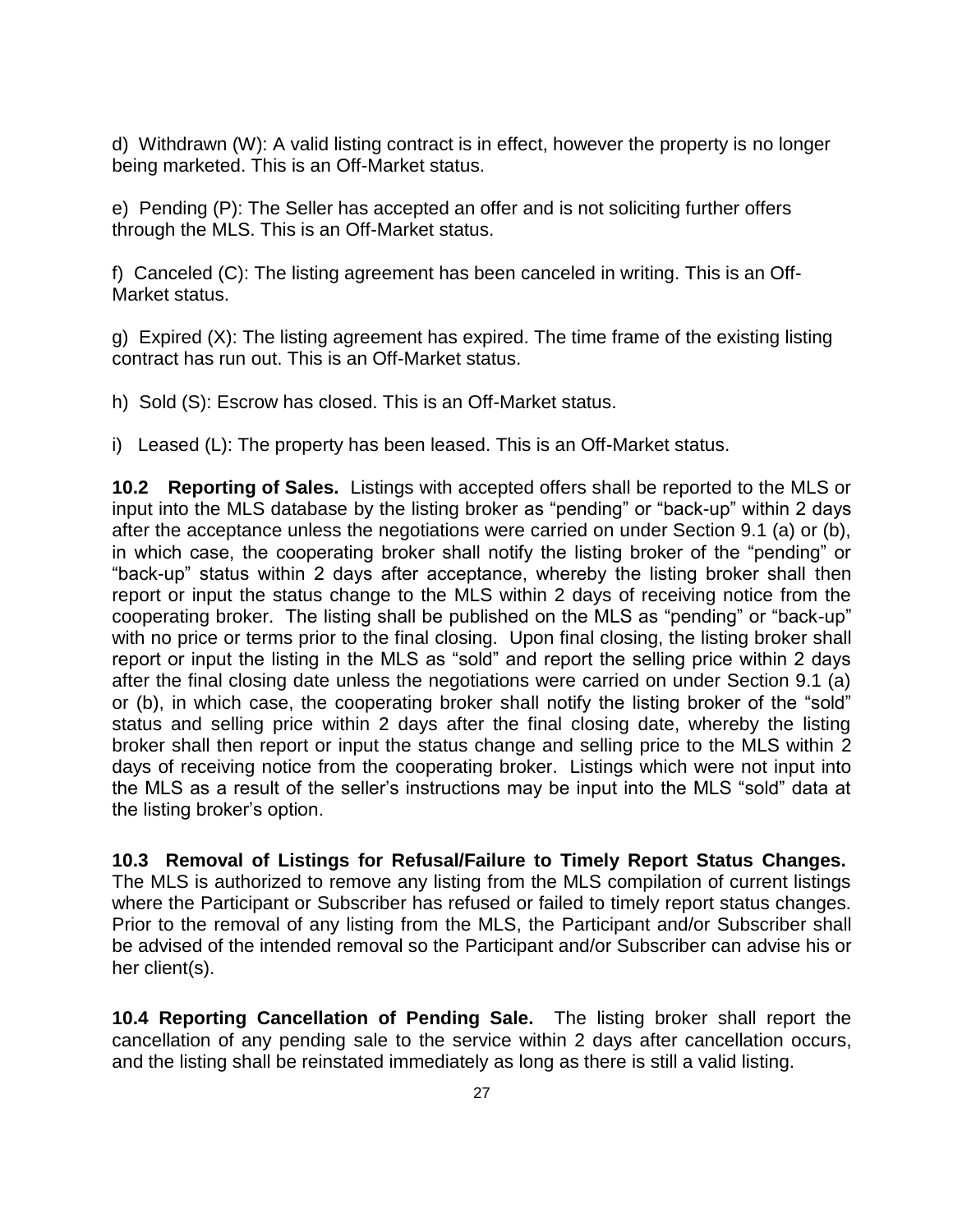**10.5 Refusal to Sell.** If the seller of any listed property filed with the service refuses to accept a written offer satisfying the terms and conditions stated in the listing, such fact shall be transmitted immediately to the service and to all Participants.

## **11. OWNERSHIP OF MULTIPLE LISTING SERVICE COMPILATIONS AND COPYRIGHTS**

**11.1 MLS Compilation Defined.** The term "MLS compilation" includes, but is not limited to, the MLS computer data base and all data and content therein, including but not limited to photographs, images (including maps), graphics, audio and video recordings, virtual tours, drawings, descriptions, remarks, narratives, pricing information, statistics and other details or information related to listed property, all printouts of data and content from the MLS computer database, and all MLS publications. The MLS Compilation is protected by all applicable intellectual property laws.

**11.2 Active Listing MLS Compilation Defined.** "Active listing MLS compilation" shall mean that portion of the MLS compilation which includes listings currently for sale and all other indexes and other information relating to the current listing information.

**11.3 Comparable Data MLS Compilation Defined.** "Comparable data MLS compilation" shall mean that portion of the MLS compilation that includes the off market data, sold and appraisal information regarding properties that are not currently for sale and all indexes and information relating to the sold information compilation.

**11.4 Authority to Put Listings in MLS Compilation.** By submitting any property listing data form to the MLS or inputting listing information into the MLS compilation, Participants and Subscribers represent and warrant that they have been authorized to grant license and also thereby do grant authority for and license the A.O.R. to include the property listing data in its copyrighted MLS compilation. By submitting any property listing data form to the MLS, Participants and Subscribers represent and warrant that they have been authorized to report information about the sales, price and terms of a listing, have authority to grant and also thereby do grant authority for the A.O.R. to include the sold information in its copyrighted MLS compilation.

**11.5 Photographs on the MLS.** By submitting photographs to the MLS, the Participant and/or Subscriber represents and warrants that he or she either owns the right to reproduce and display such photographs or has procured such rights from the appropriate party, and has the authority to grant and hereby grants the MLS and the other Participants and Subscribers the right to reproduce and display the photographs in accordance with these rules and regulations. Use of photographs by a subsequent listing agent requires prior written authorization from the originating listing agent or other appropriate party with the legal right to reproduce and display such photographs. Except by the MLS for purposes of protecting its rights under Section 11.6, branding of photographs, virtual tours or any other photographic representation with any information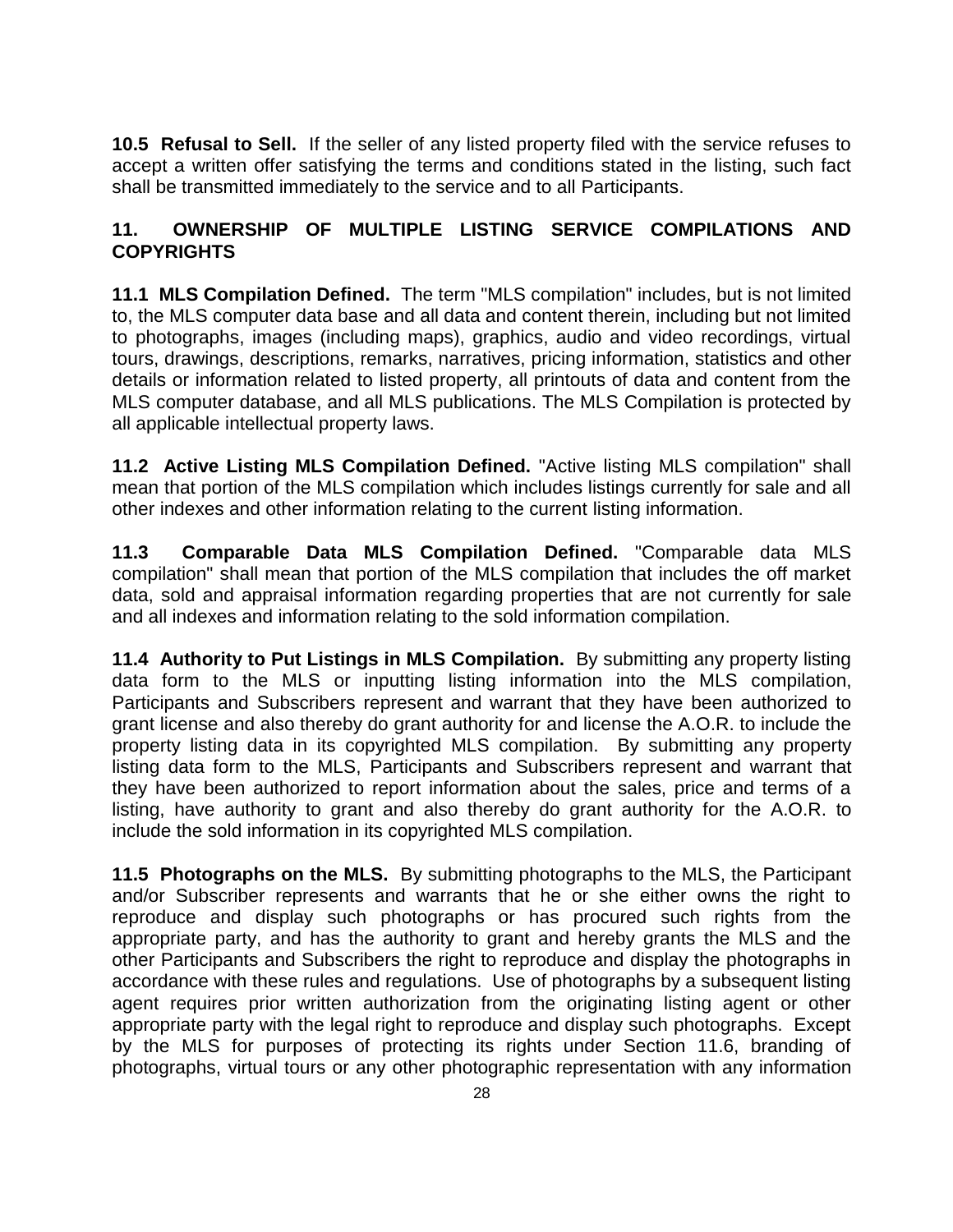or additional images, including but not limited to photos displaying "for sale" signs posted on the property, is prohibited. At least one (1) photo or graphic image accurately displaying the listed property (except where sellers expressly direct that photographs of their property not appear in MLS compilations) is required to be posted on the MLS within 3 days of submission of the listing in all categories other than business opportunity.

**11.6 Copyright Ownership.** All right, title, and interest in each copy of every MLS compilation created and copyrighted by the AO.R., and in the copyrights therein, shall at all times remain vested in the A.O.R. The A.O.R. shall have the right to license such compilations or portions thereof to any entity pursuant to terms agreed upon by the Board of Directors.

**11.7 Licensing of MLS Compilations.** Each Participant shall be entitled to license from the A.O.R. the number of copies of each MLS compilation of active listing and comparable data information sufficient to provide the Participant and Subscriber with one copy of such MLS compilation. Participants and Subscribers shall acquire by such license only the right to use the MLS compilations in accordance with these rules. Clerical Users may have access to the information solely under the direction and supervision of the Participant or Subscriber. Clerical Users may not provide any MLS compilation or information to persons other than the Participant or the Subscriber under whom the clerical user is registered.

**11.8 Database Preservation.** No data may be removed from the MLS compilation other than by the service. Although a listing may be removed from display in the MLS compilation of current listing information, all data submitted to the MLS will remain in the database for historical and other purposes approved by the service.

**11.9. Removal of and Responsibility for Content.** The MLS has the right, but not the obligation, to reject, pull down, restrict publication of, access to or availability of content the MLS in good faith considers to be obscene, lewd, lascivious, filthy, excessively violent, harassing, unlawful or otherwise objectionable. Participants and Subscribers remain solely responsible and liable for the content they provide. In no case will any monitoring or removal of Participants' or Subscribers' content by the MLS make it responsible or liable for such content.

#### **12. PROHIBITIONS AND REQUIREMENTS.**

**12.1 Notification of California Department of Real Estate (DRE) or California Office of Real Estate Appraisers (OREA) Action.** Participants and Subscribers are required to notify the MLS within 1 day after any final action taken by the DRE or the OREA against the Participant, Subscriber or any licensee affiliated with the Participant or Subscriber including, but not limited to any final decisions restricting, suspending or revoking a real estate license or Appraiser's certification or license of a Participant, the Participant's firm or corporation under which the Participant or Subscriber acts, or any licensee affiliated with the Participant or the Participant's firm or licensee or Appraiser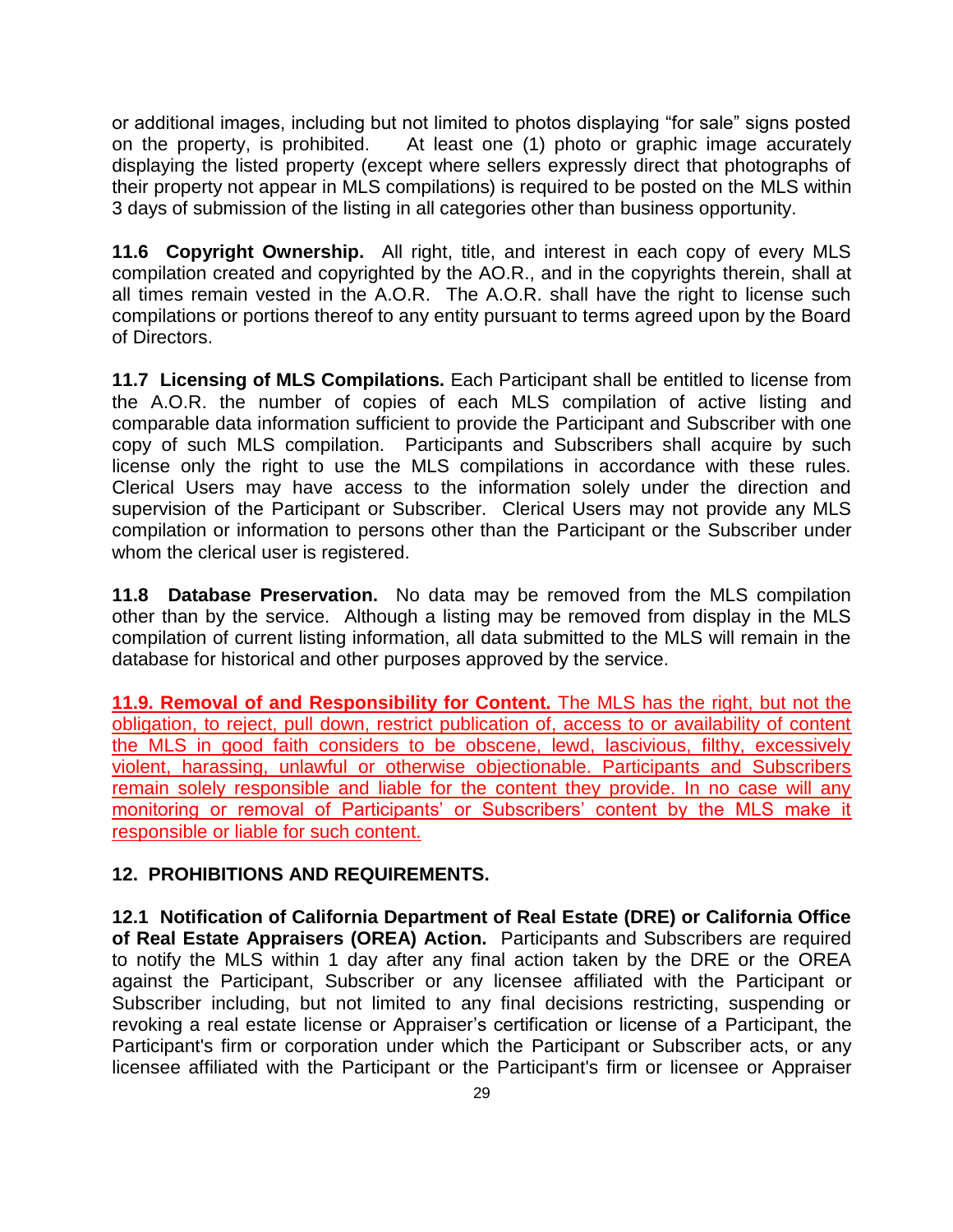who was affiliated with the Participant or Participant's firm at the time of the underlying act.

**12.2 Violations of the Law.** If a Participant, Subscriber, Appraiser or a licensee affiliated with a Participant or Subscriber commits a felony or a crime involving moral turpitude or violates the Real Estate Law or the laws relating to Appraisers, the Participant and Subscriber shall be in violation of this section. However, a Participant or Subscriber shall not be found to have violated this section unless the Participant, Subscriber, Appraiser or salesperson licensed to the Participant has been convicted, adjudged, or otherwise recorded as guilty by a final judgment of any court of competent jurisdiction of (1) a felony, or (2) a crime involving moral turpitude, or (3) on a determination by any court of competent jurisdiction, or official of the State of California authorized to make the determination, that the Participant or Subscriber violated a provision of the California Real Estate Law or a Regulation of the Real Estate Commissioner or law relating to Appraisers.

**12.3 Supervision of Licensees and Appraisers.** In addition to the notification requirements of paragraph 12.1, a Participant may not allow any licensee, under the Participant's license, whose license has been revoked, suspended or restricted by the DRE to use the MLS in any manner while the DRE discipline is in effect except that the licensee may use the MLS under a restricted license providing such use is consistent with and does not violate such license restrictions.

**12.4 Solicitation of Listing Filed With the MLS.** Participants and Subscribers shall not solicit a listing filed with the service unless such solicitation is consistent with Article 16 of the N.A.R. Code of Ethics, its Standards of Practice and its Case Interpretations. The purpose of this section is to encourage sellers to permit their properties to be filed with the service by protecting them from being solicited through unwanted phone calls, visits and communications, prior to expiration of the listing, by brokers and salespersons seeking the listing upon its expiration. This section is also intended to encourage brokers to participate in the service by assuring them that other Participants and Subscribers will not attempt to persuade the seller to breach the listing agreement or to interfere with the listing broker's attempts to market the property. This section does not preclude solicitation of listings under circumstances otherwise permitted under Article 16 of the N.A.R. Code of Ethics, its Standards of Practice and its Case Interpretations.

**12.5 Misuse of Remarks.** Information in the public remarks shall only relate to the marketing**,** description and condition of the property. No contact information is permitted, including names, phone or fax numbers, email addresses or website addresses (including virtual tours and transaction tracking URLs). No showing instructions are permitted, including references to lockbox, alarm, gate or other security codes, or the occupancy of the property (a statement that the property shall be delivered vacant is not a violation of this section). No information directed toward real estate agents or brokers, including compensation or bonuses offered to cooperating brokers may be shown in public remarks. No information other than the marketing, description and condition of the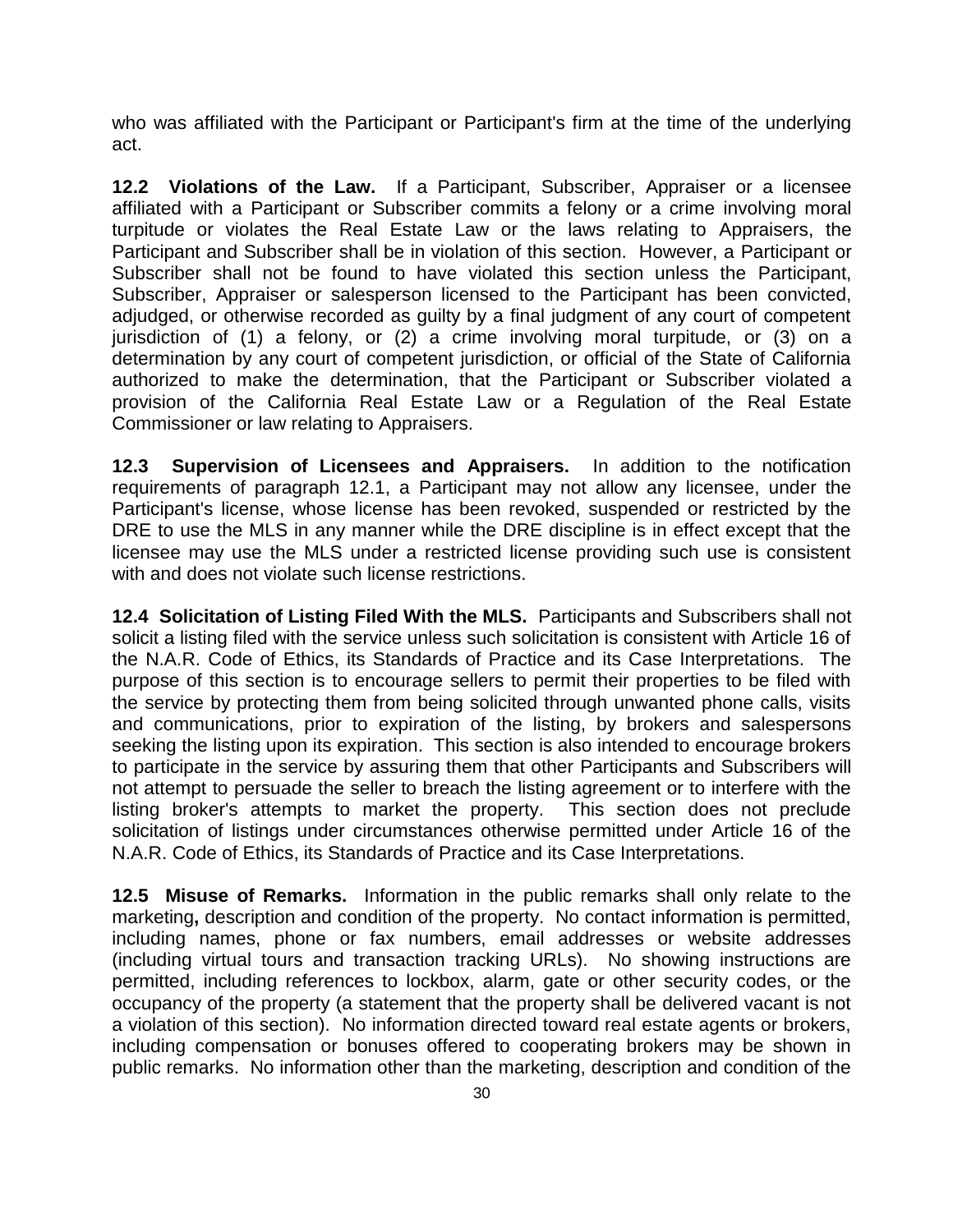property is permitted. Participants and Subscribers may not use the remarks in a property data profile sheet or listing submitted to the MLS or inputted directly into the MLS database for purposes of disparaging other real estate agents or conveying information about other offices or for conveying any other information that does not directly relate to the marketing of the listing. By submitting remarks to the MLS, Participant and/or Subscriber represents and warrants he or she has the authority to grant, and hereby grants the MLS and the other Participants and Subscribers the right to reproduce and display the remarks in accordance with these rules. Copying of remarks by a subsequent listing agent for use in his or her own listing requires prior written authorization from the originating listing agent or other appropriate party with the legal right to reproduce and display such remarks.

**12.6 "For Sale" Signs.** Only the "For Sale" signs of the listing broker may be placed on the property.

**12.7 "Sold" Signs and Use of the Term "Sold."** Only Broker Participants or R.E. Subscribers who participated in the transaction as the listing broker or cooperating broker may claim to have "sold" the property. Prior to closing, a cooperating broker may post a "sold" sign on a property only with the consent of the listing broker. This section does not, however, prohibit any broker from advertising the addresses and prices of the properties that have sold in a neighborhood after the information regarding the properties has been published as long as the advertisement does not imply the agent was involved in the transaction unless such is the case and as long as the advertisement otherwise presents a "true picture" as is meant under Article 12 of the N.A.R. Code of Ethics, its Standards of Practice and its Case Interpretations.

**12.8 Advertising of Listing Filed With the MLS.** A listing shall not be advertised by any Participant or Subscriber, other than the listing broker, without the prior consent of the listing broker except as provided in Section 12.8.1 relating to the Printed Neighborhood Market Report and Sections 12.16 and 12.19 relating to display of listings on the internet.

**12.8.1 Advertising of Listing in Printed Neighborhood Market Report.** Subject to the conditions set forth in (a) through (c) below, as well as throughout these Rules, Participants and Subscribers may include the listings of others in their printed "Neighborhood Market Reports." The "Neighborhood Market Report" is defined as an advertising and/or information sheet (typically appearing in the form of a postcard, flier or newsletter) compiled by and/or for use by a licensee which sets forth a list of home activity in a particular neighborhood area. Advertising appearing in newspapers, magazines or other classified forms is not included in the definition of "Neighborhood Market Report" and is not authorized by this Rule 12.8.1.

**(a) Consent.** The listing brokers' consent for such advertising is presumed, in satisfaction of Rule 12.8, unless a listing broker affirmatively notifies the MLS that the listing broker refuses to permit others to advertise his listing in the "Neighborhood Market Report" (i.e.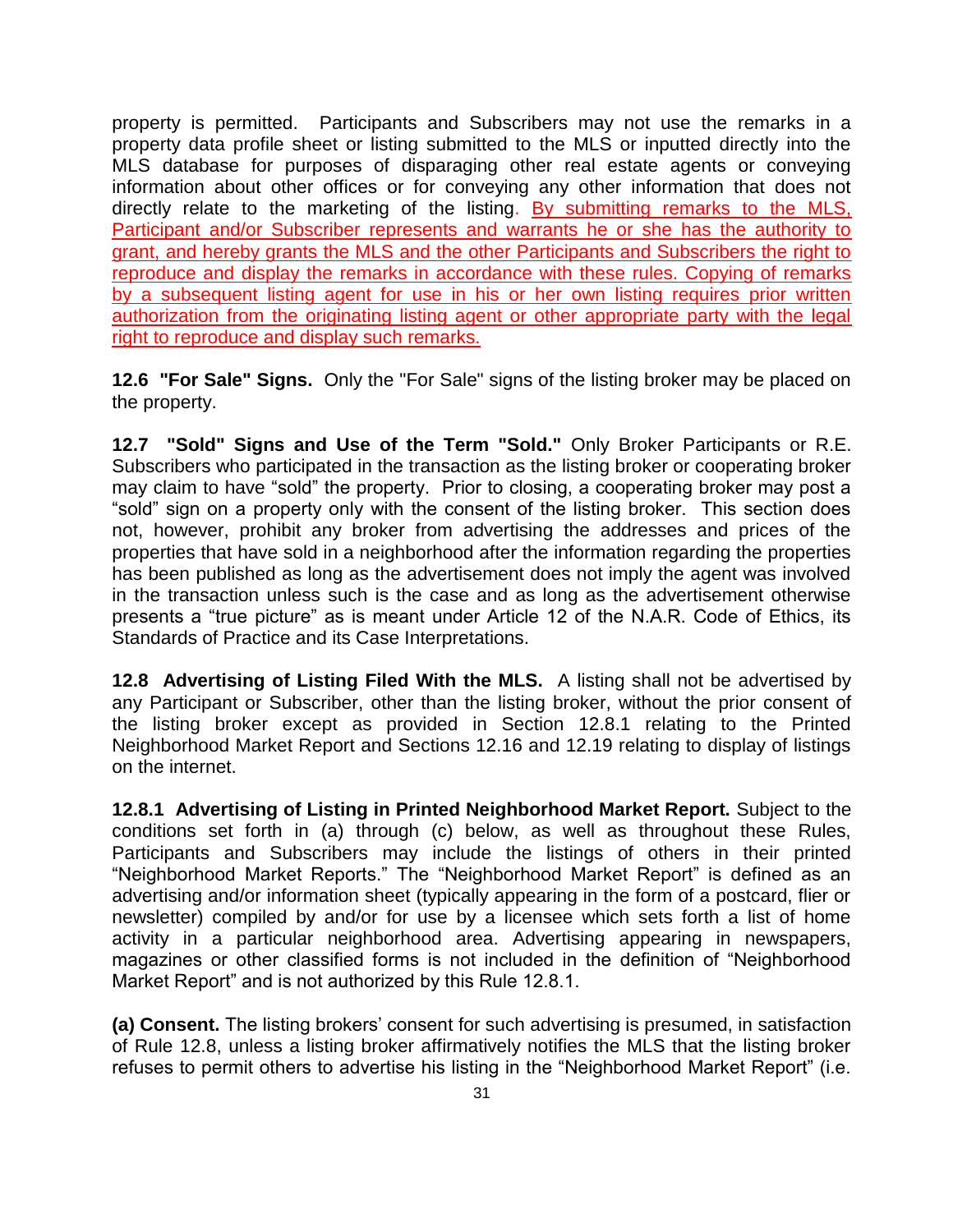"opts-out") either on a blanket or listing by listing basis. Listing brokers that refuse to permit other Broker Participants or R.E. Subscribers to advertise their listings on a blanket basis may not display the listings of the other brokers' listings in their own "Neighborhood Market Reports". Even where listing brokers have given blanket authority for other Broker Participants and R.E. Subscribers to advertise their listings in the "Neighborhood Market Report", such consent may be withdrawn on a listing-by-listing basis where the seller has prohibited it. Participants and Subscribers are not permitted to include listings in their Neighborhood Market Report from which listing broker has opted out and will be responsible for verifying that they have permission to advertise all listings contained in their Neighborhood Market Reports.

**(b) Listing Attribution**. All listings in the "Neighborhood Market Report" must identify the name of the listing firm(s) and the name of the listing agent(s) in a manner designed to easily identify such listing firm(s) or agent(s). Such identification shall be in a reasonably prominent location and in a readily visible color and typeface not smaller than the median used in the display of listing data.

**(c) Allowable Listing Content.** Broker Participants and R.E. Subscribers may include only those portions of the MLS compilation consisting of the following: property address (and whether attached or detached), status, price, number of bedrooms, number of bathrooms, number of garages (and whether attached or detached), square footage, lot size, year built, tract or development name, and if there's a pool. Display of other fields, as well as confidential information and photographs, is prohibited.

**12.9 Limitations on Use of Association or MLS Information in Advertising.** Except as provided in Sections 12.7, 12.8, 12.11 and 12.15, truthful use of information from the MLS compilation of current listing information, from the A.O.R.'s "statistical report," or from any "sold" or "comparable" report of the A.O.R. or MLS for public mass media advertising by an MLS Participant or Subscriber or in other public representations for purposes of demonstrating market share is not prohibited. However, any print or nonprint forms of advertising or other forms of public representations must clearly demonstrate the period of time over which such claims are based and must include the following, or substantially similar, notice in a manner readily visible to consumers but not less than 7pt type:

Based on information from the **Example 20** /Association of REALTORS® (alternatively, from the \_\_\_\_\_\_\_\_\_\_\_\_\_\_\_\_\_\_\_\_ MLS) as of \_\_\_\_\_ (date the AOR/MLS data was obtained). All data, including all measurements and calculations of area, is obtained from various sources and has not been, and will not be, verified by broker or MLS. All information should be independently reviewed and verified for accuracy. Properties may or may not be listed by the office/agent presenting the information.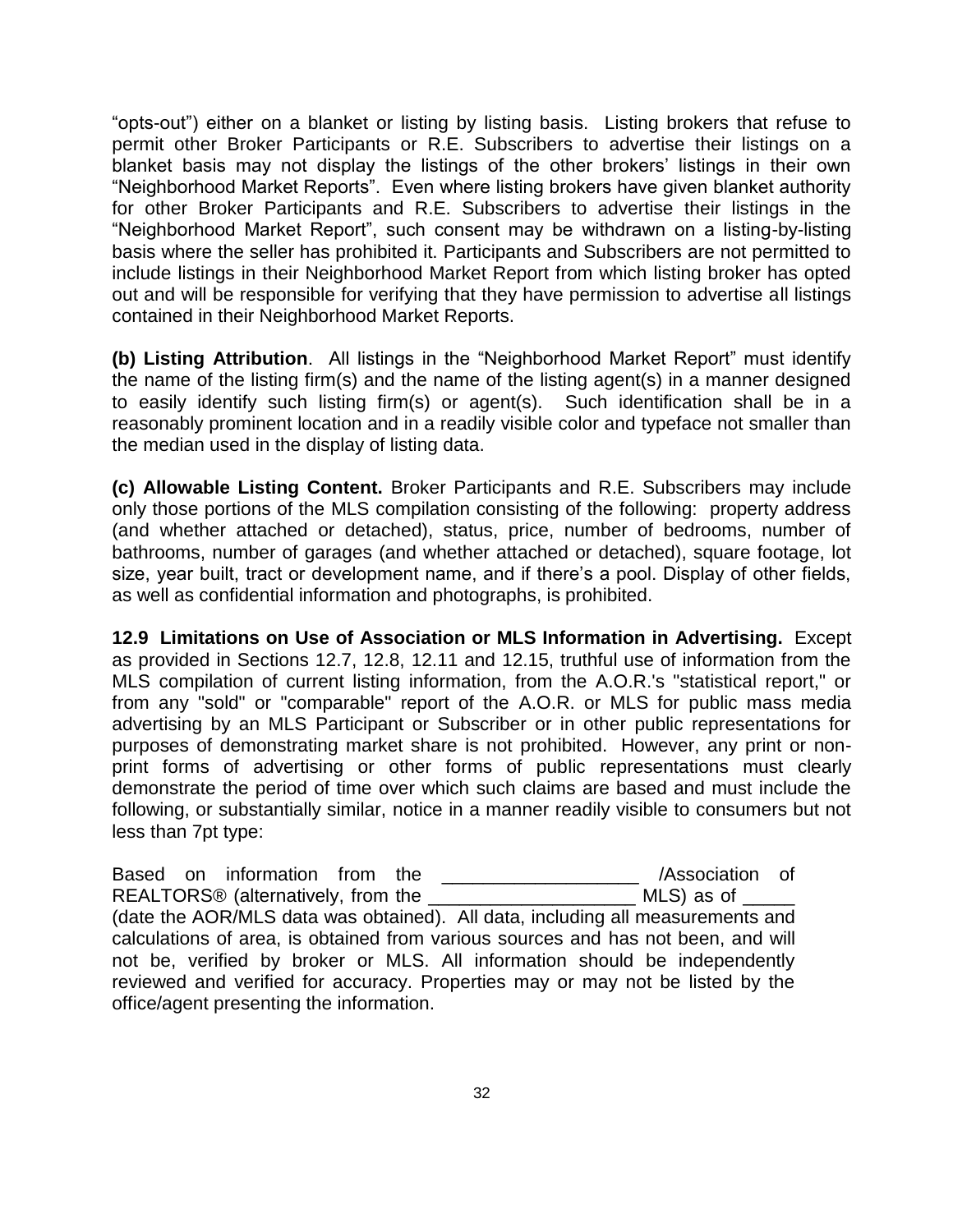**12.10 False or Misleading Advertising and Representations; True Picture Standard of Conduct.** Participants and Subscribers may not engage in false or misleading advertising, including, but not limited to, advertisements or representations regarding the Participant's or Subscriber's relationship to the service, about the service itself, or about any property listed with the service. MLS Participants and Subscribers shall present a true picture in their advertising and representations to the public, including the URLs and domain names they use, and Participants and Subscribers may not:

(a) engage in deceptive or unauthorized framing of real estate brokerage websites;

(b) manipulate (e.g., presenting content developed by others) listing content in any way that produces a deceptive or misleading result; or

(c) deceptively use metatags, keywords or other devices/methods to direct, drive, or divert Internet traffic, or to otherwise mislead consumers.

**12.11 Use of MLS Information.** In recognition that the purpose of the MLS is to market properties and offer compensation to other Broker Participants and R.E. Subscribers for the sole purpose of selling the property, and that sellers of properties filed with the service have not given permission to disseminate the information for any other purpose, Participants and Subscribers are expressly prohibited from using MLS information for any purpose other than to market property to bonafide prospective purchasers or to support market evaluations or appraisals as specifically allowed by Sections 12.14, 12.15, 12.16 and 12.19. Any uses of MLS information inconsistent with these Sections is expressly prohibited. Nothing in this Section, however, shall limit the A.O.R. from entering into licensing agreements with MLS Participants and Subscribers or other third parties for use of the MLS information.

**12.12 Confidentiality of MLS Information.** Any information provided by the service to the Participants and Subscribers shall be considered and treated as confidential by Participants and Subscribers and shall be for the exclusive use of the Participants and Subscribers for purposes described in Sections 2, 12.7, 12.11, 12.14, 12.15, 12.16, 12.19 and this section. Participants and Subscribers shall at all times maintain control over and responsibility for each copy of any MLS compilation leased to them by the A.O.R. and shall not distribute any such copies to persons other than Participants and Subscribers. Participants and Subscribers are responsible for the security of their passcodes and shall not give or allow use of or make available their pass codes to any person. Participants and Subscribers may reproduce or display the information as provided in these rules.

**12.12.1 Clerical Users.** Clerical Users may have access to MLS information solely under the direction and supervision of the Participant or Subscriber. Clerical Users may not provide any MLS information to persons other than the Participant or Subscriber under whom they are registered. Access by Clerical Users to the data base is solely for clerical and administrative functions for the Participant or Subscriber under whom the clerical user is registered.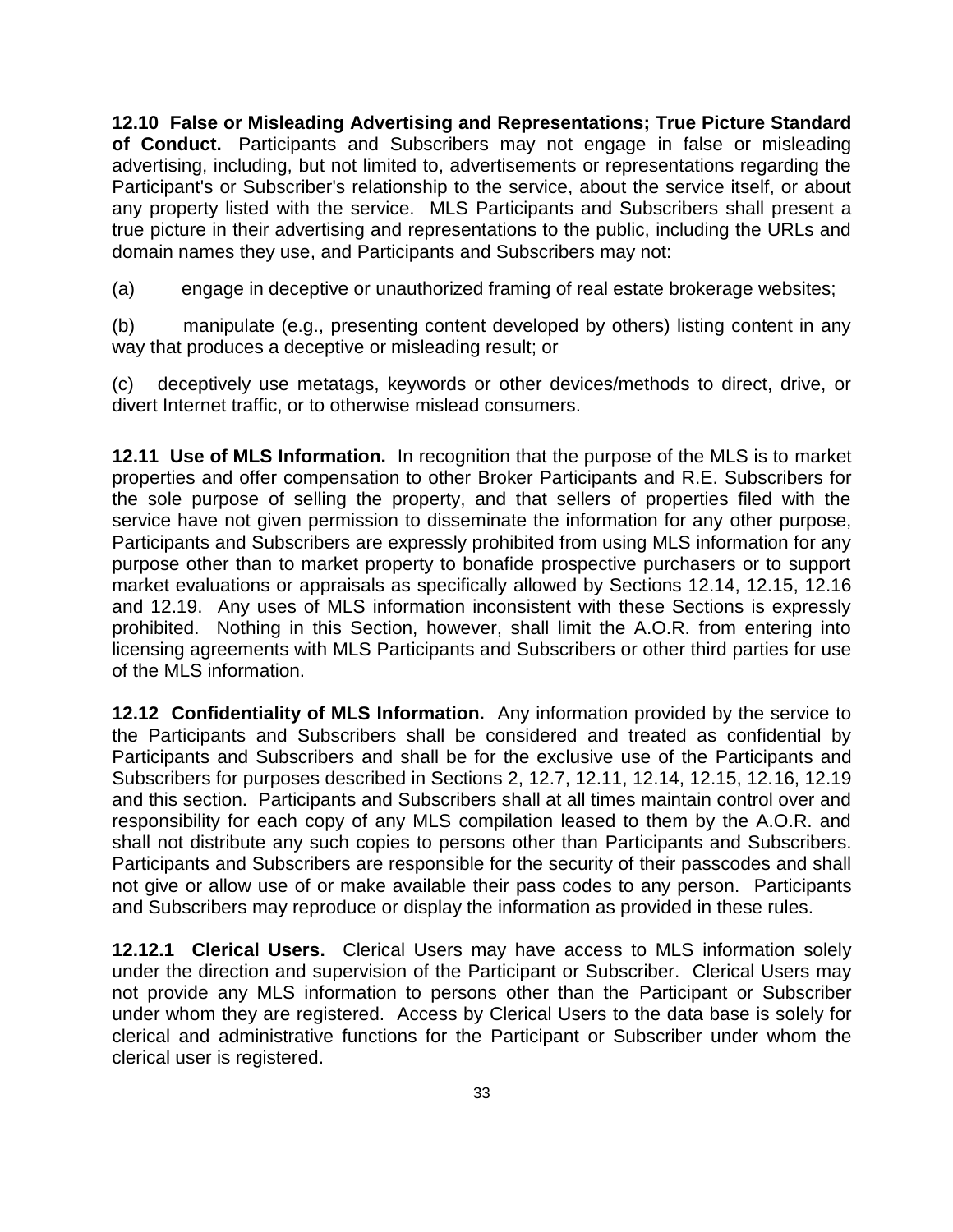**12.13 Access to Comparable and Statistical Information.** A.O.R. members who are actively engaged in real estate brokerage, management, mortgage financing, appraising, land development, or building, but who do not participate in the service, are nonetheless entitled to receive, by purchase or lease, all information other than current listing information that is generated wholly or in part by the MLS including "comparable" information, "sold" information, and statistical reports. This information is provided for the exclusive use of A.O.R. members and individuals affiliated with A.O.R. members who are also engaged in the real estate business and may not be transmitted, retransmitted or provided in any manner to any unauthorized individual, office or firm except as otherwise specified in these rules and regulations.

**12.14 Display.** Subject to Sections 12.15, 12.16 and 12.19, Broker Participants and R.E. Subscribers shall be permitted to display the MLS compilation in either electronic or printed format to specifically identified and bonafide prospective purchasers only in conjunction with their ordinary business activities of attempting to locate ready, willing and able buyers for the properties described in said MLS compilation. Broker Participants and R.E. Subscribers shall be permitted to display the MLS compilation in either electronic or printed format to specifically identified and bonafide sellers or prospective sellers only in conjunction with their ordinary business activities in listing properties. Appraiser Participants and Appraiser Subscribers shall be permitted to display the MLS compilation to the person requesting the appraisal only in conjunction with their ordinary business activities of producing a written appraisal. Such displays under this section shall be only in the immediate presence of the MLS Participant or Subscriber.

**12.14.1 Clerical Users.** Clerical Users are expressly prohibited from displaying or distributing MLS information to anyone other than the Participant or Subscribers under whom the clerical user is registered.

**12.15 Reproduction.** "Reproduction" shall include, but not be limited to, making photocopies, computer printouts, electronic transfers (including email), or downloading of MLS data or compilations. Participants and Subscribers or their affiliated licensees shall not reproduce any MLS compilation or any portion thereof except as provided in Section 12.16, 12.19 and in the following limited circumstances:

**12.15.1 Copies to Prospective Purchasers**. Broker Participants and R.E. Subscribers may reproduce from the MLS compilation, and distribute to prospective real estate purchasers, copies of those portions of the MLS compilation consisting only of a description of the property, including the address, features, financing and price. Such "client copies" shall also comply with the following:

a. Permissible MLS data may be augmented with additional data not otherwise prohibited from display, provided the source of any additional data is clearly identified.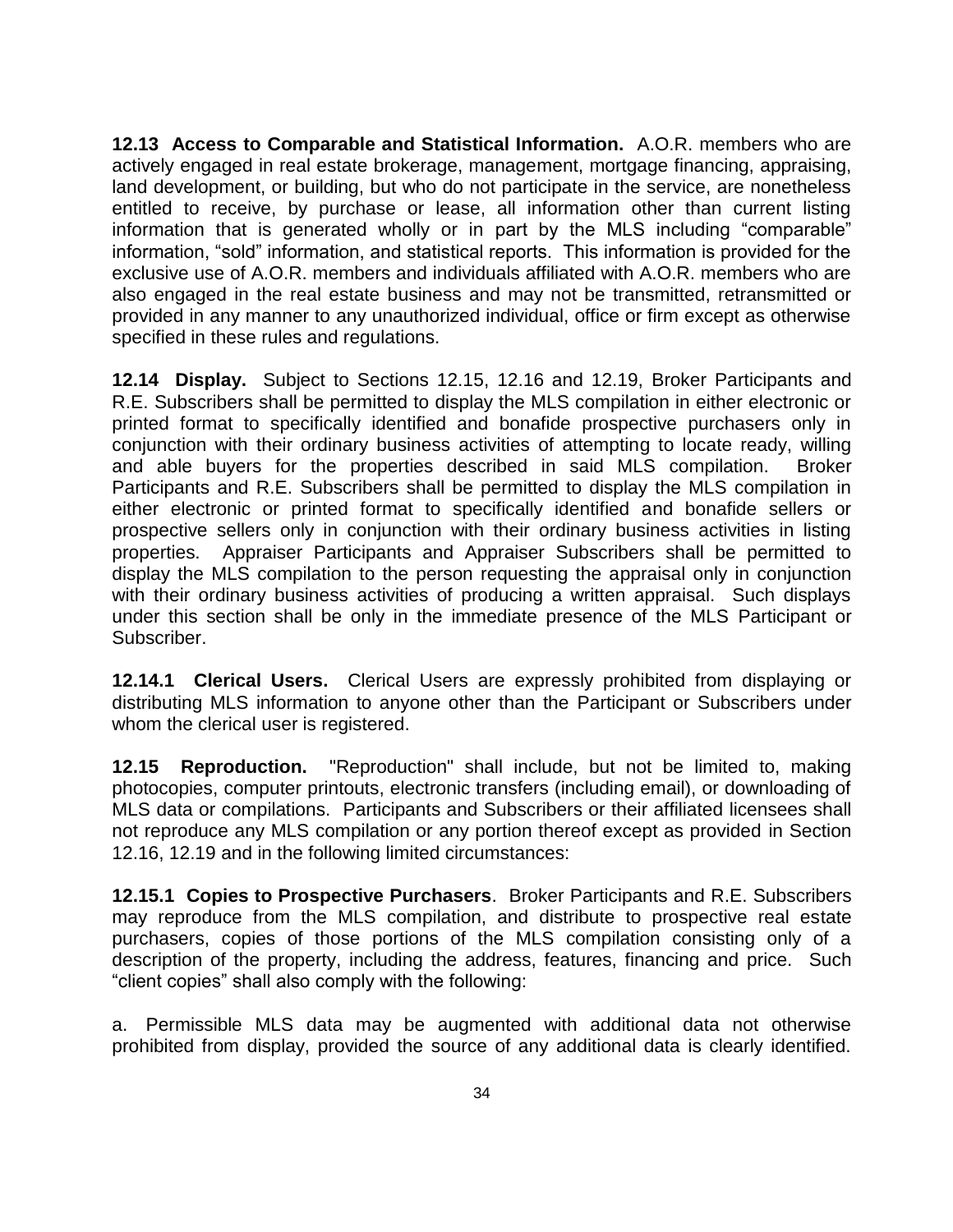b. All listings provided shall identify the name of the listing firm and the listing broker or agent in a readily visible color, in a reasonably prominent location, and in typeface not smaller than the median typeface used in the display of listing data.

c. No more than 500 current listings and 500 sold listing (insert numbers that will be the same as the numbers in 12.19.19) may be provided in response to any inquiry.

d. A disclaimer statement shall be made in a manner readily visible to consumers but not less than 7pt type, that contains the following, or substantially similar, notice:

Based on information from the \_\_\_\_\_\_\_\_\_\_\_\_\_\_\_\_\_\_\_ /Association of REALTORS® (alternatively, from the  $\frac{1}{\sqrt{1-\frac{1}{2}}}\sqrt{1-\frac{1}{2}}$  MLS) as of  $\frac{1}{\sqrt{1-\frac{1}{2}}}\sqrt{1-\frac{1}{2}}$  (date the AOR/MLS data was obtained). All data, including all measurements and calculations of area, is obtained from various sources and has not been, and will not be, verified by broker or MLS. All information should be independently reviewed and verified for accuracy. Properties may or may not be listed by the office/agent presenting the information.

**12.15.2 Information Prohibited from Reproduction/Confidential Fields.** Unless the Participant or Subscriber obtains prior written consent from the listing broker, the information reproduced pursuant to this section shall not include the following:

a. Property owner's name, phone number, and address (if different than the listed property);

b. Instructions or remarks intended for cooperating brokers, including but not limited to showing instructions or security references (ex: lock box, burglar alarm or security system, vacancies) regarding the listed property;

- c. Type of listing;
- d. Compensation or bonuses offered to cooperating brokers;
- e. Expired, withdrawn or pending ("under contract") listings;

f. Other information that goes beyond a description of the property.

**12.15.3 Copies for Appraisals**. Participants and Subscribers may reproduce from the MLS compilation, and attach to an appraisal as supporting documentation copies of those portions of the MLS compilation consisting only of such information on properties necessary to support a written appraisal or estimate of value on a particular property.

**12.15.4 Downloading into Computers**. Participants and Subscribers may download MLS information into a computer or computer system as long as: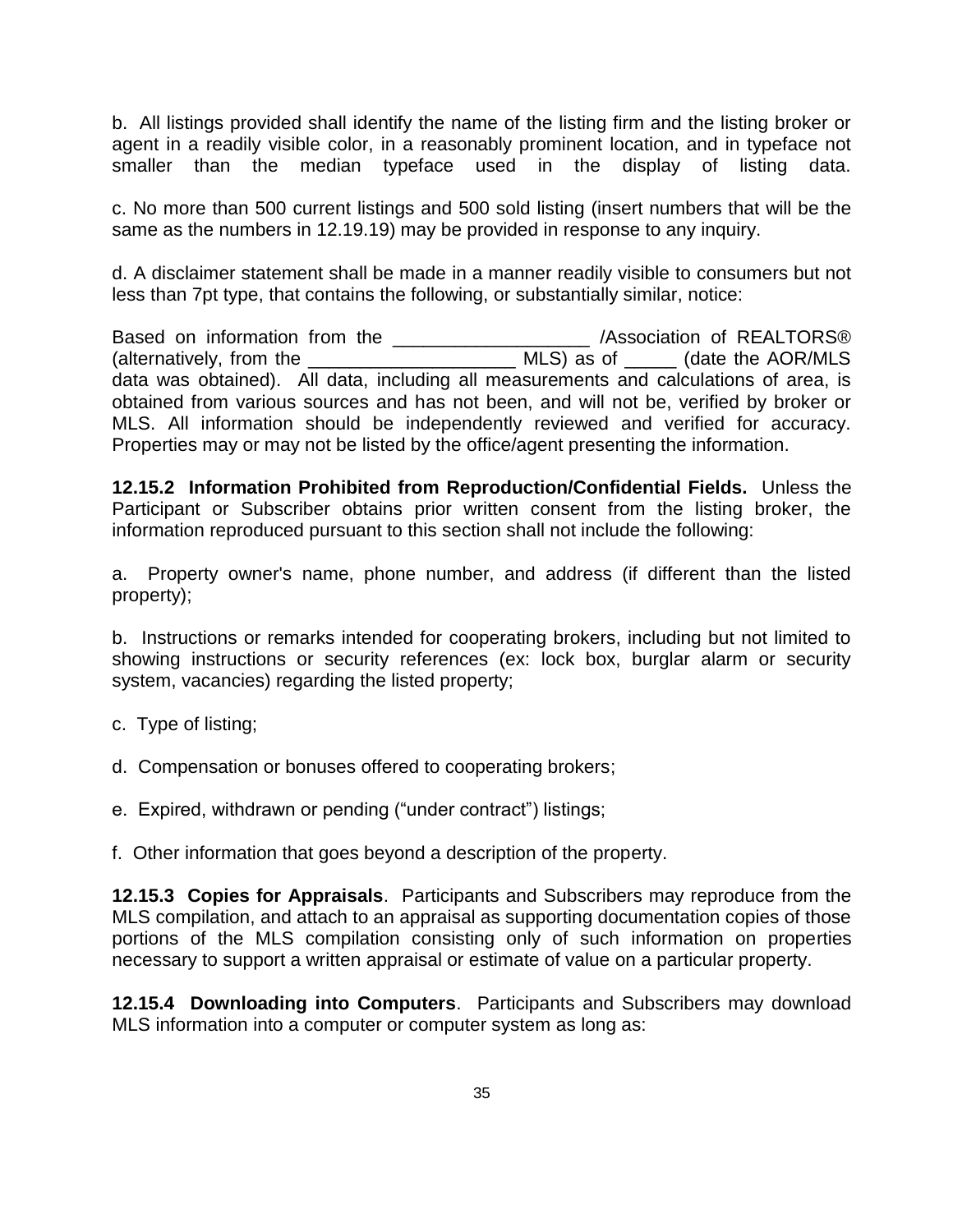a. Access to the computer or computer system receiving the information is strictly limited to authorized Participants, Subscribers and Clerical Users as defined in these rules; and b. The information is only retransmitted to the Participants, Subscribers and Clerical Users authorized to access the computer or computer system by these rules; and c. The information is not reformatted or used to create another product except as may be used by the Participant or Subscriber who downloaded the data and such use strictly complies with sections 12.7, 12.11, 12.15, and 12.19.

**12.15.5 Sold Information**. Individuals legitimately in possession of current listing information, "sold" information, "comparables" or statistical information may utilize such information to support an estimate of value valuations on a particular property properties for a particular clients and customers. Any MLS content in data feeds available to participants for real estate brokerage purposes must also be available to participants for valuation purposes, including automated valuations. MLSs must either permit use of existing data feeds, or create a separate data feed, to satisfy this requirement. MLSs may require execution of a third-party license agreement where deemed appropriate by the MLS. MLSs may require participants who will use such data feeds to pay the reasonably estimated costs incurred by the MLS in adding or enhancing its downloading capacity for this purpose. However, only such I Information that the MLS has deemed to be nonconfidential and necessary to support the estimate of value may not be reproduced and attached to the report used as supporting documentation. Any other use of such information is unauthorized and prohibited by these rules and regulations.

**12.16 Use of Active Listing Information on Internet [Also known as Internet Data Exchange ("IDX")].** "Internet Data Exchange" ("IDX") is a means by which listing brokers permit limited electronic display of their active and sold listings, in accordance with the IDX rules set forth herein, by other participating Broker Participants and R.E. Subscribers on websites and using applications for mobile devices that said participating Broker Participants and R.E. Subscribers control.

**(a) Authorization.** Subject to paragraphs (b) through (r) below, and notwithstanding anything in these rules and regulations to the contrary, Broker Participants and R.E. Subscribers may electronically display aggregated MLS active and sold listing information through either downloading or by framing such information on the MLS or association public access website (if such a site is available). The MLS's download will include at least 3 years of sold listing data.

**(b) Consent.** The listing brokers' consent for such internet display is presumed, in satisfaction of Rule 12.8, unless a listing broker affirmatively notifies the MLS that the listing broker refuses to permit display on either on a blanket or on a listing-by listing basis. Listing brokers that refuse to permit other Broker Participants or R.E. Subscribers to display their listing information on a blanket basis may not display MLS active listing information of other brokers' listings. Even where listing brokers have given blanket authority for other Broker Participants and R.E. Subscribers to partake in IDX display of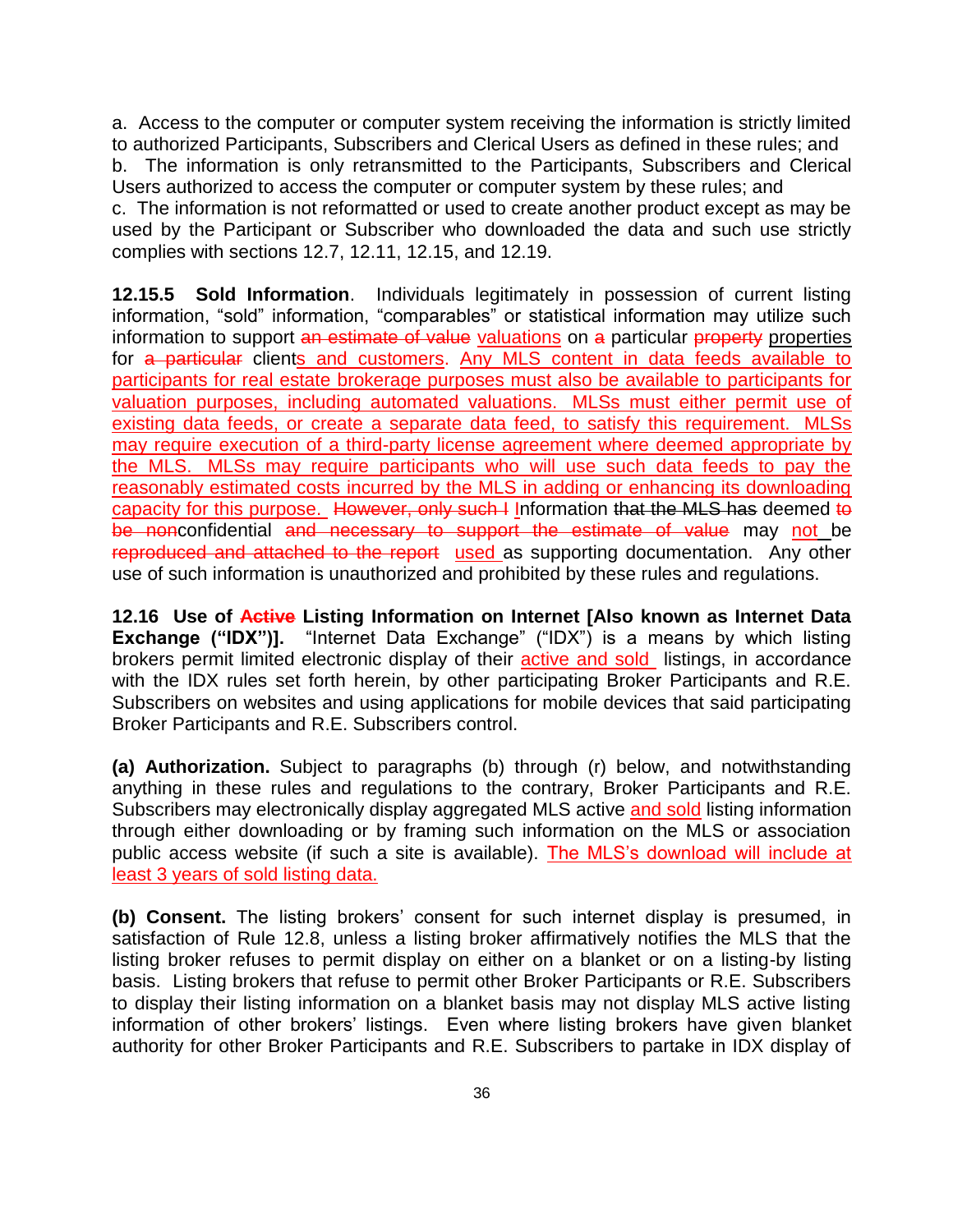their listings, such consent may be withdrawn on a listing-by-listing basis where the seller has prohibited all Internet display.

**(c) Control.** Broker Participants and R.E. Subscribers may only partake in IDX display on websites and applications for mobile devices which they control. Under IDX policy, "control" means that Broker Participants and R.E. Subscribers must have the ability to add, delete, modify and update information as required by the IDX policy. All displays of IDX listings must also be under the actual and apparent control of the Broker Participant and/or R.E. Subscriber, and must be presented to the public as being that Broker Participant's and/or R.E. Subscriber's display. Actual control requires that Broker Participants and R.E. Subscribers have developed the display, or caused the display to be developed for themselves pursuant to an agreement giving the Broker Participant and/or R.E. Subscriber authority to determine what listings will be displayed, and how those listings will be displayed. Apparent control requires that a reasonable consumer viewing the Broker Participant's and/or R.E. Subscriber's display will understand the display is the Broker Participant's and/or R.E. Subscriber's, and that the display is controlled by the Broker Participant and/or R.E. Subscriber.

**(d) Display Content.** Broker Participants and R.E. Subscribers shall not display confidential information fields, as determined by the MLS in the MLSs' sole discretion, such as that information intended for cooperating brokers rather than consumers.

**(e) Listing Attribution.** All IDX listing displays shall identify the name of the listing firm and the name of the listing agent in a manner designed to easily identify such listing firm or agent. Such identification shall be in a reasonably prominent location and in a readily visible color and typeface not smaller than the median used in the display of listing data. Displays of minimum information (e.g. a one-line or thumbnail search result, text messages, "tweets", etc of two hundred (200) characters or less) are exempt from this requirement but only when linked directly to a display that includes all required disclosures.

**(f) Modifications.** Broker Participants and R.E. Subscribers shall not modify the information displayed pursuant to these MLS rules. (This is not a limitation on site design but refers to changes to actual listing data.) However, permissible MLS data may be augmented with additional data not otherwise prohibited from display, provided the source of any additional data is clearly identified.

**(g) Source and Update.** Information displayed shall indicate the MLS as the source of the information being displayed and the most recent date updated. Displays of minimum information (e.g. a one-line or thumbnail search result, text messages, "tweets", etc of two hundred (200) characters or less) are exempt from this requirement but only when linked directly to a display that includes all required disclosures. Broker Participants and R.E. Subscribers shall update all downloads and refresh all MLS downloads and IDX displays automatically fed by those downloads at least once every three [3] days 12 hours;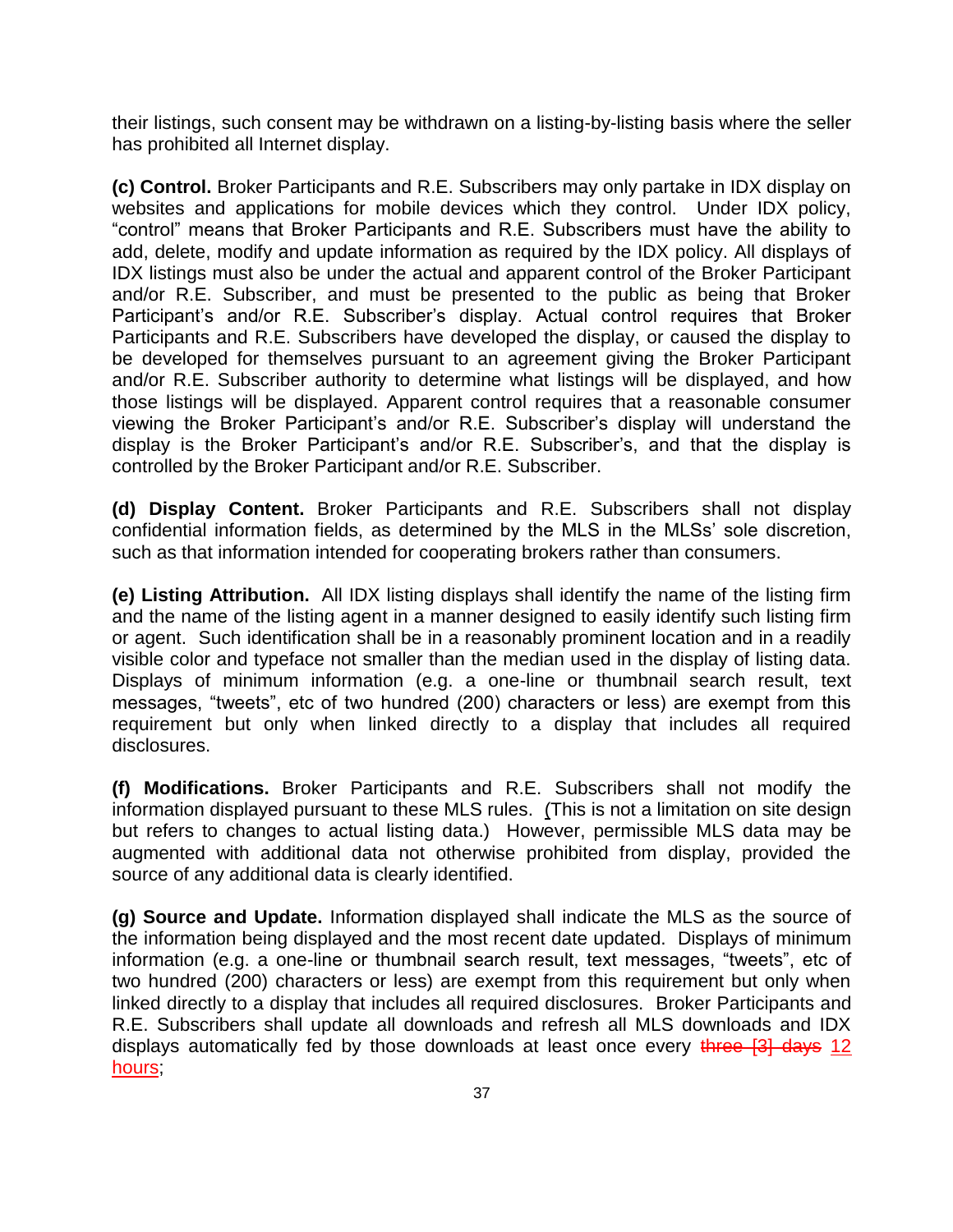**(h) Usage Limitations.** Broker Participants and R.E. Subscribers shall indicate on their displays that the information being provided is for consumers' personal, non-commercial use and may not be used for any purpose other than to identify prospective properties consumers may be interested in purchasing. Displays of minimum information (e.g. a one-line or thumbnail search result, text messages, "tweets", etc of two hundred (200) characters or less) are exempt from this requirement but only when linked directly to a display that includes all required disclosures.

**(i) Display Purpose.** Broker Participants and R.E. Subscribers may not use IDXprovided listings for any purpose other than display as provided in these rules. This does not require Broker Participants and R.E. Subscribers to prevent indexing of IDX listings by recognized search engines.

**(j) Restricted Display.** Listings, including property addresses, can be included in IDX display except where sellers have directed their listing brokers to withhold their listings or the listings' property address from all display on the Internet (including, but not limited to, publicly–accessible websites or VOWs).

**(k) Selective Listing Display.** Not all listings from the MLS must be displayed as long as any exclusions from display on Broker Participants' and R.E. Subscribers' IDX sites are based on objective criteria, e.g. type of property, listed price, listing status or geographical location. Selection of listings displayed on any IDX site must be independently made by each Participant.

**(l) Restricted Access and Distribution.** Sharing of the MLS compilation with any third party not authorized by the MLS is prohibited. Except as provided in the IDX policy and these rules, an IDX site or a Participant or user operating an IDX site or displaying IDX information as otherwise permitted may not distribute, provide or make any portion of the MLS database available to any person or entity.

**(m) Brokerage Identification.** Any IDX display controlled by a Broker Participant or R.E. Subscriber must clearly identify the name of the brokerage firm under which they operate in a readily visible color and typeface.

**(n) Co-Mingling.** A Broker Participant or R.E. Subscriber may co-mingle listings through IDX from this MLS with listings from other MLS sources on its IDX display, provided all such displays are consistent with these IDX rules, and the MLS Participant (or MLS subscriber) holds participatory rights in those MLSs. Co-mingling is  $(a)$  the ability for a visitor to the website to execute a single property search of multiple IDX feeds resulting in that searches any portion of the IDX database at the same time it searches listing data from any other source(s); or (b) the display of IDX information from each of the MLSs on a single web search results page; and that Participants may display listings from each IDX feed on a single webpage or display. of any portion of the IDX database and listing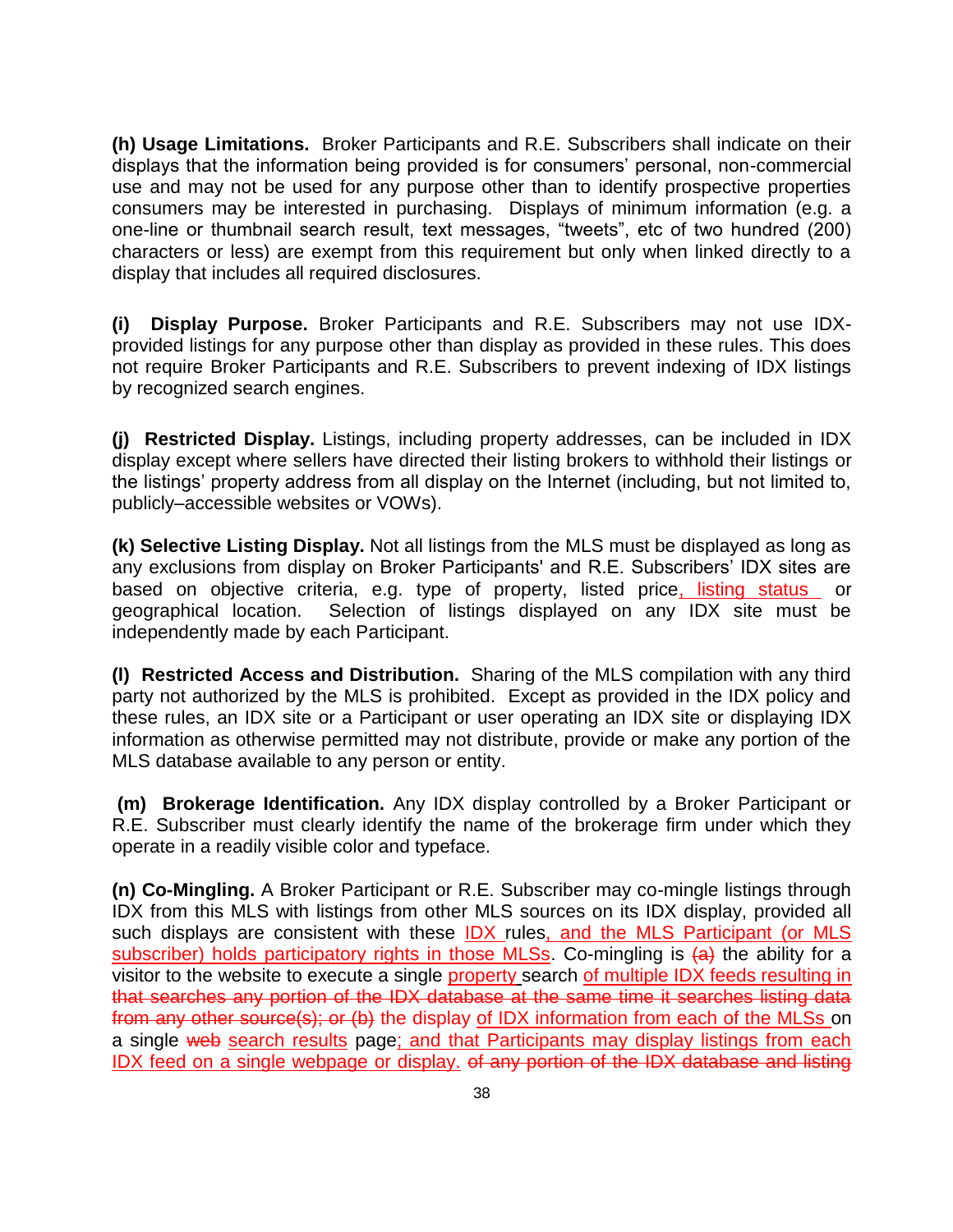data from any other source. Listings obtained from other MLSs must display the source from which each such listing was obtained. Displays of minimum information (e.g. a oneline or thumbnail search result, text messages, "tweets", etc of two hundred (200) characters or less) are exempt from this requirement but only when linked directly to a display that includes all required disclosures.

**(o) Third Party Comments and Automated Value Estimates.** Any IDX display controlled by a Broker Participant or R.E. Subscriber that (a) allows third-parties to write comments or reviews about particular listings or displays a hyperlink to such comments or reviews in immediate conjunction with particular listings, or (b) displays an automated estimate of the market value of the listing (or hyperlink to such estimate) in immediate conjunction with the listing, shall disable or discontinue either or both of those features as to the seller's listing at the request of the seller. The listing broker or agent shall communicate to the MLS that the seller has elected to have one or both of these features disabled or discontinued on all displays controlled by Broker Participants and R.E. Subscribers. Except for the foregoing and subject to section (o) below, a Broker Participant's or R.E. Subscriber's IDX display may communicate the Broker Participant's or R.E. Subscriber's professional judgment concerning any listing. Nothing shall prevent an IDX display from notifying its viewers that a particular feature has been disabled at the request of the seller.

**(p) Making Corrections.** Broker Participants and R.E. Subscribers shall maintain a means (e.g., e-mail address, telephone number) to receive comments about the accuracy of any data or information that is added by or on behalf of Broker Participants and R.E. Subscribers beyond that supplied by the MLS and that relates to a specific property. Broker Participants and R.E. Subscribers shall correct or remove any false data or information relating to a specific property upon receipt of a communication from the listing broker or listing agent for that property explaining why the data or information is false. However, the Broker Participants and R.E. Subscribers shall not be obligated to remove or correct any data or information that simply reflects good faith opinion, advice, or professional judgment.

**(q) Search Result Limitation.** Broker Participants and R.E. Subscribers shall limit the number of listings that a viewer may view, retrieve, or download to not more than 500 in response to any inquiry.

**(r) Advertising.** Deceptive or misleading advertising (including co-branding) on pages displaying IDX-provided listings is prohibited. For purposes of these rules, co-branding will be presumed not to be deceptive or misleading if the Broker Participant's and/or R.E. Subscriber's logo and contact information is larger than that of any third party.

**(s) Disclaimer.** Broker Participants and R.E. Subscribers shall indicate on their displays, in a manner readily visible to consumers but not less than 7pt type, the following, or substantially similar, notice: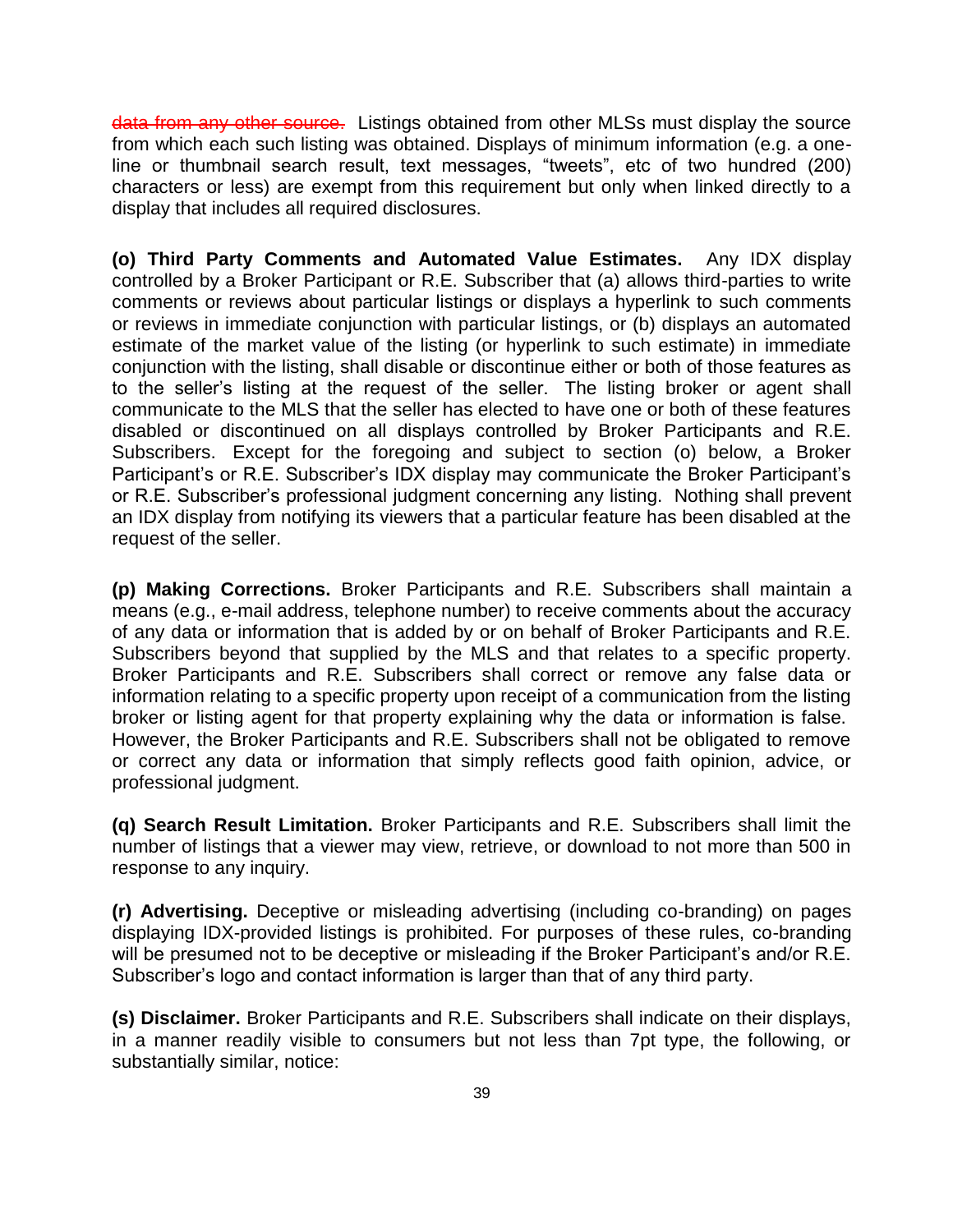Based on information from the \_\_\_\_\_\_\_\_\_\_\_\_\_\_\_\_\_\_\_\_\_ /Association of REALTORS® (alternatively, from the \_\_\_\_\_\_\_\_\_\_\_\_\_\_\_\_\_\_\_\_ MLS) as of \_\_\_\_\_ (date the AOR/MLS data was obtained). All data, including all measurements and calculations of area, is obtained from various sources and has not been, and will not be, verified by broker or MLS. All information should be independently reviewed and verified for accuracy. Properties may or may not be listed by the office/agent presenting the information.

Displays of minimum information (e.g. a one-line or thumbnail search result, text messages, "tweets", etc of two hundred (200) characters or less) are exempt from this requirement but only when linked directly to a display that includes the required disclosure.

**12.16.1 Notification by Authorized Participants and Subscribers.** Broker Participants and R.E. Subscribers partaking in the display of IDX information of other brokers' listings pursuant to Section 12.16 must notify the MLS before displaying said IDX information and must give the MLS direct access as well as allow access for other MLS Participants for purposes of monitoring/ensuring compliance with applicable rules and policies.

**12.16.2 Right to Charge for Download.** The MLS has the right to charge the costs of adding or enhancing its downloading capacity to Broker Participants and R.E. Subscribers who request downloading of listing information pursuant to Section 12.16.

**12.16.3 Listing Broker's Right to Opt Out of Internet Advertising of MLS Information.** If the A.O.R. advertises MLS information on the Internet or licenses MLS information for advertising on the Internet, the listing broker shall have the right to opt out of such advertising in accordance with the MLS's procedures for opting out. The listing broker also shall have the right to refuse to have listings displayed on a blanket basis or on a listing by listing basis in accordance with Section 12.16 by affirmatively notifying the MLS in accordance with the MLS procedures for opting out. Notwithstanding anything in these rules and regulations to the contrary, the A.O.R. reserves the right to determine whether to provide Internet advertising services and whether such services are to be made available to non-A.O.R. members.

**12.17 Website Name and Status Disclosure.** MLS Participants' firm websites shall disclose the firm's name and state(s) of licensure in a reasonable and readily apparent manner. Websites of Subscribers affiliated with a Participant's firm shall disclose the firm's name and the Subscriber's state(s) of licensure in a reasonable and readily apparent manner.

**12.18 Use of the Terms MLS and Multiple Listing Service.** No MLS Participant or Subscriber shall, through the name of their firm, their URLs, their e-mail addresses, their website addresses, or in any other way represent, suggest, or imply that the individual or firm is an MLS, or that they operate an MLS. Participants and Subscribers shall not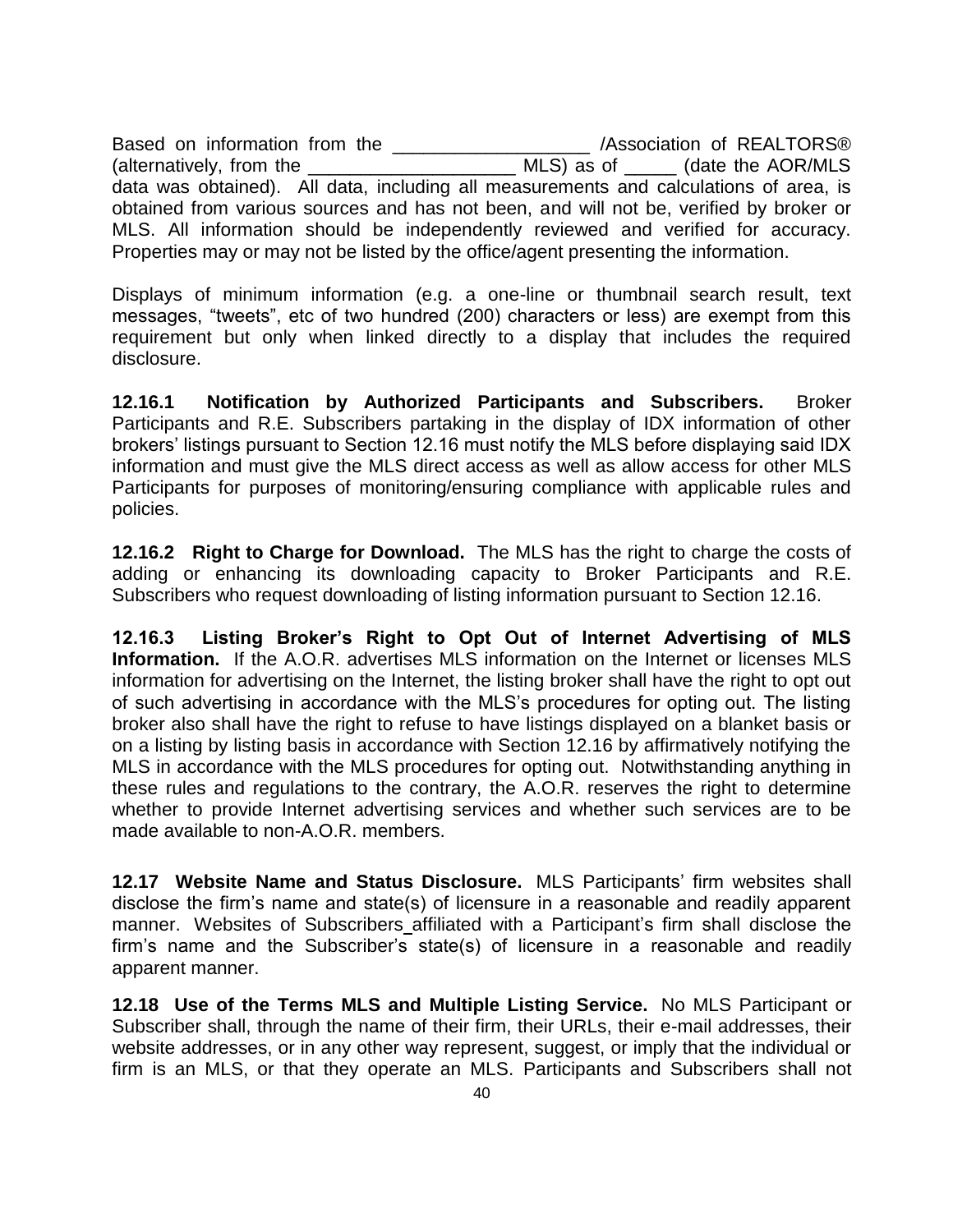represent, suggest, or imply that consumers or others have direct access to MLS databases, or that consumers or others are able to search MLS databases available only to Participants and Subscribers. This does not prohibit Participants and Subscribers from representing that any information they are authorized under MLS rules to provide to clients or customers is available on their websites or otherwise.

#### **12.19 Virtual Office Websites ["VOW"].**

## **[Coinciding NATIONAL ASSOCIATION OF REALTORS® VOW Policy ("VOW Policy") is adopted and incorporated herein and set forth in Exhibit A to these C.A.R. Model MLS Rules]**

**Section 12.19.1 (a):** A Virtual Office Website ("VOW") is a Participant's Internet website, or a feature of a Participant's website, through which the Participant is capable of providing real estate brokerage services to consumers with whom the Participant has first established a broker-consumer relationship (as defined by state law) where the consumer has the opportunity to search MLS Listing Information, subject to the Participant's oversight, supervision, and accountability. A non-principal broker or sales licensee affiliated with a Participant (i.e. Subscriber) may, with his or her Participant's consent, operate a VOW. Any VOW of a Subscriber is subject to the Participant's oversight, supervision, and accountability.

**(b)** As used in Section 12.19 of these Rules, the term "Participant" includes a Participant's affiliated non-principal brokers and sales licensees (i.e. Subscribers) – except when the term is used in the phrases "Participant's consent" and "Participant's oversight, supervision, and accountability". References to "VOW" and "VOWs" include all VOWs, whether operated by a Participant, by a Subscriber, or by an Affiliated VOW Partner ("AVP") on behalf of a Participant.

**(c)** "Affiliated VOW Partner" ("AVP") refers to an entity or person designated by a Participant to operate a VOW on behalf of the Participant, subject to the Participant's supervision, accountability and compliance with the VOW Policy. No AVP has independent participation rights in the MLS by virtue of its right to receive information on behalf of a Participant. No AVP has the right to use MLS Listing Information except in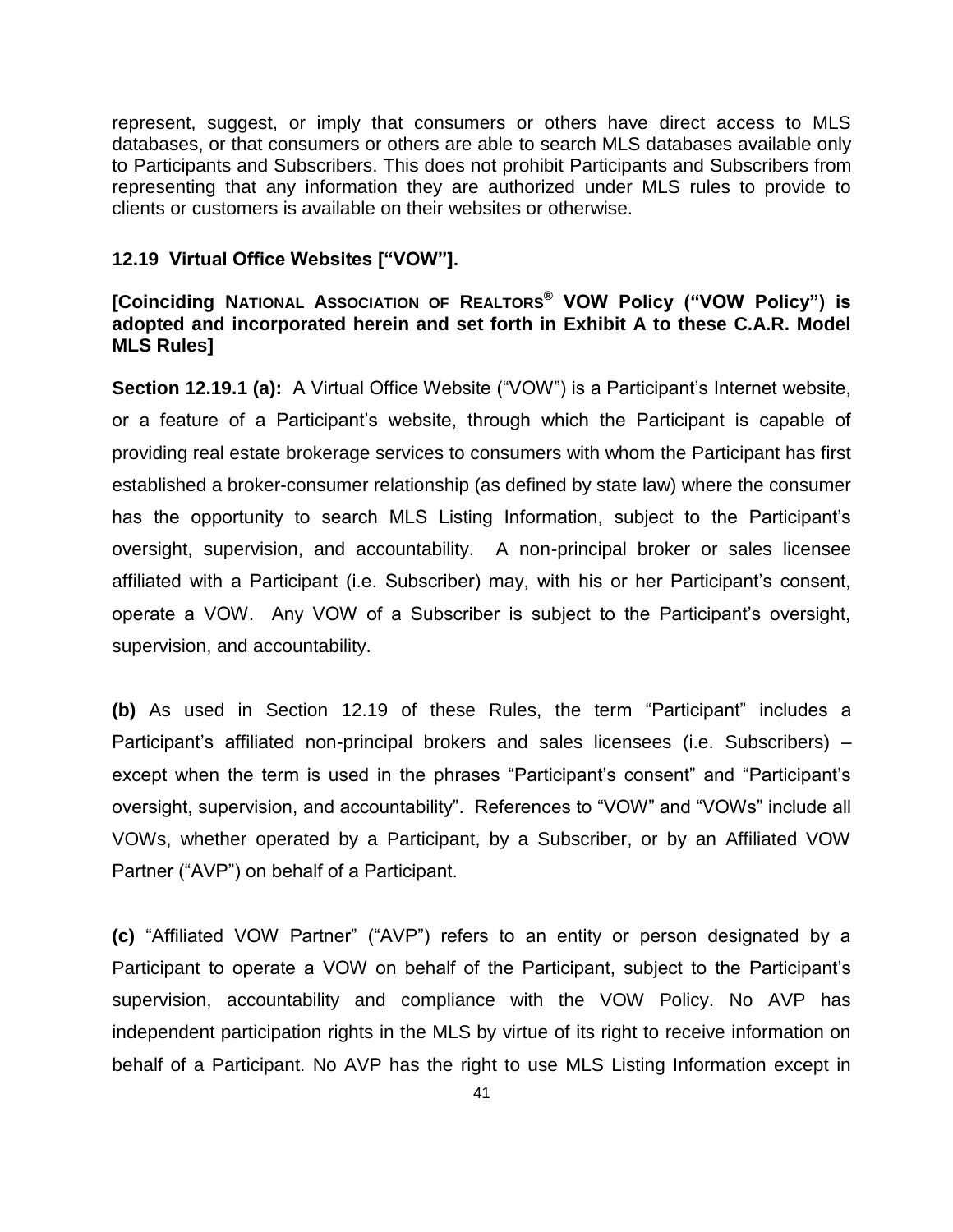connection with operation of a VOW on behalf of one or more Participants. Access by an AVP to MLS Listing Information is derivative of the rights of the Participant on whose behalf the AVP operates a VOW.

**(d)** As used in Section 12.19 of these Rules, the term "MLS Listing Information" refers to active listing information and sold data provided by participants to the MLS and aggregated and distributed by the MLS to Participants.

**Section 12.19.2 (a):** The right of a Participant's VOW to display MLS Listing Information is limited to that supplied by the MLS(s) in which the Participant has participatory rights. However, a Participant with offices participating in different MLSs may operate a master website with links to the VOWs of the other offices.

**(b)** Subject to the provisions of the VOW Policy and these Rules, a participant's VOW, including any VOW operated on behalf of a Participant by an AVP, may provide other features, information, or functions, e.g. Internet Data Exchange ("IDX") as set forth in Rule 12.16.

**(c)** Except as otherwise provided in the VOW Policy or in these Rules, a Participant need not obtain separate permission from other MLS Participants whose listings will be displayed on the Participant's VOW.

**Section 12.19.3 (a):** Before permitting any consumer to search for or retrieve any MLS Listing Information on his or her VOW, the Participant must take each of the following steps:

**(i)** The Participant must first establish with that consumer a lawful broker-consumer relationship (as defined by state law), including completion of all actions required by state law in connection with providing real estate brokerage services to clients and customers (hereinafter "Registrants"). Such actions shall include, but are not limited to, satisfying all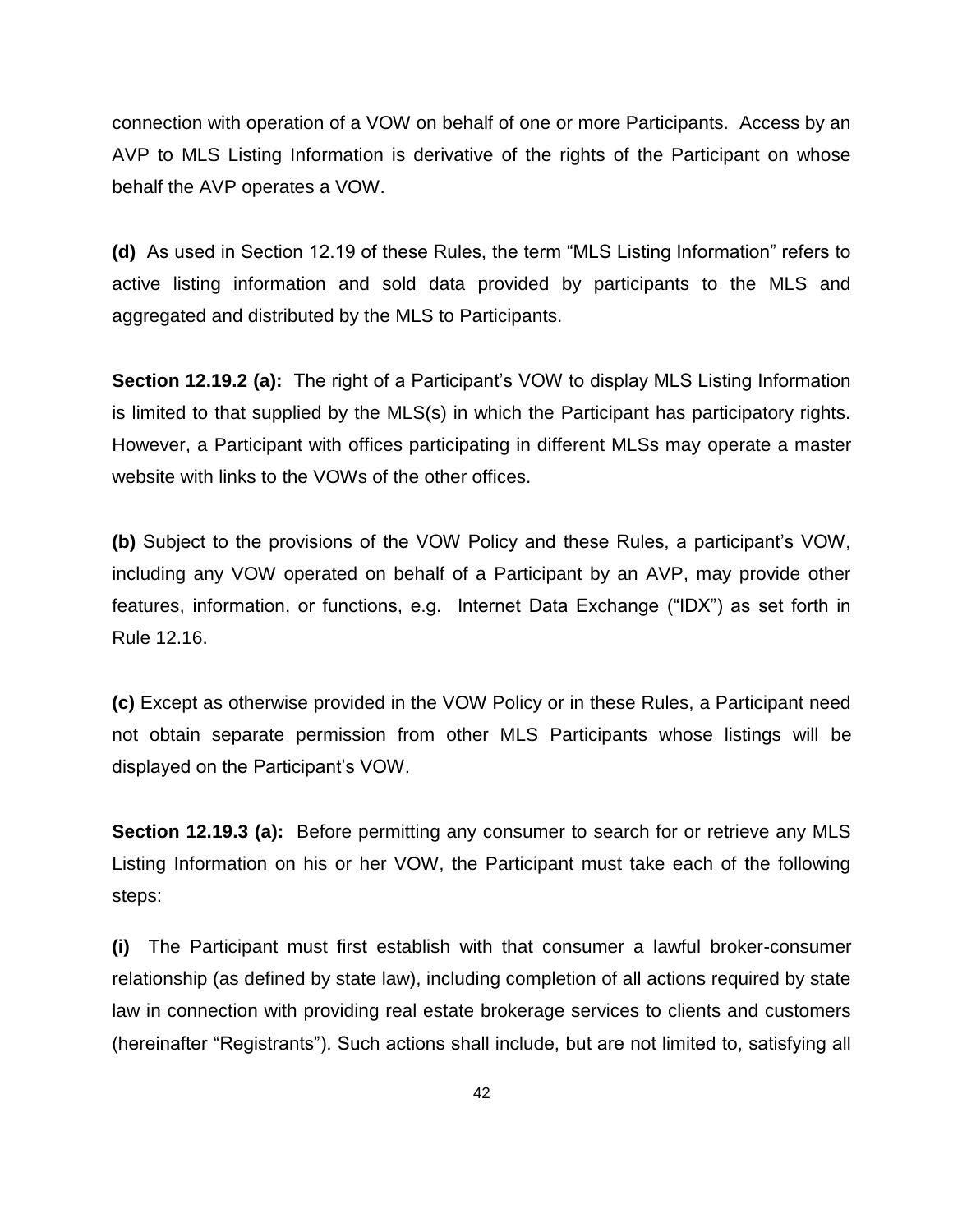applicable agency, non-agency, and other disclosure obligations, and execution of any required agreements.

**(ii)** The Participant must obtain the name of, and a valid email address for, each Registrant. The Participant must send an email to the address provided by the Registrant confirming that the Registrant has agreed to the Terms of Use (described in subsection (d) below). The Participant must verify that the email address provided by the Registrant is valid and that the Registrant has agreed to the Terms of Use.

**(iii)** The Participant must require each Registrant to have a user name and a password, the combination of which is different from those of all other Registrants on the VOW. The Participant may, at his or her option, supply the user name and password or may allow the Registrant to establish its user name and password. The Participant must also assure that any email address is associated with only one user name and password.

**(b)** The Participant must assure that each Registrant's password expires on a date certain but may provide for renewal of the password. The Participant must at all times maintain a record of the name, email address, user name, and current password of each Registrant. The Participant must keep such records for not less than 180 days after the expiration of the validity of the Registrant's password.

**(c)** If the MLS has reason to believe that a Participant's VOW has caused or permitted a breach in the security of MLS Listing Information or a violation of MLS rules, the Participant shall, upon request of the MLS, provide the name, email address, user name, and current password, of any Registrant suspected of involvement in the breach or violation. The Participant shall also, if requested by the MLS, provide an audit trail of activity by any such Registrant.

**(d)** The Participant shall require each Registrant to review, and affirmatively to express agreement (by mouse click or otherwise) to, a "Terms of Use" provision that provides at least the following: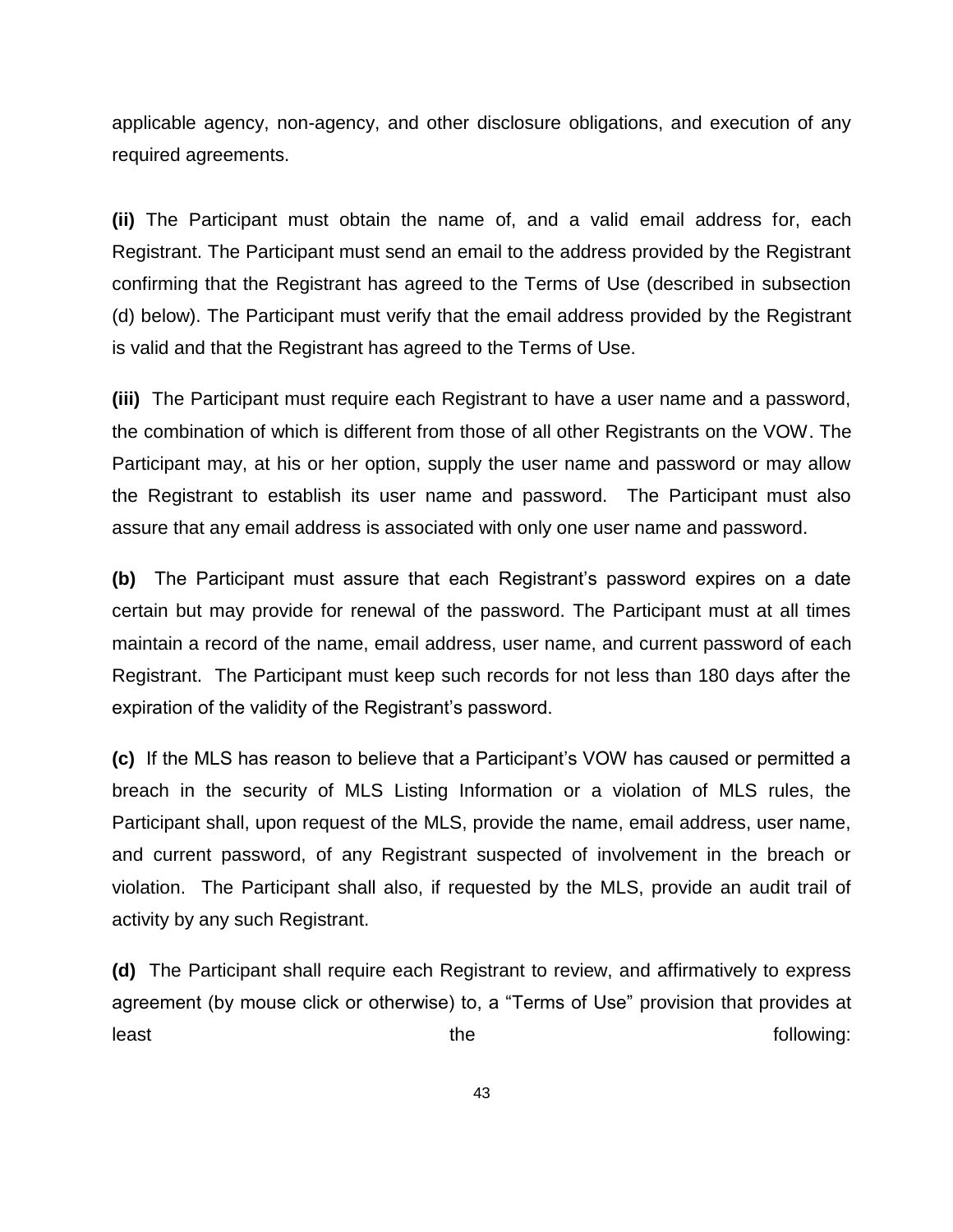**i.** That the Registrant acknowledges entering into a lawful consumer-broker relationship with  $\blacksquare$  with  $\blacksquare$ 

**ii.** That all information obtained by the Registrant from the VOW is intended only for the Registrant's **personal**, non-commercial use;

**iii.** That the Registrant has a bona fide interest in the purchase, sale, or lease of real estate of the type being offered through the VOW;

**iv.** That the Registrant will not copy, redistribute, or retransmit any of the information provided except in connection with the Registrant's consideration of the purchase or sale of an individual property;

**v.** That the Registrant acknowledges the MLS's ownership of, and the validity of the MLS's copyright in, the MLS database.

**(e)** The Terms of Use Agreement may not impose a financial obligation on the Registrant or create any representation agreement between the Registrant and the Participant. Any agreement entered into at any time between the Participant and Registrant imposing a financial obligation on the Registrant or creating representation of the Registrant by the Participant must be established separately from the Terms of Use, must be prominently labeled as such, and may not be accepted solely by mouse click.

**(f)** The Terms of Use Agreement shall also expressly authorize the MLS, and other MLS Participants or their duly authorized representatives, to access the VOW for the purposes of verifying compliance with MLS rules and monitoring display of Participants' listings by the VOW. The Agreement may also include such other provisions as may be agreed to between the Participant and the Registrant.

44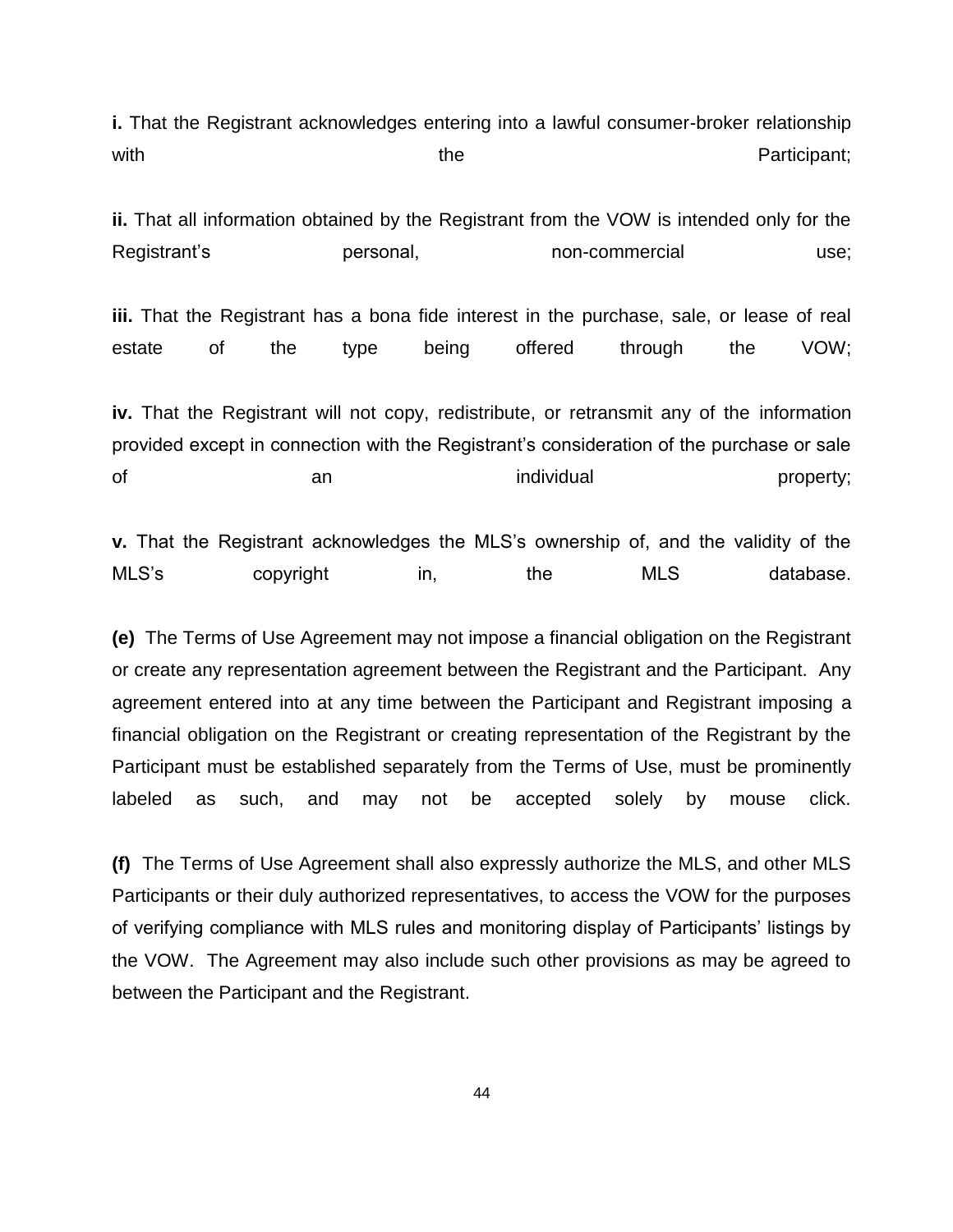**Section 12.19.4:** A Participant's VOW must prominently display an e-mail address, telephone number, or specific identification of another mode of communication (e.g., live chat) by which a consumer can contact the Participant to ask questions, or get more information, about any property displayed on the VOW. The Participant, or a nonprincipal broker or sales licensee licensed with the Participant (i.e. subscriber), must be willing and able to respond knowledgeably to inquiries from Registrants about properties within the market area served by that Participant and displayed on the VOW.

**Section 12.19.5:** A Participant's VOW must employ reasonable efforts to monitor for, and prevent, misappropriation, "scraping", and other unauthorized use of MLS Listing Information. A Participant's VOW shall utilize appropriate security protection such as firewalls as long as this requirement does not impose security obligations greater than those employed concurrently by the MLS

(NOTE: MLSs may adopt rules requiring Participants to employ specific security measures, provided that any security measure required does not impose obligations greater than those employed by the MLS.)

**Section 12.19.6 (a):** A Participant's VOW shall not display listings or property addresses of any seller who has affirmatively directed the listing broker to withhold the seller's listing or property address from display on the Internet. The listing broker shall communicate to the MLS that the seller has elected not to permit display of the listing or property address on the Internet. Notwithstanding the foregoing, a Participant who operates a VOW may provide to consumers via other delivery mechanisms, such as email, fax, or otherwise, the listings of sellers who have determined not to have the listing for their property displayed on the Internet.

**(b)** A Participant who lists a property for a seller who has elected not to have the property listing or the property address displayed on the Internet shall cause the seller to execute a document that includes the following (or a substantially similar) provision: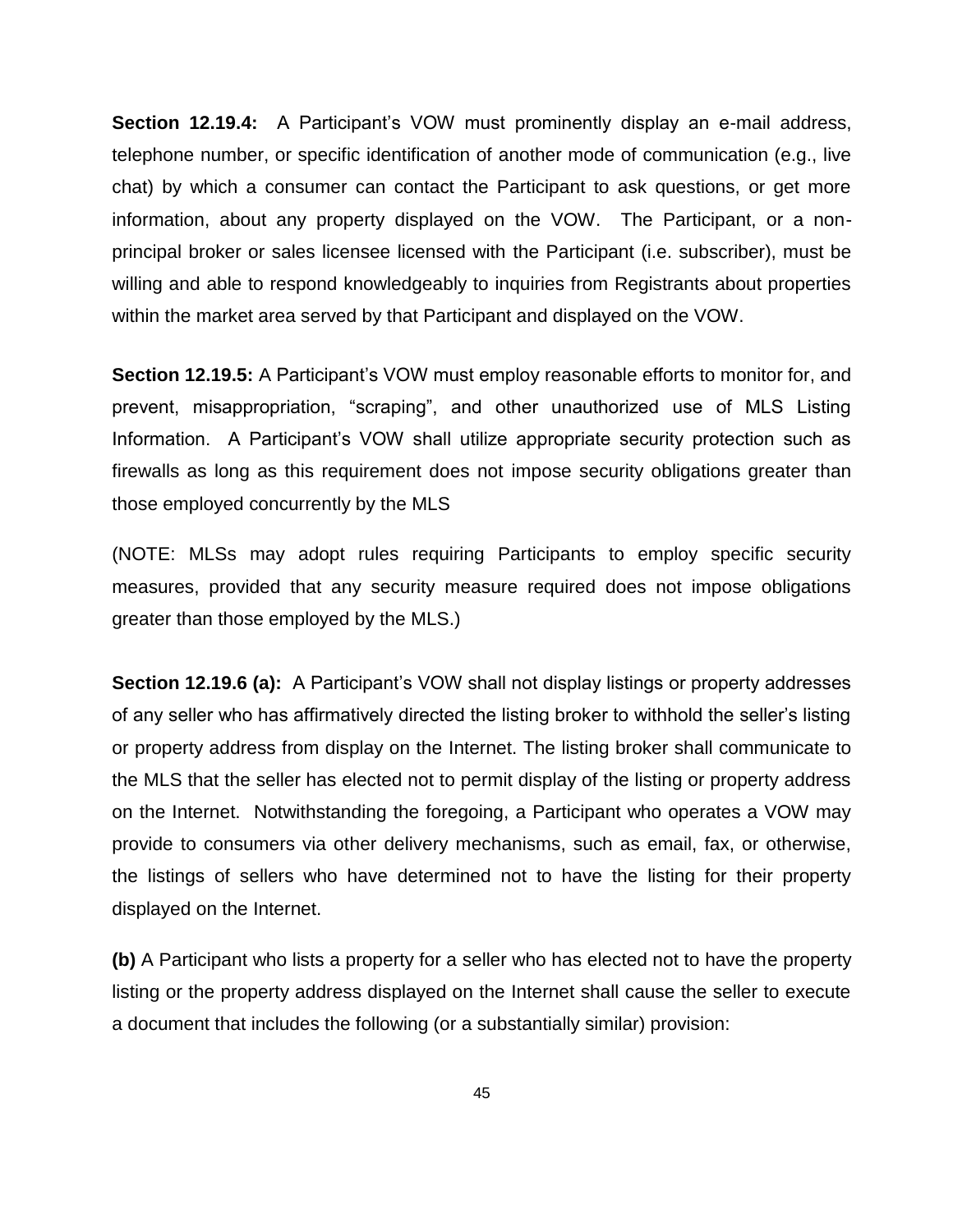#### **Seller Opt-Out Form**

1.Please check either Option a or Option b

a.[ ] I have advised my broker or sales agent that I do not want the listed property to be displayed on the Internet.

#### **OR** Service Service Service Service Service Service Service Service Service Service Service Service Service Service Service Service Service Service Service Service Service Service Service Service Service Service Service S

b.[ ] I have advised my broker or sales agent that I do not want the address of the listed property to be displayed on the Internet.

2. I understand and acknowledge that, if I have selected option a, consumers who conduct searches for listings on the Internet will not see information about the listed property in response to their search.

\_\_\_\_\_\_\_\_\_\_\_ initials of seller

**(c)** The Participant shall retain such forms for at least one year from the date they are signed, or one year from the date the listing goes off the market, whichever is greater.

#### **Section 12.19.7:**

**(a)** Subject to subsection (b), a Participant's VOW may allow third-parties (i) to write comments or reviews about particular listings or display a hyperlink to such comments or reviews in immediate conjunction with particular listings, or (ii)

display an automated estimate of the market value of the listing (or hyperlink to such estimate) in immediate conjunction with the listing.

(b) Notwithstanding the foregoing, at the request of a seller the Participant shall disable or discontinue either or both of those features described in subsection (a) as to any listing of the seller. The listing broker or agent shall communicate to the MLS that the seller has elected to have one or both of these features disabled or discontinued on all Participants'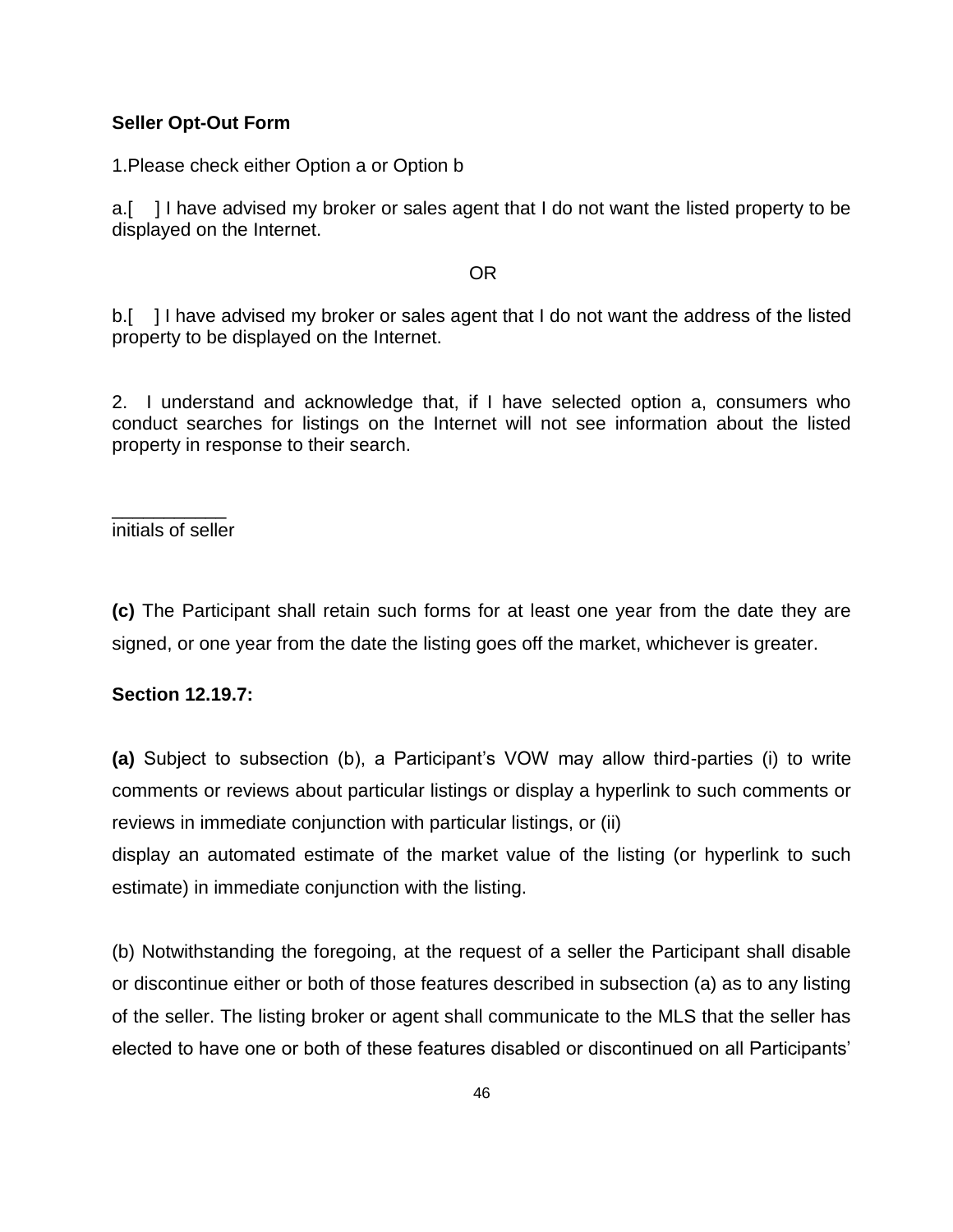websites. Subject to the foregoing and to Section 12.19.8, a Participant's VOW may communicate the Participant's professional judgment concerning any listing. A Participant's VOW may notify its customers that a particular feature has been disabled "at the request of the seller."

**Section 12.19.8:** A Participant's VOW shall maintain a means (e.g., e-mail address, telephone number) to receive comments from the listing broker about the accuracy of any information that is added by or on behalf of the Participant beyond that supplied by the MLS and that relates to a specific property displayed on the VOW. The Participant shall correct or remove any false information relating to a specific property within 48 hours following receipt of a communication from the listing broker explaining why the data or information is false. The Participant shall not, however, be obligated to correct or remove any data or information that simply reflects good faith opinion, advice, or professional judgment.

**Section 12.19.9:** A Participant shall cause the MLS Listing Information available on its VOW to be refreshed at least once every three (3) days.

**Section 12.19.10:** Except as provided in these rules, the VOW Policy set forth in Exhibit A hereto or any other applicable MLS rules or policies, no Participant shall distribute, provide, or make accessible any portion of the MLS Listing Information to any person or entity.

**Section 12.19.11:** A Participant's VOW must display the Participant's privacy policy informing Registrants of all of the ways in which information that they provide may be used.

**Section 12.19.12:** A Participant's VOW may exclude listings from display based only on objective criteria, including, but not limited to, factors such as geography, list price, type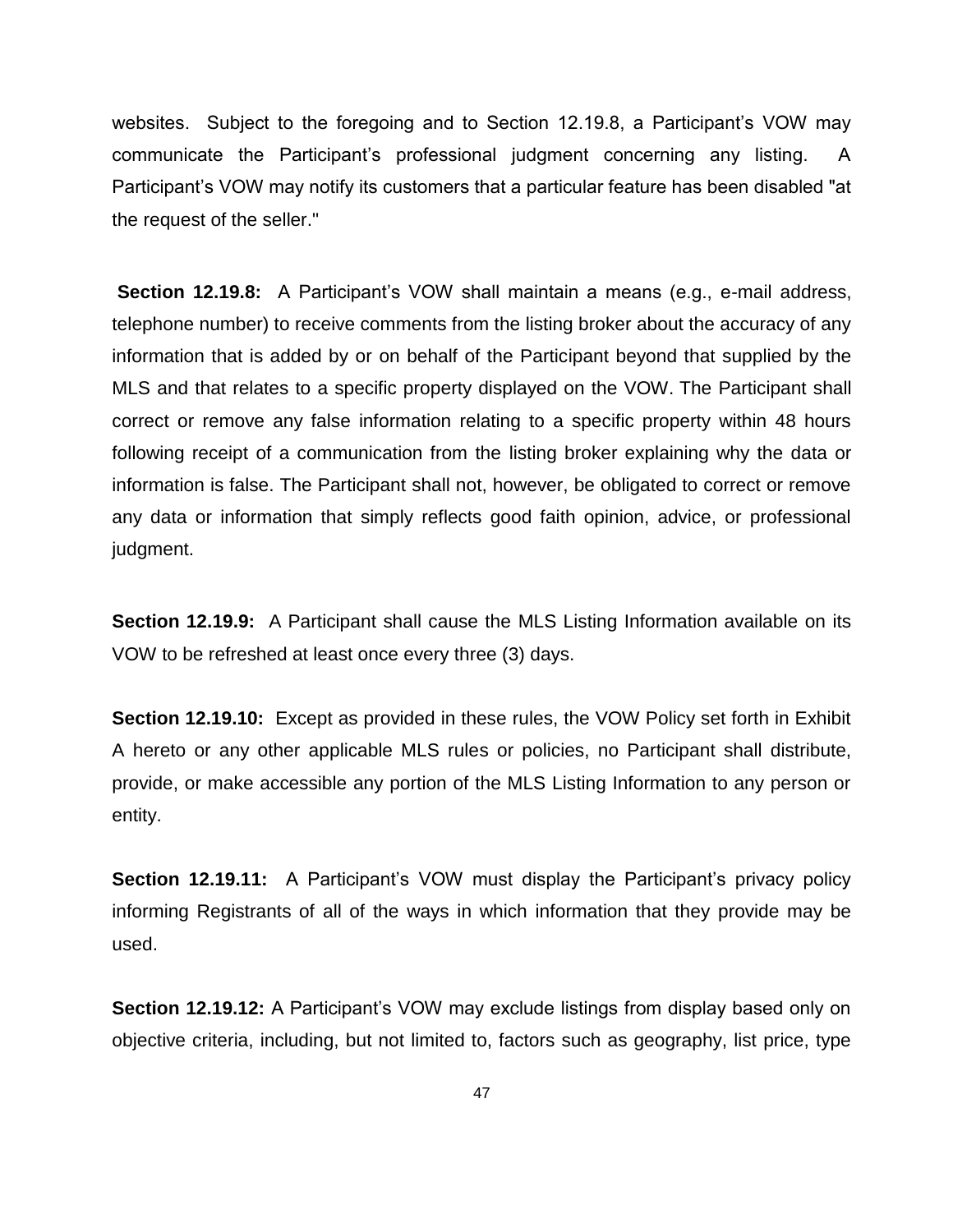of property, cooperative compensation offered by listing broker, and whether the listing broker is a REALTOR®.

**Section 12.19.13:** A Participant who intends to operate a VOW to display MLS Listing Information must notify the MLS of its intention to establish a VOW and must make the VOW readily accessible to the MLS and to all MLS Participants for purposes of verifying compliance with these Rules, the VOW Policy set forth in Exhibit A hereto and any other applicable MLS rules or policies.

**Section 12.19.14**: A Participant may operate more than one VOW himself or herself or through an AVP. A Participant who operates his or her own VOW may contract with an AVP to have the AVP operate other VOWs on his or her behalf. However, any VOW operated on behalf of a Participant by an AVP is subject to the supervision and accountability of the Participant.

**Section 12.19.15:** A Participant's VOW may not make available for search by, or display to, Registrants any of the following information:

**a.** Expired, withdrawn, or pending ("under contract") listings.

- **b.** The compensation offered to other MLS Participants.
- **c.** The type of listing agreement, i.e., exclusive right to sell or exclusive agency.
- **d.** The seller's and occupant's name(s), phone number(s), or e-mail address(es).
- **e.** Instructions or remarks intended for cooperating brokers only, such as those regarding showings or security of listed property.

**Section 12.19.16:** A Participant shall not change the content of any MLS Listing Information that is displayed on a VOW from the content as it is provided in the MLS. The Participant may, however, augment MLS Listing Information with additional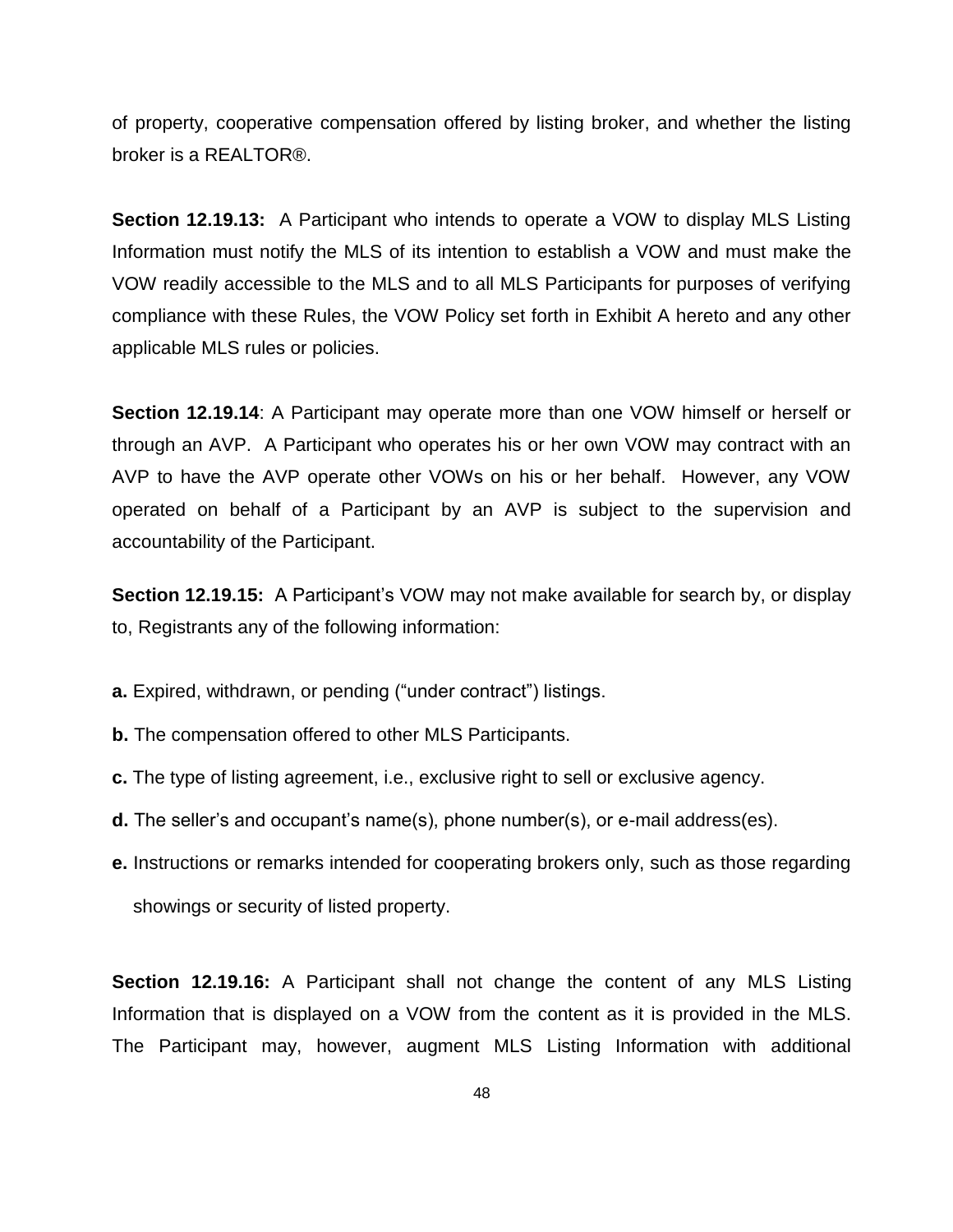information not otherwise prohibited by these Rules or by other applicable MLS rules or policies as long as the source of such other information is clearly identified. This rule does not restrict the format of display of MLS Listing Information on VOWs or the display on VOWs of fewer than all of the listings or fewer than all of the authorized information fields.

**Section 12.19.17:** A Participant shall cause to be placed on his or her VOW in a manner readily visible to consumers but not less than 7pt type, the following, or substantially similar notice:

Based on information from the  $\sim$  /Association of REALTORS® (alternatively, from the \_\_\_\_\_\_\_\_\_\_\_\_\_\_\_\_\_\_\_\_ MLS) as of \_\_\_\_\_ (date the AOR/MLS data was obtained). All data, including all measurements and calculations of area, is obtained from various sources and has not been, and will not be, verified by broker or MLS. All information should be independently reviewed and verified for accuracy. Properties may or may not be listed by the office/agent presenting the information.

A Participant's VOW may include other appropriate disclaimers necessary to protect the Participant and/or the MLS from liability.

**Section 12.19.18:** A Participant shall cause any listing that is displayed on his or her VOW to identify the name of the listing firm and the listing broker or agent in a readily visible color, in a reasonably prominent location, and in typeface not smaller than the median typeface used in the display of listing data.

**Section 12.19.19:** A Participant shall limit the number of listings that a Registrant may view, retrieve, or download to not more than 500 current listings and not more than 500 sold listings in response to any inquiry.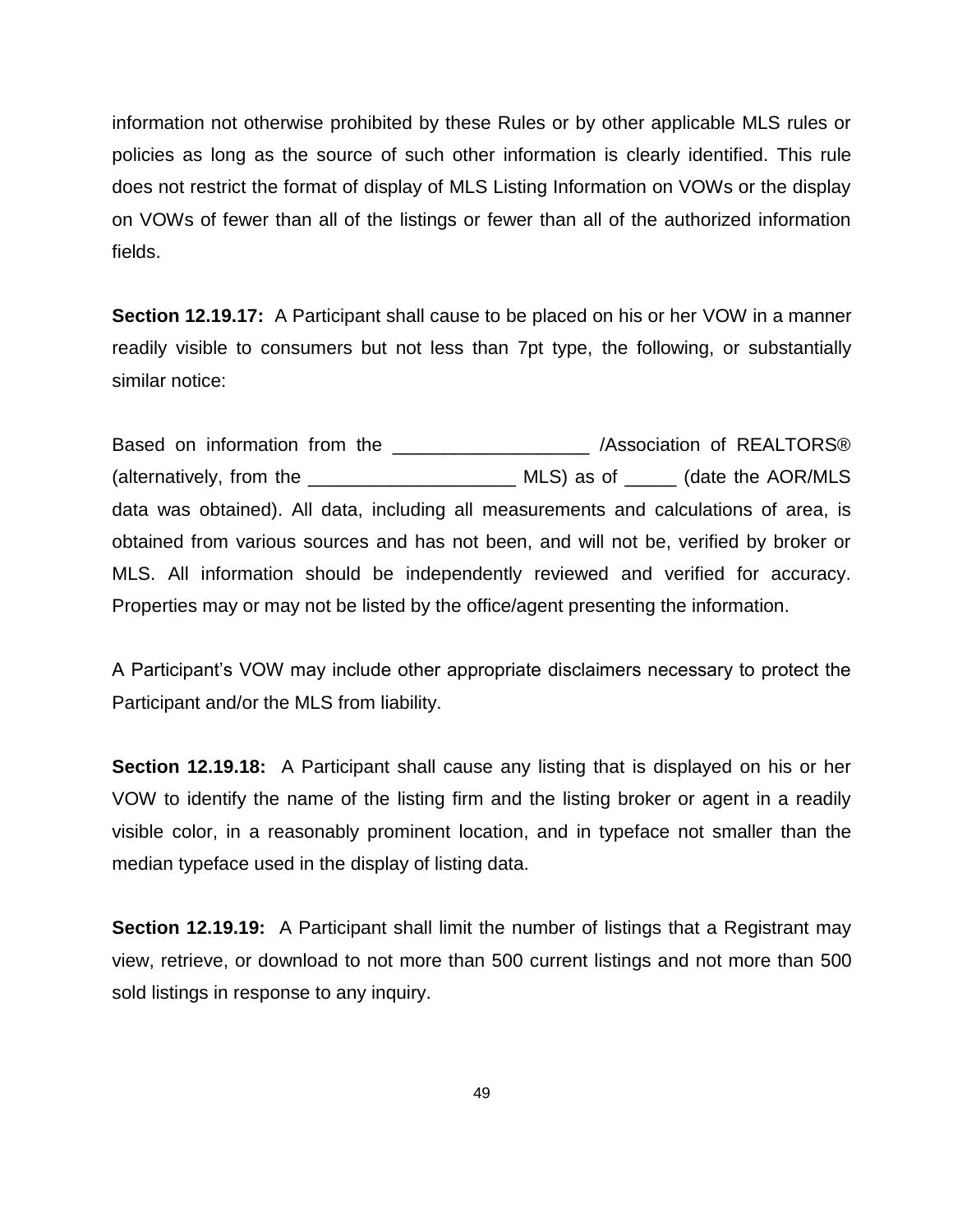(Note: The number of listings that may be viewed, retrieved, or downloaded should be specified by the MLS in the context of this rule but may not be fewer than 100 listings or 5% of the listings in the MLS, whichever is less.)

**Section 12.19.20:** A Participant shall require that Registrants' passwords be reconfirmed or changed every 90 days.

(Note: The number of days passwords remain valid before being changed or reconfirmed must be specified by the MLS in the context of this rule and cannot be shorter than 90 days. Participants may, at their option, require Registrants to reconfirm or change passwords more frequently.)

**Section 12.19.21:** A Participant may display advertising and the identification of other entities ("co-branding') on any VOW the Participant operates or that is operated on his or her behalf. However, a Participant may not display on any such VOW deceptive or misleading advertising or co-branding. For purposes of this Section, co-branding will be presumed not to be deceptive or misleading if the Participant's logo and contact information (or that of at least one Participant, in the case of a VOW established and operated on behalf of more than one Participant) is displayed in immediate conjunction with that of every other party, and the logo and contact information of all Participants displayed on the VOW is as large as the logo of the AVP and larger than that of any third party.

**Section 12.19.22:** A Participant shall cause any listing displayed on his or her VOW that is obtained from other sources, including from another MLS or from a broker not participating in the MLS, to identify the source of the listing.

**Section 12.19.23:** A Participant shall cause any listing displayed on his or her VOW obtained from other sources, including from another MLS or from a broker not participating in the MLS, to be searched separately from listings in the MLS.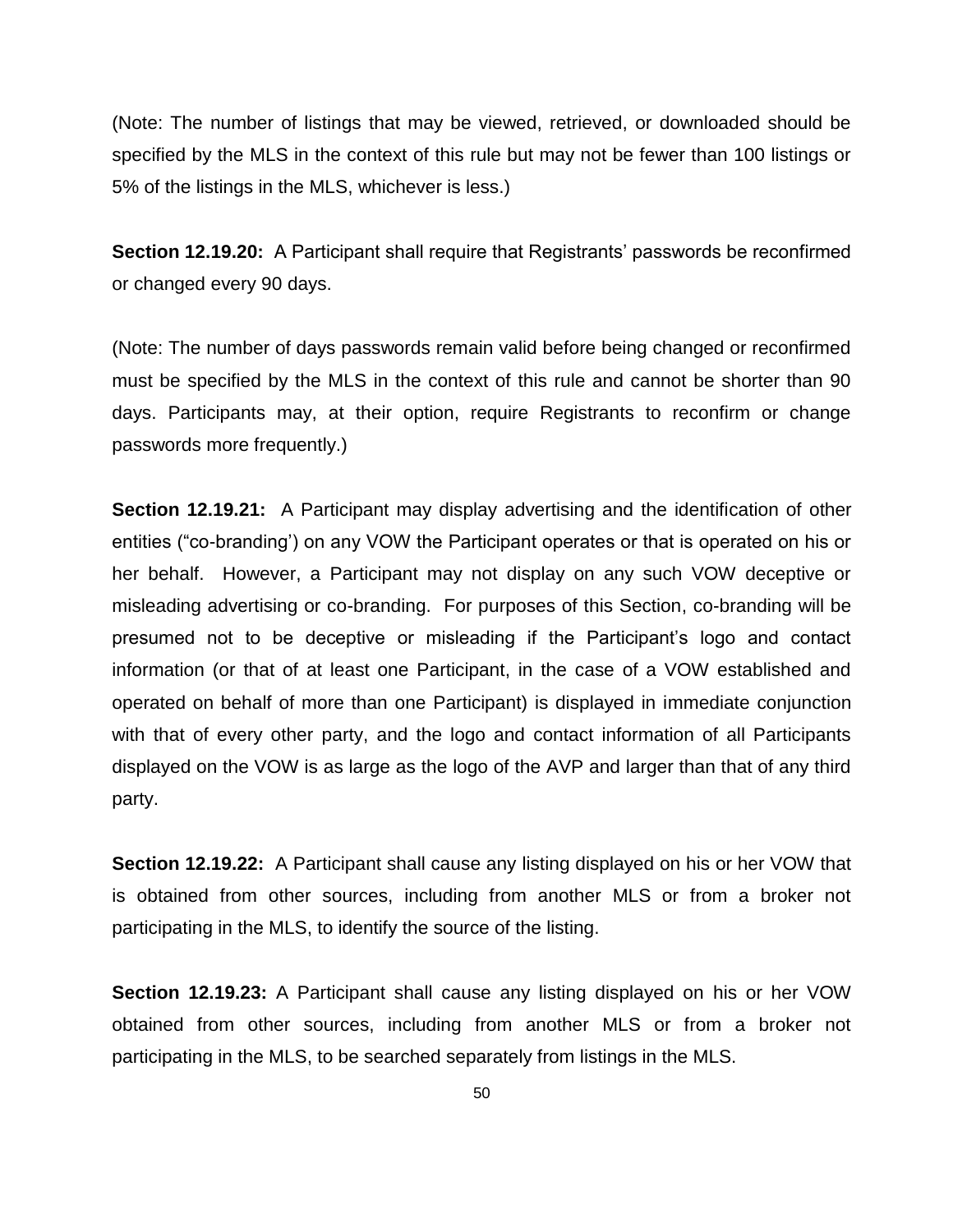**Section 12.19.24:** Participants and the AVPs operating VOWs on their behalf must execute the license agreement required by the MLS.

**Section 12.19.25:** Where a seller affirmatively directs their listing broker to withhold either the seller's listing or the address of the seller's listing from display on the Internet, a copy of the seller's affirmative direction shall be provided to the MLS within 48 hours.

**12.20 Applicability of Rules to MLS or Association.** Nothing in these rules shall limit the right of the A.O.R. or MLS to enter into licensing agreements with third parties for use of the MLS compilations or any portion thereof in accordance with terms approved by the Board of Directors.

**12.21 Participant and Subscriber Standards of Conduct.** The services that Participants and Subscribers provide to their clients and customers shall conform to the standards of practice and competence which are reasonably expected in the specific real estate disciplines in which they engage; specifically, residential real estate brokerage, real property management, commercial and industrial real estate brokerage, real estate appraisal, real estate counseling, real estate syndication, real estate auction, and international real estate.

Participants and Subscribers shall not undertake to provide specialized professional services concerning a type of property or service that is outside their field of competence unless they engage the assistance of one who is competent on such types of property or service, or unless the facts are fully disclosed to the client. Any persons engaged to provide such assistance shall be so identified to the client and their contribution to the assignment should be set forth.

# **13. LOCKBOXES.**

**13.1 Eligibility for Lockboxes.** MLS Participants and Subscribers are eligible for lockbox privileges if they otherwise qualify under this section. Clerical Users are not eligible for lockbox privileges. MLS Participants and Subscribers shall be eligible to hold a lockbox key provided:

a) The key holder signs a lease agreement with the MLS.

b) The Participant to which the key holder is licensed cosigns the lease agreement with the MLS.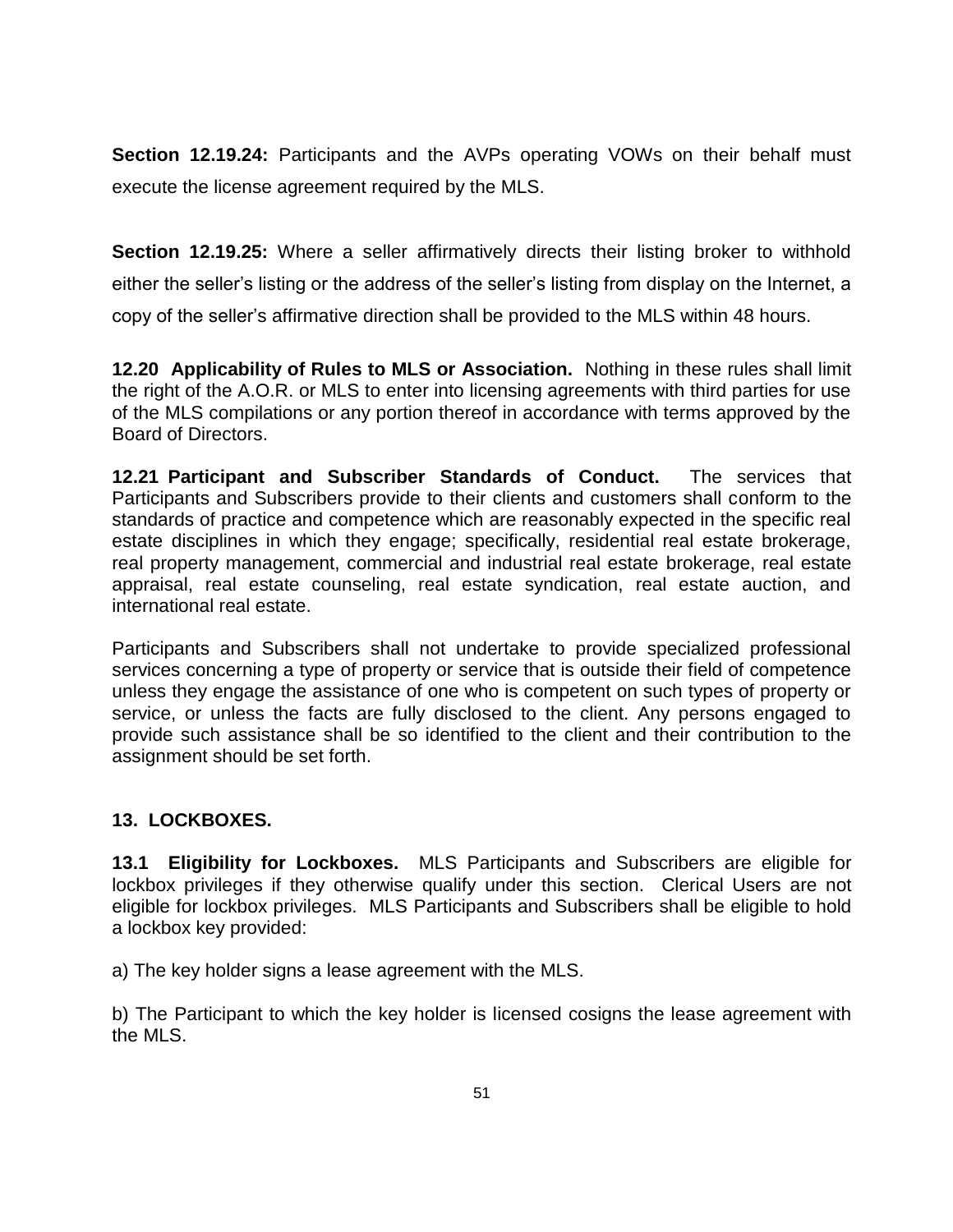c) The key holder continues to comply with all MLS rules relating to lockbox keys.

d) The key holder and Participant to whom the key holder is licensed remain eligible for MLS services.

**13.2 Key Use and Service.** Keys may not be used under any circumstances by anyone other than the key holder, including, but not limited to, lending, borrowing or sharing keys with others. The MLS is not obligated to provide service on keys or lock boxes to individuals who are not the registered lessee or owner of the component. Keys may only be used for the purpose of facilitating the sale or lease of a listed property.

**13.2.1 Use of Lockbox Contents.** Participants and Subscribers shall at all times follow the showing instructions published in the MLS. Participants and Subscribers shall not remove contents of the lockbox for purposes other than showing the home and shall promptly return the contents to the lockbox upon exiting the property. Participants and Subscribers shall keep lockbox contents in their possession at all times after removal from the lockbox. The lockbox and/or contents shall not be removed from the property site without prior consent from the listing agent.

**13.2.2 Lockbox Requirements.** If any lockbox or other device giving access to On Market listed property for real estate professionals and/or service providers is authorized by the seller and/or occupant and is placed on or present on property listed through the Service, such lockbox or device must be one that is approved by the MLS where the listing has been submitted. The authorized lockboxes sold by, leased by or otherwise offered through the local Association or MLS where the listing is submitted have been approved by the MLS. Unless expressly indicated otherwise by the MLS, for any other lockbox or device to be considered "MLS-approved," use of it must provide reasonable, timely access to listed property such that (1) it allows all participants and subscribers timely access to listed property by reliance solely on data submitted to and residing on the MLS; (2) complete, accurate and stand-alone instructions are provided for accessing the listed property in the appropriate agent section on the Service; and (3) it ensures that the lockbox or device will provide reasonable access to listed property with any information, code or key needed to access the contents of the lockbox or device to be made available or access to the property otherwise scheduled within four [4] hours of initial contact in the event the lockbox or device requires the participating member to obtain additional information to enable access (ex: "call listing agent for entry code") with said 4 hour response obligation in effect every day from 8am to 6pm. The MLS reserves the right to require that the device be submitted in advance for approval. The MLS also may revoke the approval and/or subject the participant to discipline if the device is used in a manner that fails to continue to satisfy this requirement. Failure to provide reasonable and timely access as required by this section will subject the listing agent to discipline and potential fines. More than one lockbox or access device may be used on a property as long as one of them is MLS-approved where the listing is submitted.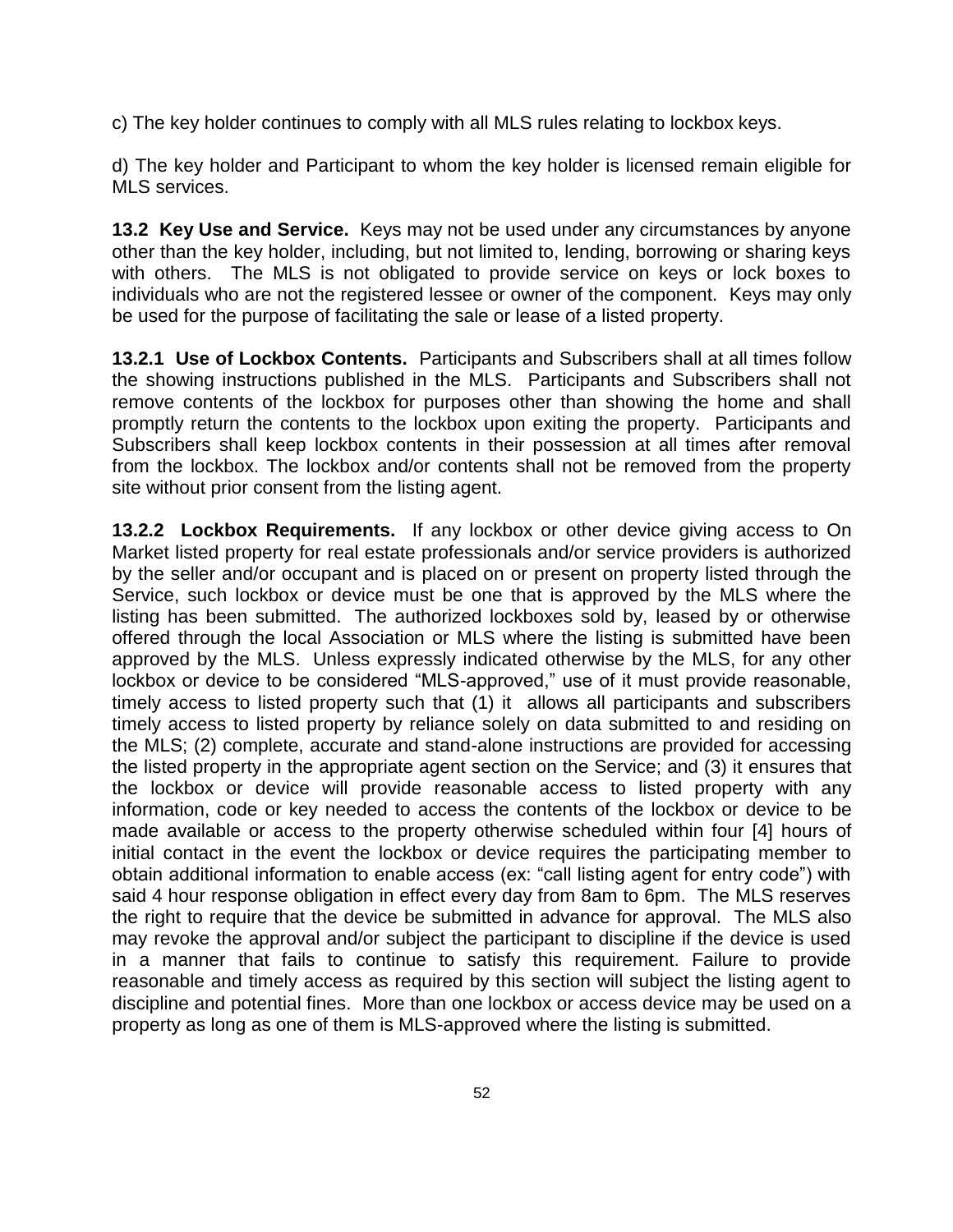**13.3 Temporary Keys.** If the MLS uses electronic lockbox programmers or keypads, a Participant may purchase or lease additional programmers or keypads (the "Responsible Keyholder") to be issued on a temporary basis to other keyholders in the Participant's firm in the event their programmer or keypad becomes non-functional outside normal business hours or under circumstances where a replacement programmer or keypad is not reasonably available from the MLS. Whenever the Responsible Keyholder issues a temporary key, the Responsible Keyholder shall advise the MLS in writing within 2 days after said issuance that the programmer or keypad has been issued, to whom, and the date and time of issuance. The Responsible Keyholder shall also advise the MLS in writing within 2 days after possession of the previously issued programmer or keypad has been reassumed.

**13.4 Accountability.** Key holders must account for keys at the time of any inventory conducted by the MLS or at any time requested by the A.O.R. Key holders who cease to participate or subscribe to the MLS shall return all key(s) in their possession to the MLS. Failure to return a key(s) will subject the key holder and/or the key holder's Participant to fines and penalties and to being responsible for all costs incurred by the MLS to secure the lock box key system as a result of the failure to return the key(s).

**13.5 Deemed Unaccountable.** Keys shall be deemed unaccounted for if a key holder refuses or is unable to demonstrate that the key is within the key holder's physical control.

**13.6 Written Authority.** Participants and Subscribers shall not place a lockbox on a property without written authority from the seller and occupant if other than the seller. Inclusions in MLS compilations cannot be required as a condition of placing lockboxes on listed property.

**13.7 Listing Broker's Permission.** No Participant or Subscriber may enter a property with or without a lockbox without the listing broker's permission. Such permission may be granted by the listing broker by specifying permission to use the lockbox through the MLS. Appraiser Participants are expressly prohibited from using lockbox keys to enter a property without either the owner's or listing broker's permission.

**13.8 Unaccountable Keys.** Key holders and Participants cosigning with a key holder shall report lost, stolen or otherwise unaccountable keys to the A.O.R. immediately upon discovery.

**13.9 Deposits.** All key holders shall be required to give the MLS deposits in accordance with the deposit schedule adopted by the MLS Committee and approved by the Board of Directors. Key holders shall forfeit the deposits if the key is lost, stolen or unaccounted for. Key holders shall not be entitled to any interest on their deposits. The MLS is not obligated to refund deposits to individuals who are not the registered lessee or owner of the key.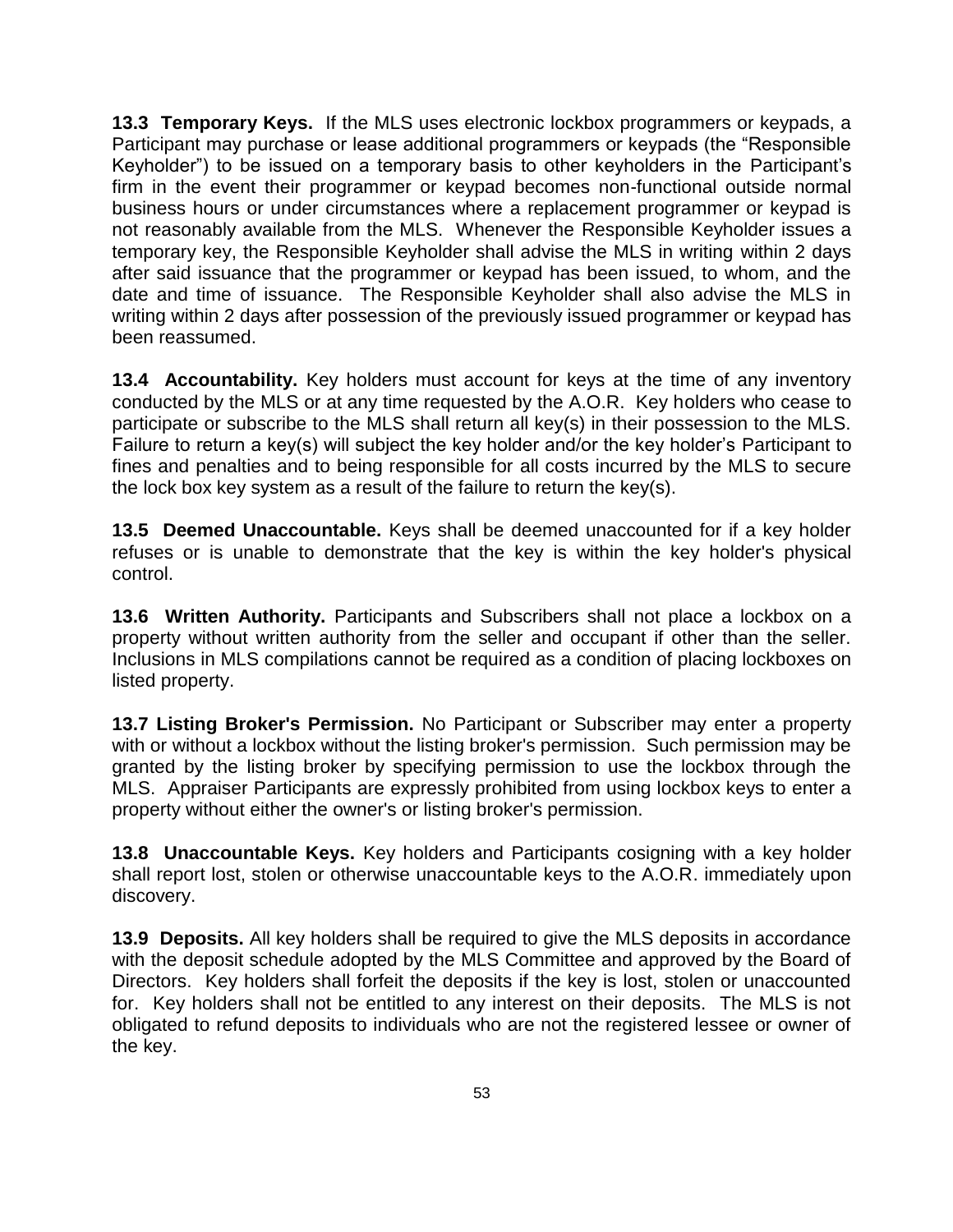**13.10 Rules Violations.** Failure to abide by rules relating to lockboxes as set forth in this section or failure to abide by the key lease agreement may result in discipline as provided in sections 14 and 15 of these rules, in addition to loss of or restriction on all lockbox and key privileges.

**13.11 Right to Limit Access.** The MLS reserves the right to refuse to issue a key or limit access to lockboxes if, in its sole discretion, it determines the security of the system would be compromised by issuing such keys or granting access to lockboxes.

**13.12 Removal.** The lockbox must be removed within one (1) day after the close of escrow or expiration/cancellation of the listing.

## **14. VIOLATIONS OF RULES AND REGULATIONS.**

**14.1 Grounds for Disciplinary Action and Sanctions.** After a hearing by a hearing panel as provided in the *California Code of Ethics and Arbitration Manual* , the Board of Directors may take disciplinary action and impose sanctions against any Participant and Subscriber:

(a) For violation of any MLS rule;

(b) On the Participant's or Subscriber's being convicted, adjudged, or otherwise recorded as guilty by a final judgment of any court of competent jurisdiction of (1) a felony, or (2) a crime involving moral turpitude, or (3) on a determination by any court of competent jurisdiction, or official of the State of California authorized to make the determination, that the Participant or Subscriber violated a provision of the California Real Estate Law or a Regulation of the Real Estate Commissioner or the laws relating to Appraisers or a regulation of the OREA.

(c) For any violation of subsection (a) by any person, including but not limited to a clerical user or a salesperson, who is not a Participant or Subscriber but is employed by or affiliated with such Participant or Subscriber and was providing real estate related services within the scope of the Participant's or Subscriber's license. Lack of knowledge by the Participant or Subscriber of such salesperson's conduct shall only go to mitigation of discipline imposed.

(d) For any violation of the N.A.R. Code of Ethics while a member of any Association of REALTORS®.

**14.2 Sanctions.** Sanctions or disciplinary action for violation of an MLS Rule may consist of one or more of those specified in the *California Code of Ethics and Arbitration Manual*.

**14.3 Citations.** The MLS Committee, subject to approval of the Board of Directors, may implement a schedule of fines for certain MLS rules violations and direct staff to issue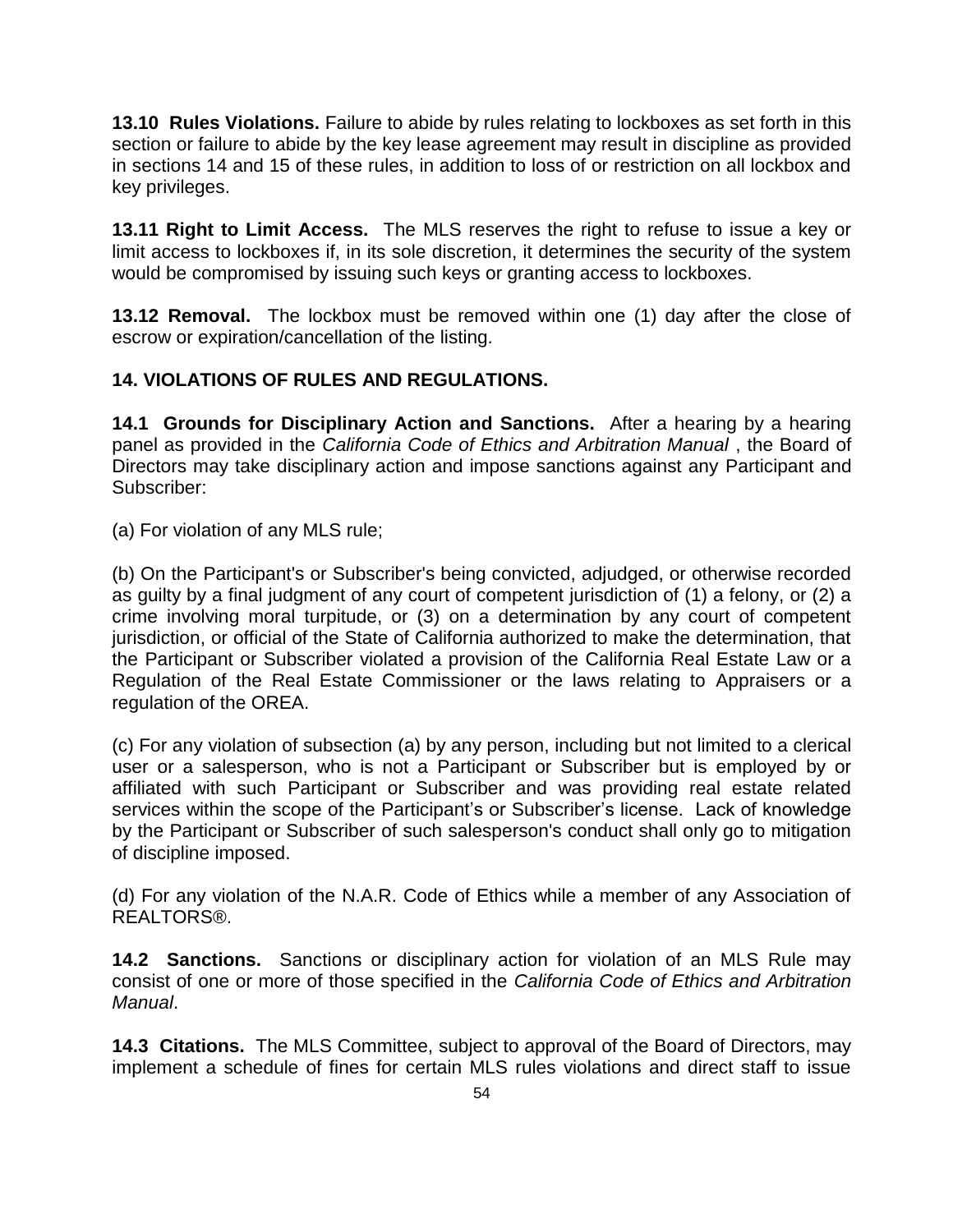citations for the specified MLS rules violations and implement a procedure whereby the Participant and Subscriber receiving the citation may either pay the amount specified on the citation or request a full hearing in accordance with the procedures set forth in the *California Code of Ethics and Arbitration Manual*.

## **15. PROCEDURES FOR MLS RULES HEARINGS.**

All MLS rules hearings shall be processed in accordance with the *California Code of Ethics and Arbitration Manual* as from time to time amended which is hereby incorporated by reference. Failure to abide by the procedures of the *California Code of Ethics and Arbitration Manual* shall be a violation of these MLS rules.

## **16. ARBITRATION**

**16.1 Mandatory Arbitration.** By becoming and remaining a Participant or Subscriber in the MLS, each Participant and Subscriber agrees to submit disputes arising out of the real estate business which also arises out of, or is in conjunction with, any listing filed with the MLS or any appraisal, to binding arbitration with any other Participant or Subscriber of this MLS, or Participants or Subscribers of any other MLS who are authorized to have access to this MLS under Section 6 of these rules. Such arbitrations shall be governed by the *California Code of Ethics and Arbitration Manual* as from time to time amended which is hereby incorporated by reference. This shall be deemed an arbitration agreement within the meaning of Part 3, Title 9 of the California Code of Civil Procedure. Failure to submit to arbitration as provided herein shall be a violation of these MLS rules.

**16.2 Other Arbitration Agreements.** Notwithstanding any other provision of these rules, if any Participant or Subscriber enters into an agreement (either before or after a dispute arises) with another Participant or Subscriber to arbitrate a dispute utilizing non-Association facilities, such persons are not bound to arbitrate the dispute covered by such agreement under these rules utilizing A.O.R. facilities.

**16.3 Arbitration Between Association Members.** Notwithstanding any other provision of these rules,

(a) If all disputants are members of the same Association of REALTORS®, they shall arbitrate at that Association of REALTORS® in accordance with its rules.

(b) If the disputants are members of different Associations of REALTORS®, they shall arbitrate in accordance with any applicable regional or shared professional standards agreement. In the absence of such an agreement, the disputants remain obligated to arbitrate at the California Association of REALTORS® ("C.A.R.") in accordance with the C.A.R. Interboard Arbitration Rules.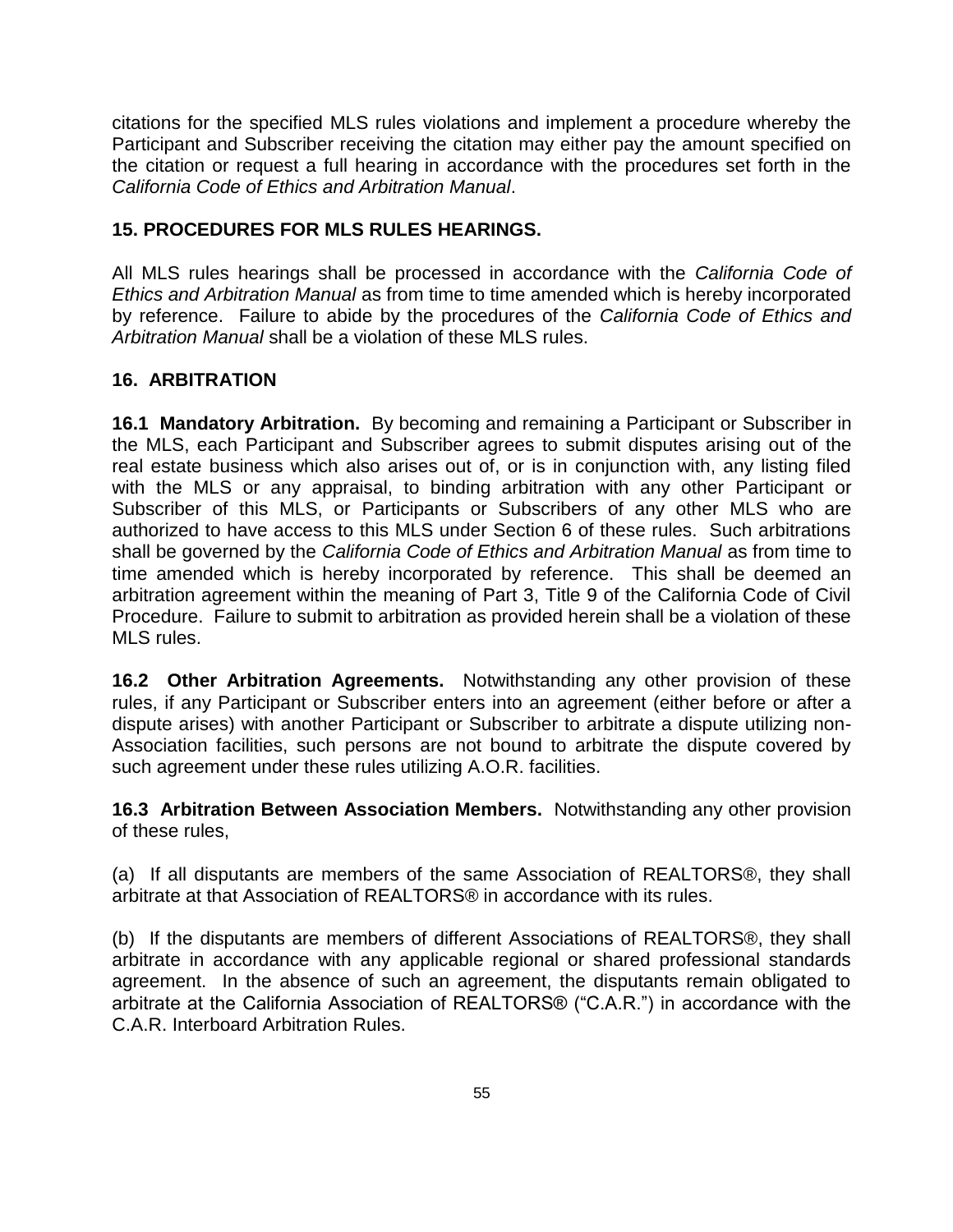**16.4. Arbitration Involving Non-Association Members.** Notwithstanding any other provision of these rules:

(a) If all disputants are non-association members and they receive MLS services through the same A.O.R., they shall arbitrate at the A.O.R. unless the A.O.R. participates in a regional MLS, in which case, they shall arbitrate in accordance with any applicable regional agreements between the A.O.R. and the regional MLS.

(b) If one or more of the disputants are non-association members and all disputants receive MLS services through the same A.O.R., they shall arbitrate at the A.O.R. unless the A.O.R. participates in a regional MLS, in which case, they shall arbitrate in accordance with any applicable regional agreements between the A.O.R. and the regional MLS.

(c) If one or more of the disputants are non-association members and the disputants receive MLS services through different A.O.R.s and the A.O.R.s participate in a regional MLS, they shall arbitrate in accordance with any applicable regional agreements between the A.O.R.s and the regional MLS.

(d) In the absence of a regional agreement regarding the location of the arbitration, any dispute under subsection (a)-(c) may be conducted at any A.O.R. where the respondent(s) holds association membership or receives MLS services.

**16.5 Same Firm.** Arbitration between persons from the same firm shall not be available and is not mandated by these rules unless covered by arbitration rules relating to the obligations of A.O.R. members to arbitrate.

**16.6 Timing.** For purposes of this Section 16, the duty to arbitrate shall be determined when facts giving rise to the dispute occurred. Therefore, a Participant or Subscriber shall have a duty to arbitrate if the person was an MLS Participant or Subscriber when facts giving rise to the dispute occurred. Termination of MLS participation or subscription shall not relieve the arbitration duty under this section for disputes that arose when the person was an MLS Participant or Subscriber. Requests for arbitration must be filed within one hundred and eighty (180) days after the closing of the transaction, if any, or after the facts constituting the matter could have been known in the exercise of reasonable diligence, whichever is later.

#### **17. NONPAYMENT OF MLS FEES**

**17.1 Nonpayment of MLS Fees.** If MLS fees, fines, charges or other amounts owed the MLS are not paid within one month after the due date, the nonpaying Participant and/or Subscriber's MLS services shall be subject to suspension until such outstanding amounts are paid in full. The MLS may suspend MLS services under this section provided the MLS gives the Participant and/or Subscriber at least twenty (20) calendar days prior notice of the proposed suspension date. Such notice may be included with the original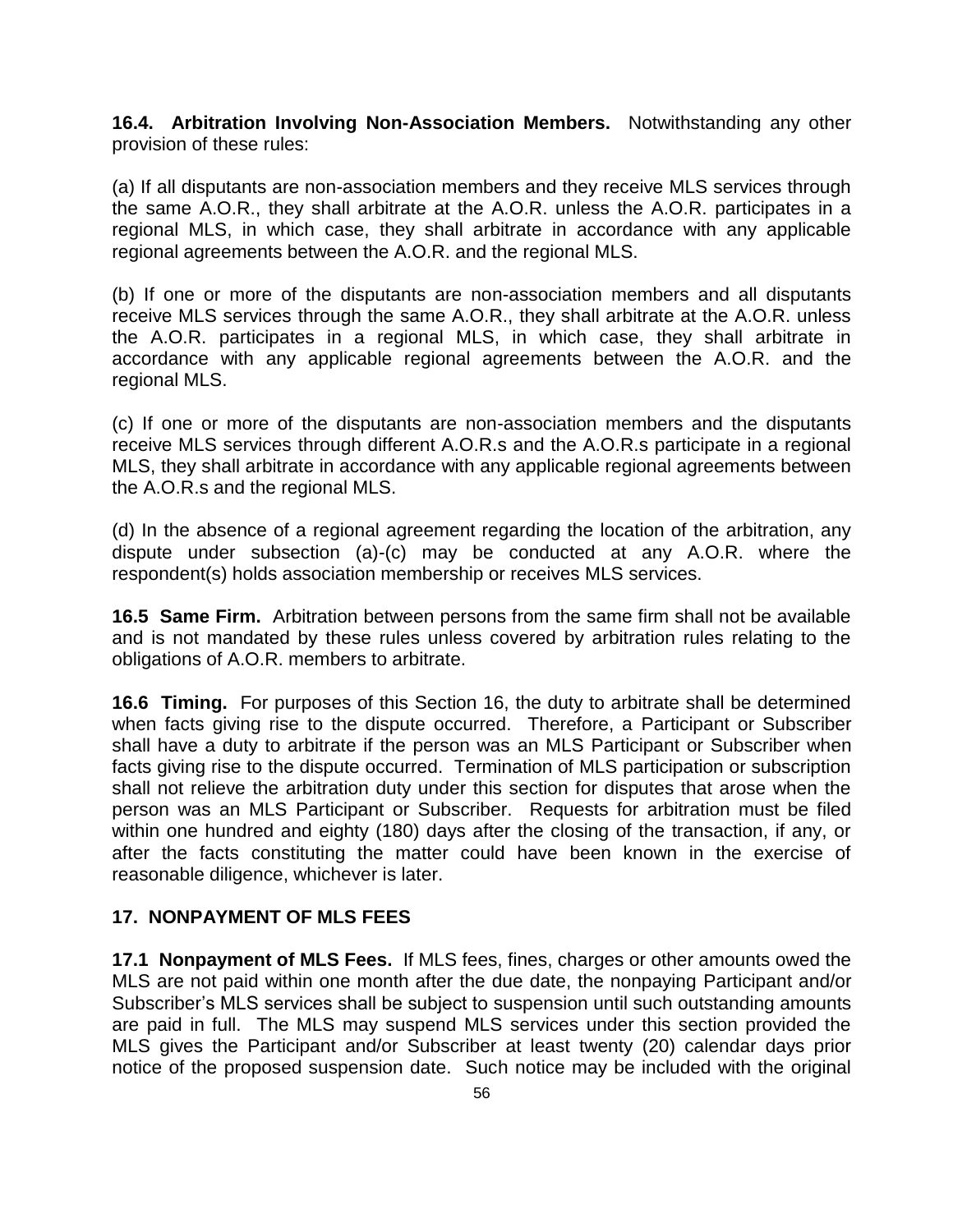billing statement for MLS fees, fines or charges or any time thereafter. In the event the amounts owed remain unpaid for three months after the due date, the nonpaying Participant and/or Subscriber's MLS services shall automatically terminate regardless if notice of such termination is given.

**17.2 Disputed Amounts**. If a Participant and/or Subscriber disputes the accuracy of amount owed, the Participant and/or Subscriber may request a hearing before the Board of Directors. In order to request such a hearing, the Participant and/or Subscriber must first pay the disputed amount in whole which may be refunded in whole or part in accordance with the Board of Directors' determination. Hearings under this section shall be conducted in accordance with the *California Code of Ethics and Arbitration Manual*. In the event the Board of Directors confirms the accuracy of the amount owed, the Participant and/or Subscriber shall also be subject to paying interest at the rate of ten (10%) per annum on such past due amounts.

**17.3 Reinstatement.** Any Participant and/or Subscriber whose MLS services have been terminated for nonpayment of MLS fees may reapply for participation in the MLS. However, prior to being granted access, such Participant and/or Subscriber must pay all fees applicable to new applicants and all past due amounts owed, including paying interest at the rate of ten (10%) per annum on such past due amounts.

*The following provision has not been formally adopted by the C.A.R. Board of Directors, but if Article XVII, Section 1 of the C.A.R. Model Bylaws is not adopted, include the following Section:*

#### **18. CHANGES IN RULES AND REGULATIONS.**

The rules and regulations of the MLS may be amended by a two-thirds vote of all members of the MLS Committee, subject to approval by the Board of Directors. Any changes to these rules and regulations which are mandated by the National Association of REALTORS® shall automatically be incorporated into these rules and regulations and do not require MLS Committee or Board of Directors approval.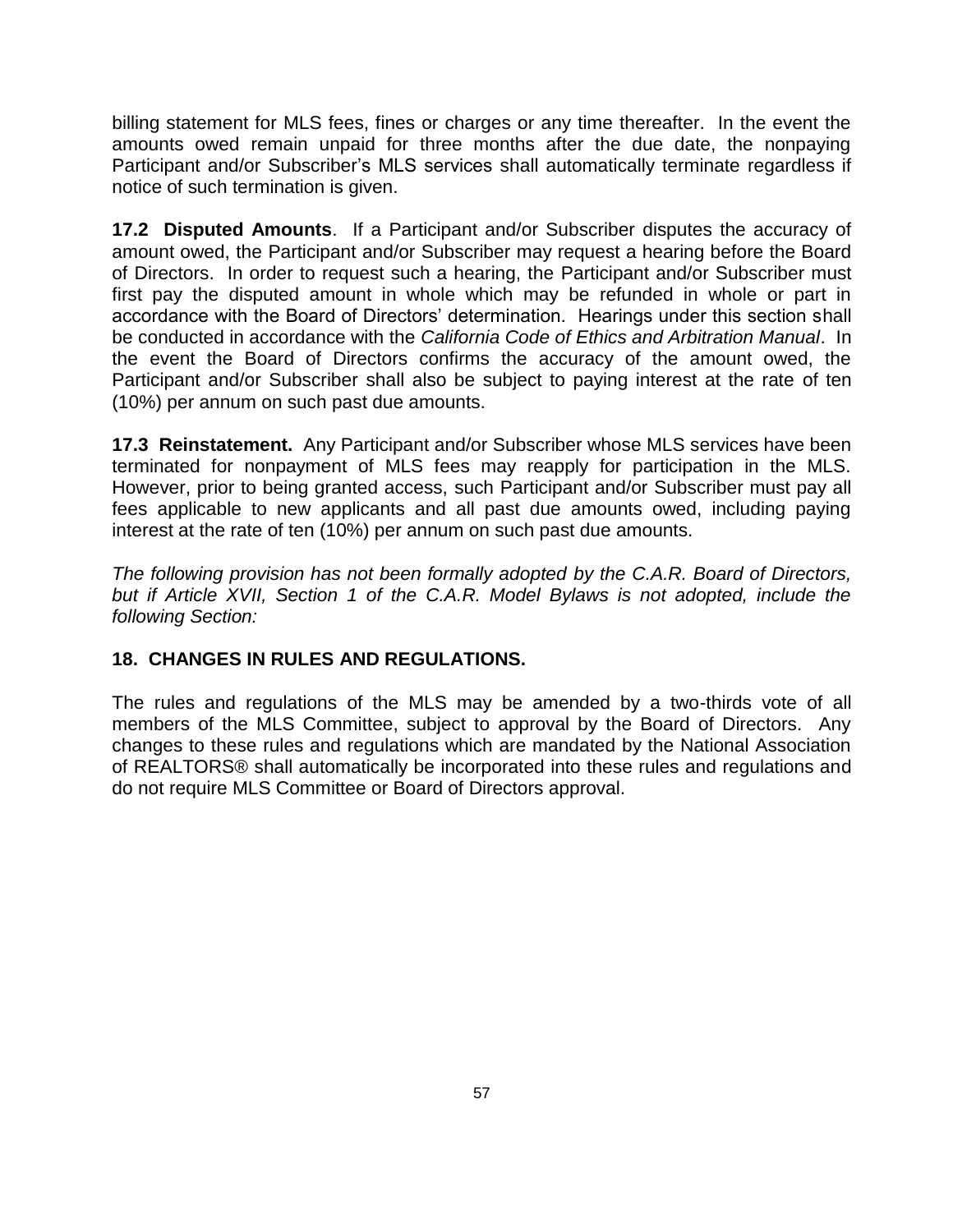#### **C.A.R. Model MLS Rules Exhibit A**

# **NATIONAL ASSOCIATION OF REALTORS® VOW Policy ("VOW Policy")**

#### **Policy governing use of MLS data in connection with Internet brokerage services offered by MLS Participants ("Virtual Office Websites")**

#### **I. Definitions and Scope of Policy.**

1. For purposes of this Policy, the term Virtual Office Website ("VOW") refers to a Participant's Internet website, or a feature of a Participant's Internet website, through which the Participant is capable of providing real estate brokerage services to consumers with whom the Participant has first established a broker-consumer relationship (as defined by state law) where the consumer has the opportunity to search MLS data, subject to the Participant's oversight, supervision, and accountability.

a. A Participant may designate an Affiliated VOW Partner ("AVP") to operate a VOW on behalf of the Participant, subject to the Participant's supervision and accountability and the terms of this Policy.

b. A non-principal broker or sales licensee, affiliated with a Participant, may, with the Participant's consent, operate a VOW or have a VOW operated on its behalf by an AVP. Such a VOW is subject to the Participant's supervision and accountability and the terms of this Policy.

c. Each use of the term "Participant" in this Policy shall also include a Participant's nonprincipal brokers and sales licensees (with the exception of references in this section to the "Participant's consent" and the "Participant's supervision and accountability," and in section III.10.a, below, to the "Participant acknowledges"). Each reference to "VOW" or "VOWs" herein refers to all VOWs, whether operated by a Participant, by a non-principal broker or sales licensee, or by an AVP.

2. The right to display listings in response to consumer searches is limited to display of MLS data supplied by the MLS(s) in which the Participant has participatory rights. This does not preclude a firm with offices participating in different MLSs from operating a master website with links to such offices' VOWs.

3. Participants' Internet websites, including those operated for Participants by AVPs, may also provide other features, information, or services in addition to VOWs (including the Internet Data Exchange ("IDX") function).

4. The display of listing information on a VOW does not require separate permission from the Participant whose listings will be available on the VOW.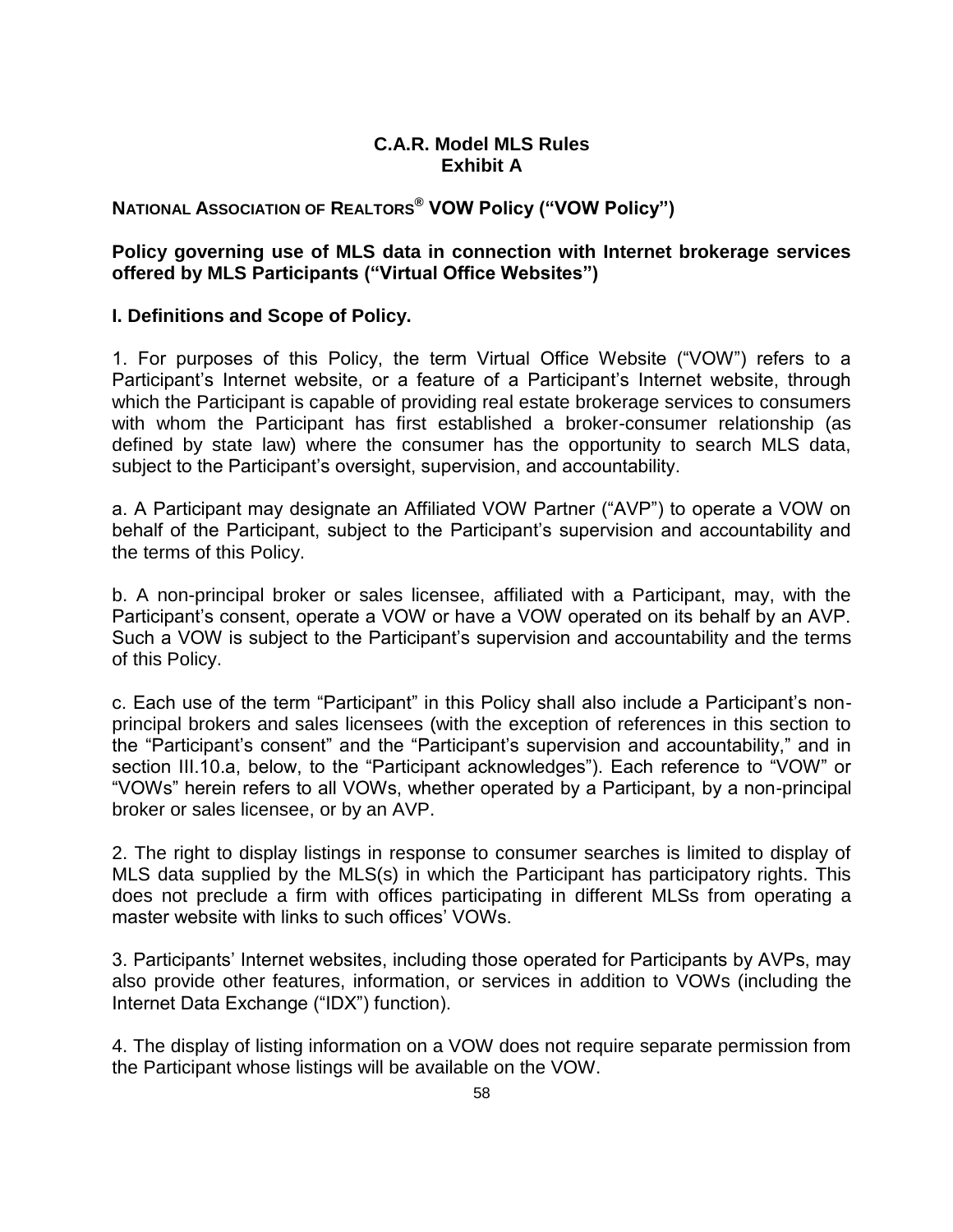5. Except as permitted in Sections III and IV, MLSs may not adopt rules or regulations that conflict with this Policy or that otherwise restrict the operation of VOWs by Participants.

#### **II. Policies Applicable to Participants' VOWs.**

1. A Participant may provide brokerage services via a VOW that include making MLS active listing data available, but only to consumers with whom the Participant has first established a lawful consumer-broker relationship, including completion of all actions required by state law in connection with providing real estate brokerage services to clients and customers (hereinafter "Registrants"). Such actions shall include, but are not limited to, satisfying all applicable agency, non-agency, and other disclosure obligations, and execution of any required agreement(s).

2. A Participant's VOW must obtain the identity of each Registrant and obtain each Registrant's agreement to Terms of Use of the VOW, as follows:

a. A Registrant must provide his or her name and a valid email address. The Participant must send an email to the address provided by the Registrant confirming that the Registrant has agreed to the Terms of Use (described in subsection c below). The Registrant may be permitted to access the VOW only after the Participant has verified that the email address provided is valid and that Registrant received the Terms of Use confirmation.

b. The Registrant must supply a user name and a password, the combination of which must be different from those of all other Registrants on the VOW, before being permitted to search and retrieve information from the MLS database via the VOW. The user name and password may be established by the Registrant or may be supplied by the Participant, at the option of the Participant. An email address may be associated with only one user name and password. The Registrant's password and access must expire on a date certain but may be renewed. The Participant must at all times maintain a record of the name and email address supplied by the Registrant, and the username and current password of each Registrant. Such records must be kept for not less than 180 days after the expiration of the validity of the Registrant's password. If the MLS has reason to believe that a Participant's VOW has caused or permitted a breach in the security of the data or a violation of MLS rules related to use by one or more Registrants, the Participant shall, upon request, provide to the MLS a copy of the record of the name, email address, user name, current password, and audit trail, if required, of any Registrant identified by the MLS to be suspected of involvement in the violation.

c. The Registrant must be required affirmatively to express agreement to a "Terms of Use" provision that requires the Registrant to open and review an agreement that provides at least the following: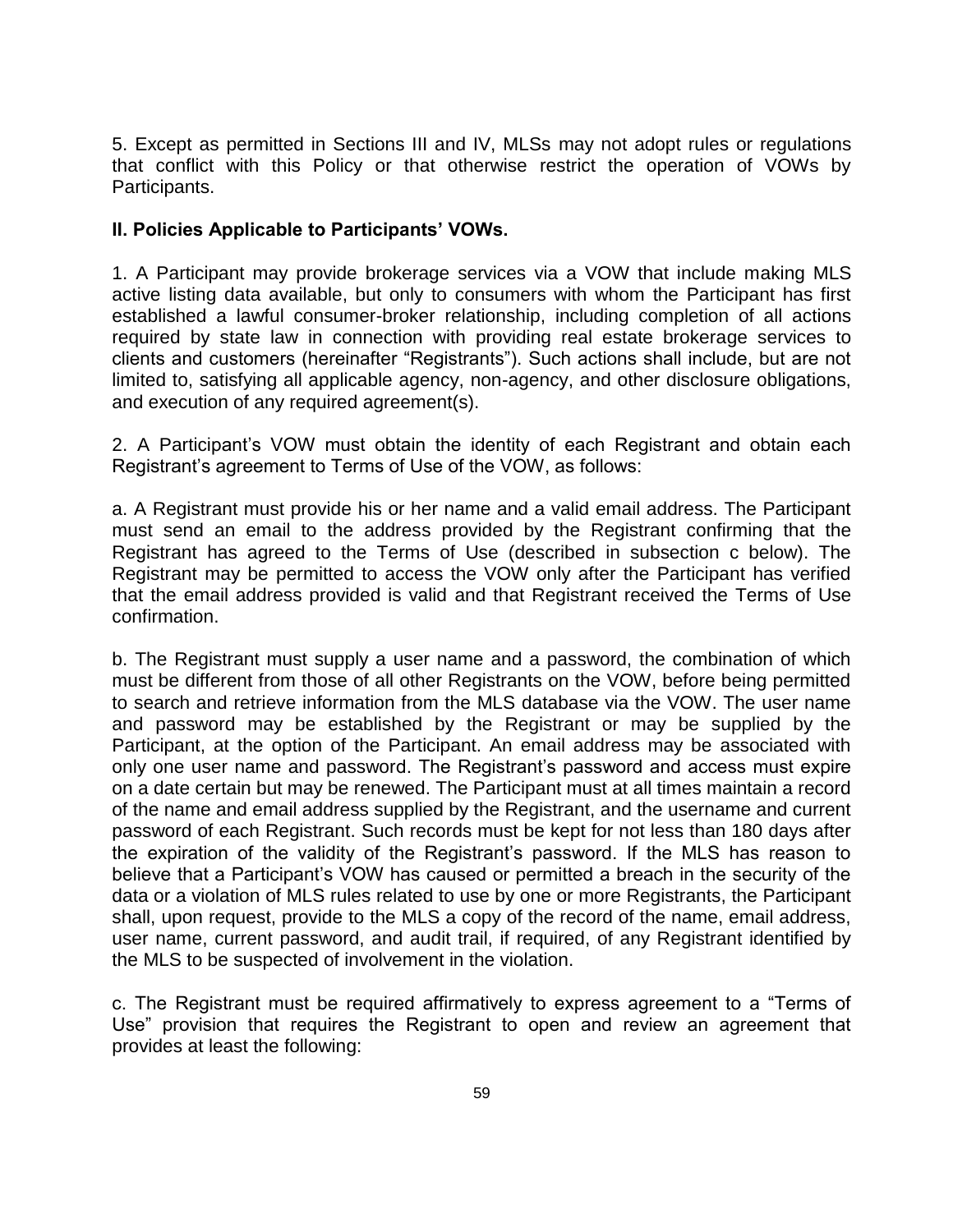i. That the Registrant acknowledges entering into a lawful consumer-broker relationship with the Participant;

ii. That all data obtained from the VOW is intended only for the Registrant's personal, non-commercial use;

iii. That the Registrant has a bona fide interest in the purchase, sale, or lease of real estate of the type being offered through the VOW;

iv. That the Registrant will not copy, redistribute, or retransmit any of the data or

information provided, except in connection with the Registrant's consideration of the purchase or sale of an individual property;

v. That the Registrant acknowledges the MLS's ownership of, and the validity of the MLS's copyright in, the MLS database.

After the Registrant has opened for viewing the Terms of Use agreement, a "mouse click" is sufficient to acknowledge agreement to those terms. The Terms of Use Agreement may not impose a financial obligation on the Registrant or create any representation agreement between the Registrant and the Participant. The Terms of Use agreement shall also expressly authorize the MLS, and other MLS Participants or their duly authorized representatives, to access the VOW for the purposes of verifying compliance with MLS rules and monitoring display of Participants' listings by the VOW.

d. An agreement entered into at any time between the Participant and Registrant imposing a financial obligation on the Registrant or creating representation of the Registrant by the Participant must be established separately from the Terms of Use, must be prominently labeled as such, and may not be accepted solely by mouse click.

3. A Participant's VOW must prominently display an e-mail address, telephone number, or specific identification of another mode of communication (e.g., live chat) by which a consumer can contact the Participant to ask questions, or get more information, about properties displayed on the VOW. The Participant, or a non-principal broker or sales licensee licensed with the Participant, must be willing and able to respond knowledgeably to inquiries from Registrants about properties within the market area served by that Participant and displayed on the VOW.

4. A Participant's VOW must protect the MLS data from misappropriation by employing reasonable efforts to monitor for and prevent "scraping" or other unauthorized accessing, reproduction, or use of the MLS database.

5. A Participant's VOW must comply with the following additional requirements:

a. No VOW shall display listing or property address of any seller who have affirmatively directed its listing broker to withhold its listing or property address from display on the Internet. The listing broker or agent shall communicate to the MLS that a seller has elected not to permit display of the listing or property address on the Internet. Notwithstanding the foregoing, a Participant who operates a VOW may provide to consumers via other delivery mechanisms, such as email, fax, or otherwise, the listing or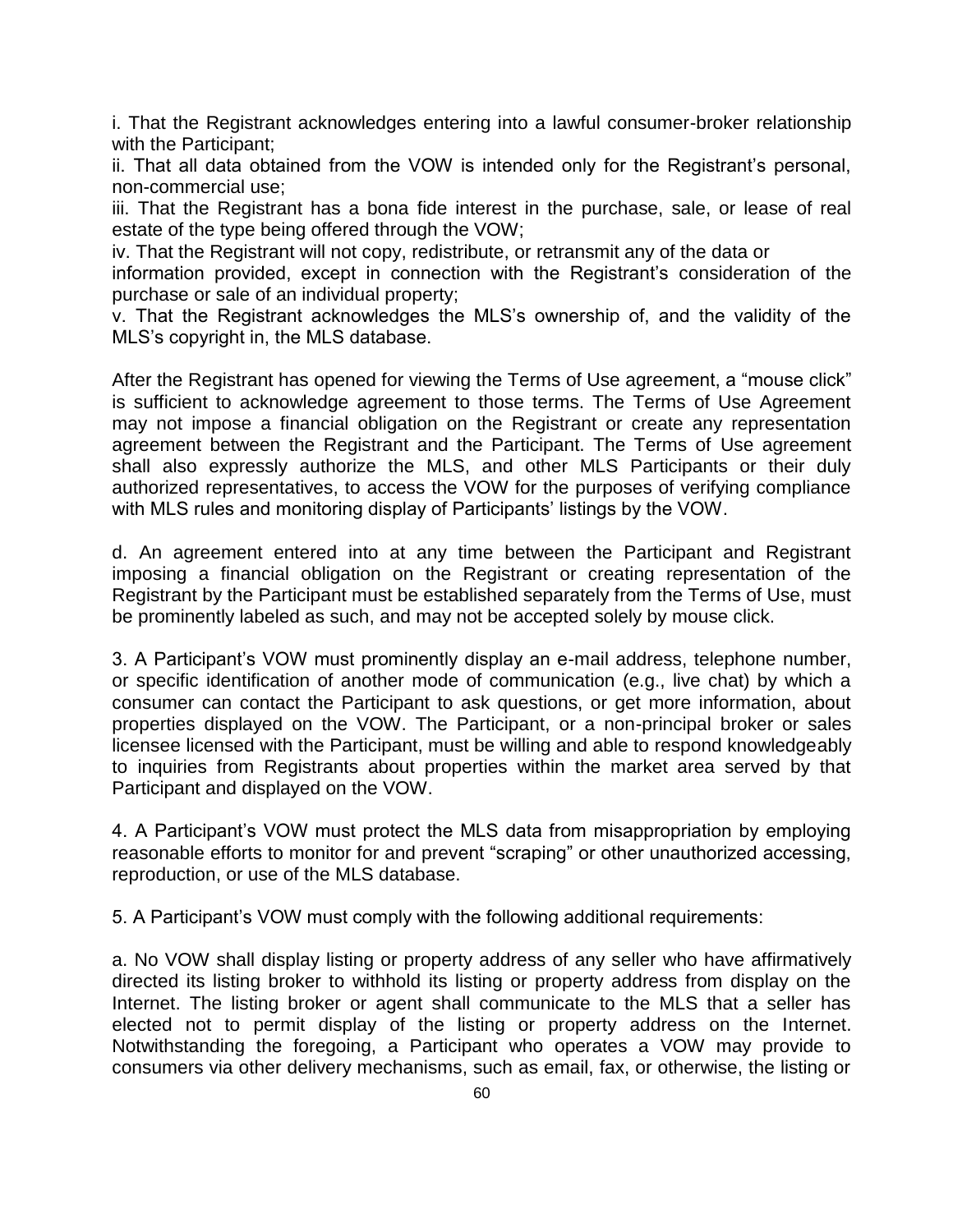property address of a seller who has determined not to have the listing or address for its property displayed on the Internet.

b. A Participant who lists a property for a seller who has elected not to have the property listing or the property address displayed on the Internet shall cause the seller to execute a document that conforms to the form attached to this Policy as Appendix A. The Participant shall retain such forms for at least one year from the date they are signed.

c. With respect to any VOW that: (i) allows third-parties to write comments or reviews about particular listings or displays a hyperlink to such comments or reviews in immediate conjunction with particular listings, or (ii) displays an automated estimate of the market value of the listing (or hyperlink to such estimate) in immediate conjunction with the listing, the VOW shall disable or discontinue either or both of those features as to the seller's listing at the request of the seller. The listing broker or agent shall communicate to the MLS that the seller has elected to have one or both of these features disabled or discontinued on all Participants' websites. Except for the foregoing and subject to subparagraph (d) below, a Participant's VOW may communicate the Participant's professional judgment concerning any listing. Nothing shall prevent a VOW from notifying its customers that a particular feature has been disabled "at the request of the seller."

d. A VOW shall maintain a means (e.g., e-mail address, telephone number) to receive comments about the accuracy of any data or information that is added by or on behalf of the VOW operator beyond that supplied by the MLS and that relates to a specific property displayed on the VOW. The VOW operator shall correct or remove any false data or information relating to a specific property upon receipt of a communication from the listing broker or listing agent for that property explaining why the data or information is false. However, the VOW operator shall not be obligated to remove or correct any data or information that simply reflects good faith opinion, advice, or professional judgment.

e. Each VOW shall refresh MLS data available on the VOW not less frequently than every 3 days.

f. Except as provided elsewhere in this Policy or in MLS rules and regulations, no portion of the MLS database may be distributed, provided, or made accessible to any person or entity.

g. Every VOW must display a privacy Policy that informs Registrants of the ways in which information obtained from them will be used.

h. A VOW may exclude listings from display based only on objective criteria, including, but not limited to, factors such as geography, list price, type of property, cooperative compensation offered by listing broker, or whether the listing broker is a Realtor®.

6. A Participant who intends to operate a VOW must notify the MLS of its intention to establish a VOW and must make the VOW readily accessible to the MLS and to all MLS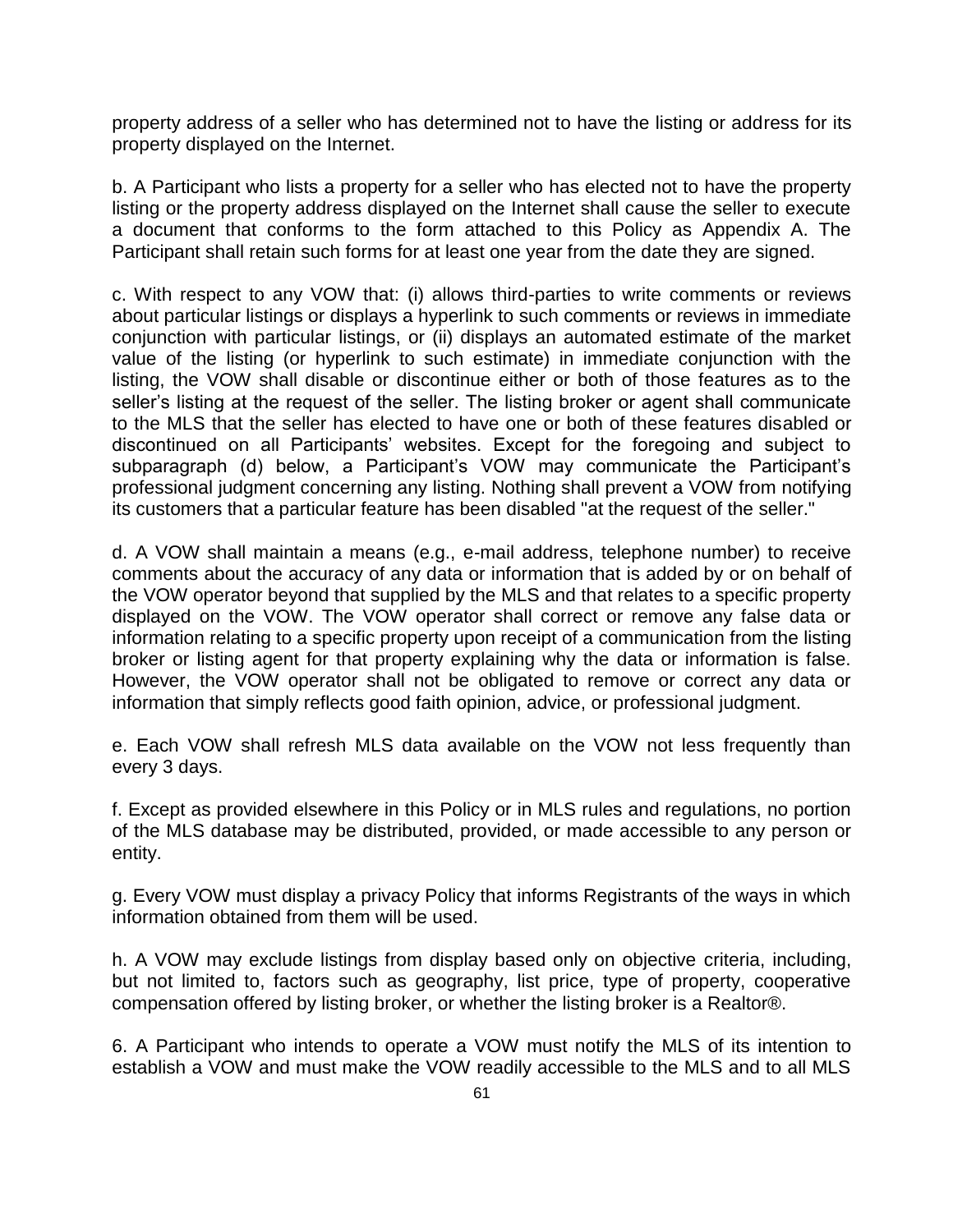Participants for purposes of verifying compliance with this Policy and any other applicable MLS rules or policies.

7. A Participant may operate more than one VOW itself or through an AVP. A Participant who operates a VOW itself shall not be precluded from also operating VOWs in conjunction with AVPs.

#### **III. Policies Applicable to Multiple Listing Services.**

1. A Multiple Listing Service shall permit MLS Participants to operate VOWs, or to have VOWs operated for them by AVPs, subject to the requirements of state law and this Policy.

2. An MLS shall, if requested by a Participant, provide basic "downloading" of all MLS non-confidential listing data**,** including without limitation address fields, listings types, photographs, and links to virtual tours. Confidential data includes only that which Participants are prohibited from providing to customers orally and by all other delivery mechanisms. They include fields containing the information described in paragraph IV(1) of this Policy, provided that sold data (i.e., listing information relating to properties that have sold) shall be deemed confidential and withheld from a download only if the actual sales prices of completed transactions are not accessible from public records. For purposes of this Policy, "downloading" means electronic transmission of data from MLS servers to a Participant's or AVP's server on a persistent basis. An MLS may also offer a transient download. In such case, it shall also, if requested, provide a persistent download, provided that it may impose on users of such download the approximate additional costs incurred by it to do so.

3. This Policy does not require an MLS to establish publicly accessible sites displaying Participants' listings.

4. If an MLS provides a VOW-specific feed, that feed must include all of the nonconfidential data included in the feed described in paragraph 2 above except for listings or property addresses of sellers who have elected not to have their listings or addresses displayed on the Internet.

5. An MLS may pass on to those Participants who will download listing information the reasonably estimated costs incurred by the MLS in adding or enhancing its "downloading" capacity to enable such Participants to operate VOWs.

6. An MLS may require that Participants (1) utilize appropriate security protection, such as firewalls, as long as such requirement does not impose security obligations greater than those employed concurrently by the MLS, and/or (2) maintain an audit trail of Registrants' activity on the VOW and make that information available to the MLS if the MLS has reason to believe that any VOW has caused or permitted a breach in the security of the data or a violation of applicable MLS rules.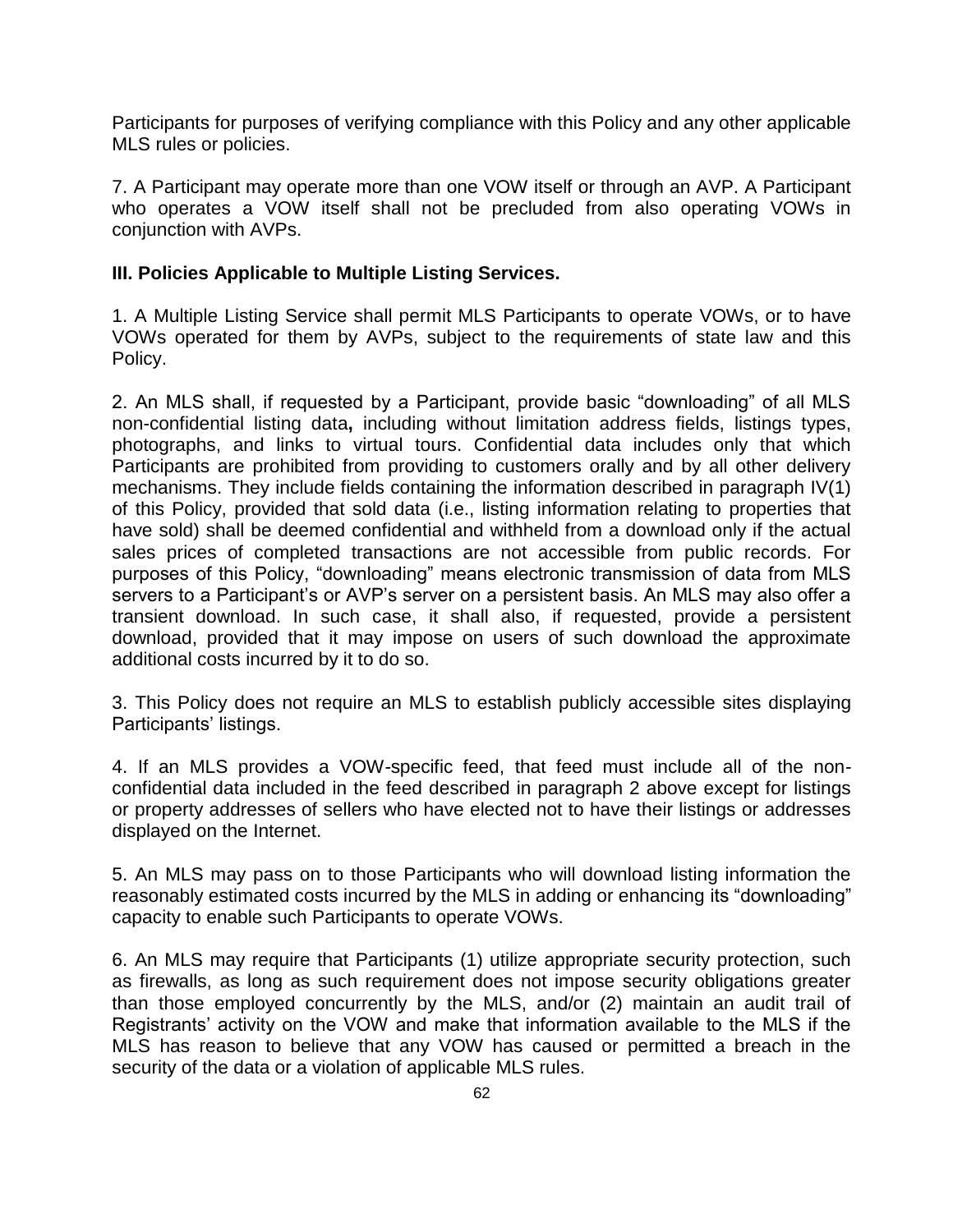7. An MLS may not prohibit or regulate display of advertising or the identification of entities on VOWs ("branding" or "co-branding"), except to prohibit deceptive or misleading advertising or co-branding. For purposes of this provision, co-branding will be presumed not to be deceptive or misleading if the Participant's logo and contact information (or that of at least one Participant, in the case of a VOW established and operated by or for more than one Participant) is displayed in immediate conjunction with that of every other party, and the logo and contact information of all Participants displayed on the VOW is as large as the logo of the AVP and larger than that of any third party.

8. Except as provided in this Policy, an MLS may not prohibit Participants from enhancing their VOWs by providing information obtained from sources other than the MLS, additional technological services (such as mapping functionality), or information derived from non-confidential MLS data (such as an estimated monthly payment derived from the listed price), or regulate the use or display of such information or technological services on any VOW.

9. Except as provided in generally applicable rules or policies (such as the Realtor® Code of Ethics), an MLS may not restrict the format of data display on a VOW or regulate the appearance of VOWs.

10. Subject to the provisions below, an MLS shall make MLS listing data available to an AVP for the exclusive purpose of operating a VOW on behalf of a Participant. An MLS shall make MLS listing data available to an AVP under the same terms and conditions as those applicable to Participants. No AVP has independent participation rights in the MLS by virtue of its right to receive data on behalf of a Participant, or the right to use MLS data except in connection with operation of a VOW for a Participant. AVP access to MLS data is derivative of the rights of the Participant on whose behalf the AVP is downloading data.

a. A Participant, non-principal broker or sales licensee, or AVP may establish the AVP's right to receive and use MLS data by providing to the MLS a writing in which the Participant acknowledges its or its non-principal broker's or sales licensee's selection of the AVP to operate a VOW on its behalf.

b. An MLS may not charge an AVP, or a Participant on whose behalf an AVP operates a VOW, more than a Participant that chooses to operate a VOW itself (including any fees or costs associated with a license to receive MLS data, as described in (g), below), except to the extent that the MLS incurs greater costs in providing listing data to the AVP than the MLS incurs in providing listing data to a Participant.

c. An MLS may not place data security requirements or restrictions on use of MLS listing data by an AVP that are not also imposed on Participants.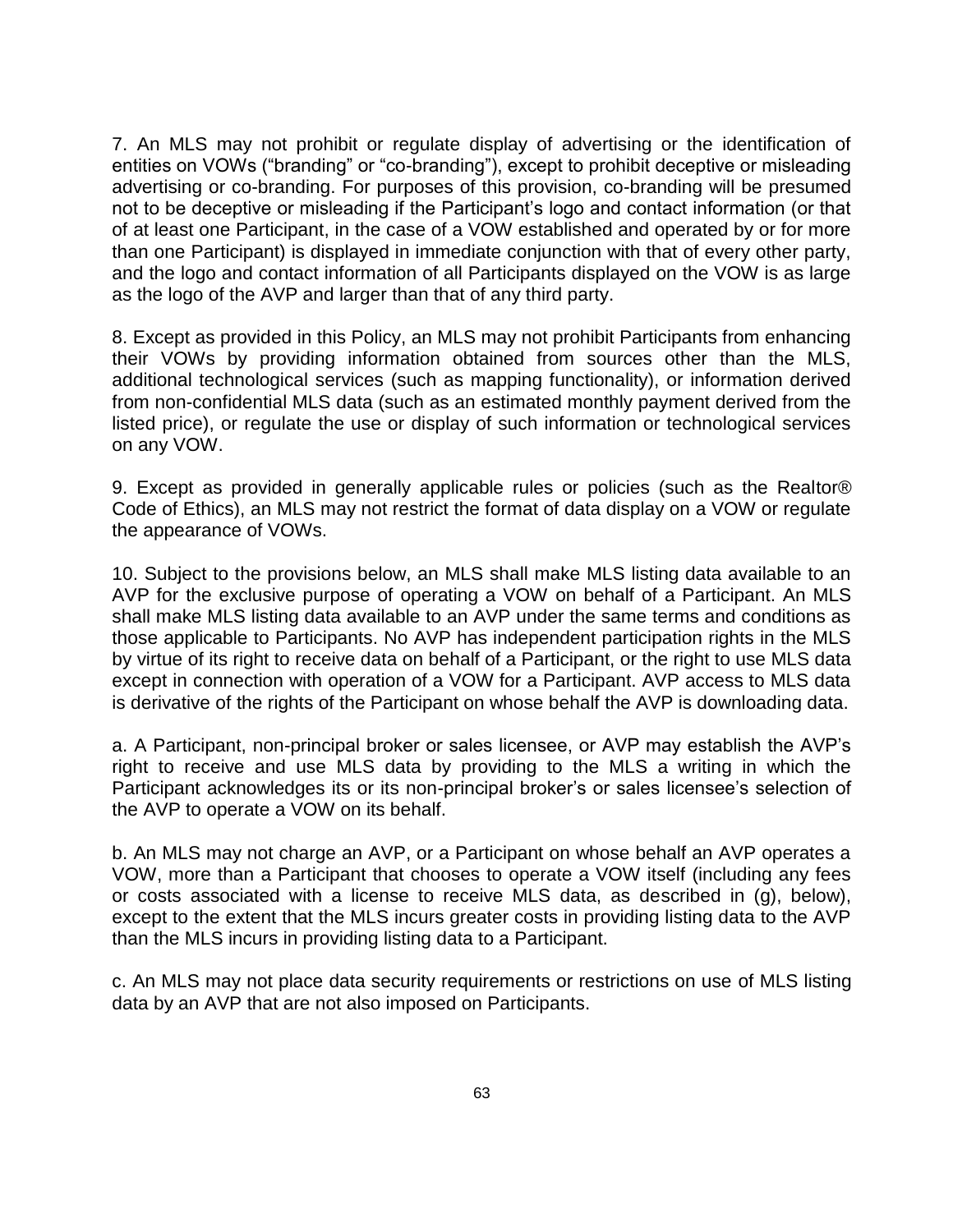d. An MLS must permit an AVP to download listing information in the same manner (e.g., via a RETS feed or via an FTP download), at the same times and with the same frequency that the MLS permits Participants to download listing information.

e. An MLS may not refuse to deal directly with an AVP in order to resolve technical problems with the data feed. However, the MLS may require that the Participant on whose behalf the AVP is operating the VOW participate in such communications if the MLS reasonably believes that the involvement of the Participant would be helpful in order to resolve the problem.

f. An MLS may not condition an AVP's access to a data feed on the financial terms on which the AVP provides the site for the Participant.

g. An MLS may require Participants and AVPs to execute license or similar agreements sufficient to ensure that Participants and AVPs understand and agree that data provided by the MLS may be used only to establish and operate a VOW on behalf of the Participant and not for any other purpose.

h. An MLS may not (i) prohibit an AVP from operating VOWs on behalf of more than one Participant, and several Participants may designate an AVP to operate a single VOW for them collectively, (ii) limit the number of entities that Participants may designate as AVPs for purposes of operating VOWs, or (iii) prohibit Participants from designating particular entities as AVPs except that, if an AVP's access has been suspended or terminated by an MLS, that MLS may prevent an entity from being designated an AVP by another Participant during the period of the AVP's suspension or termination.

i. Except as stated below, an MLS may not suspend or terminate an AVP's access to data (a) for reasons other than those that would allow an MLS to suspend or terminate a Participant's access to data, or (b) without giving the AVP and the associated Participant(s) prior notice and the process set forth in the applicable provisions of the MLS rules for suspension or termination of a Participant's access. Notwithstanding the foregoing, an MLS may immediately terminate an AVP's access to data (a) if the AVP is no longer designated to provide VOW services to any Participant, (b) if the Participant for whom the AVP operates a VOW ceases to maintain its status with the MLS, (c) if the AVP has downloaded data in a manner not authorized for Participants and that hinders the ability of Participants to download data, or (d) if the associated Participant or AVP has failed to make required payments to the MLS in accordance with the MLS's generally applicable payment policies and practices.

11. An MLS may not prohibit, restrict, or impede a Participant from referring Registrants to any person or from obtaining a fee for such referral.

**IV. Requirements That MLSs May Impose on the Operation of VOWs and Participants.**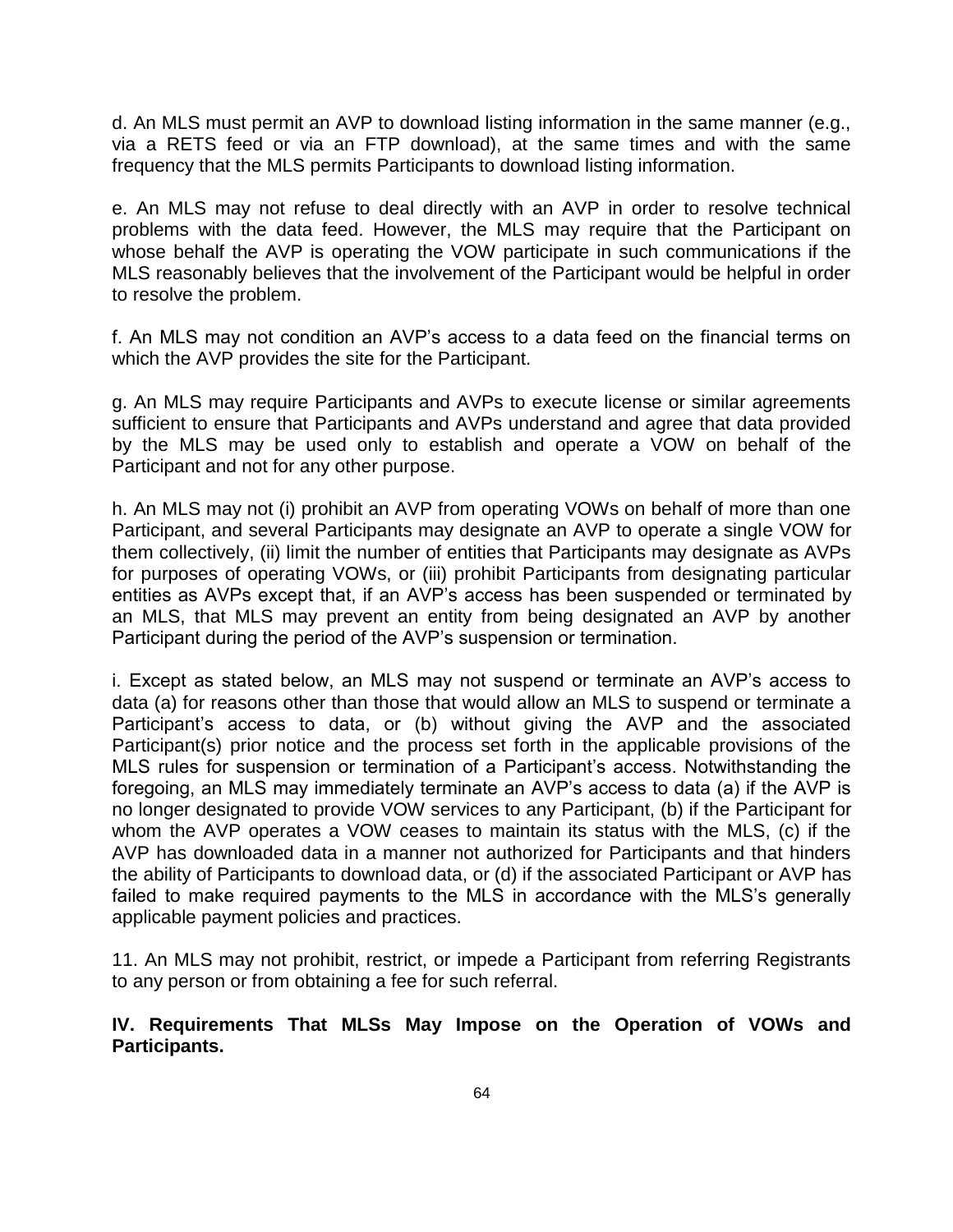1. An MLS may impose any, all, or none of the following requirements on VOWs but may impose them only to the extent that equivalent requirements are imposed on Participants' use of MLS listing data in providing brokerage services via all other delivery mechanisms:

a. A Participant's VOW may not make available for search by or display to Registrants the following data intended exclusively for other MLS Participants and their affiliated licensees:

i. Expired, withdrawn, or pending listings.

ii. Sold data unless the actual sales price of completed transactions is accessible from public records.

iii. The compensation offered to other MLS Participants.

iv. The type of listing agreement, i.e., exclusive right to sell or exclusive agency.

v. The seller(s) and occupant(s) name(s), phone number(s) and email address(es), where available.

vi. Instructions or remarks intended for cooperating brokers only, such as those regarding showing or security of the listed property.

b. The content of MLS data that is displayed on a VOW may not be changed from the content as it is provided in the MLS. MLS data may be augmented with additional data or information not otherwise prohibited from display as long as the source of such other data or information is clearly identified. This requirement does not restrict the format of MLS data display on VOWs or display of fewer than all of the listings or fewer authorized data fields.

c. There shall be a notice on all MLS data displayed indicating that the data is deemed reliable but is not guaranteed accurate by the MLS. A Participant's VOW may also include other appropriate disclaimers necessary to protect the Participant and/or the MLS from liability.

d. Any listing displayed on a VOW shall identify the name of the listing firm in a readily visible color, and reasonably prominent location, and in typeface not smaller than the median typeface used in the display of listing data.

e. The number of current or, if permitted, sold listings that Registrants may view, retrieve, or download on or from a VOW in response to an inquiry may be limited to a reasonable number. Such number shall be determined by the MLS, but in no event may the limit be fewer than 100 listings or 5% of the listings in the MLS, whichever is less.

f. Any listing displayed on a VOW shall identify the name of the listing agent.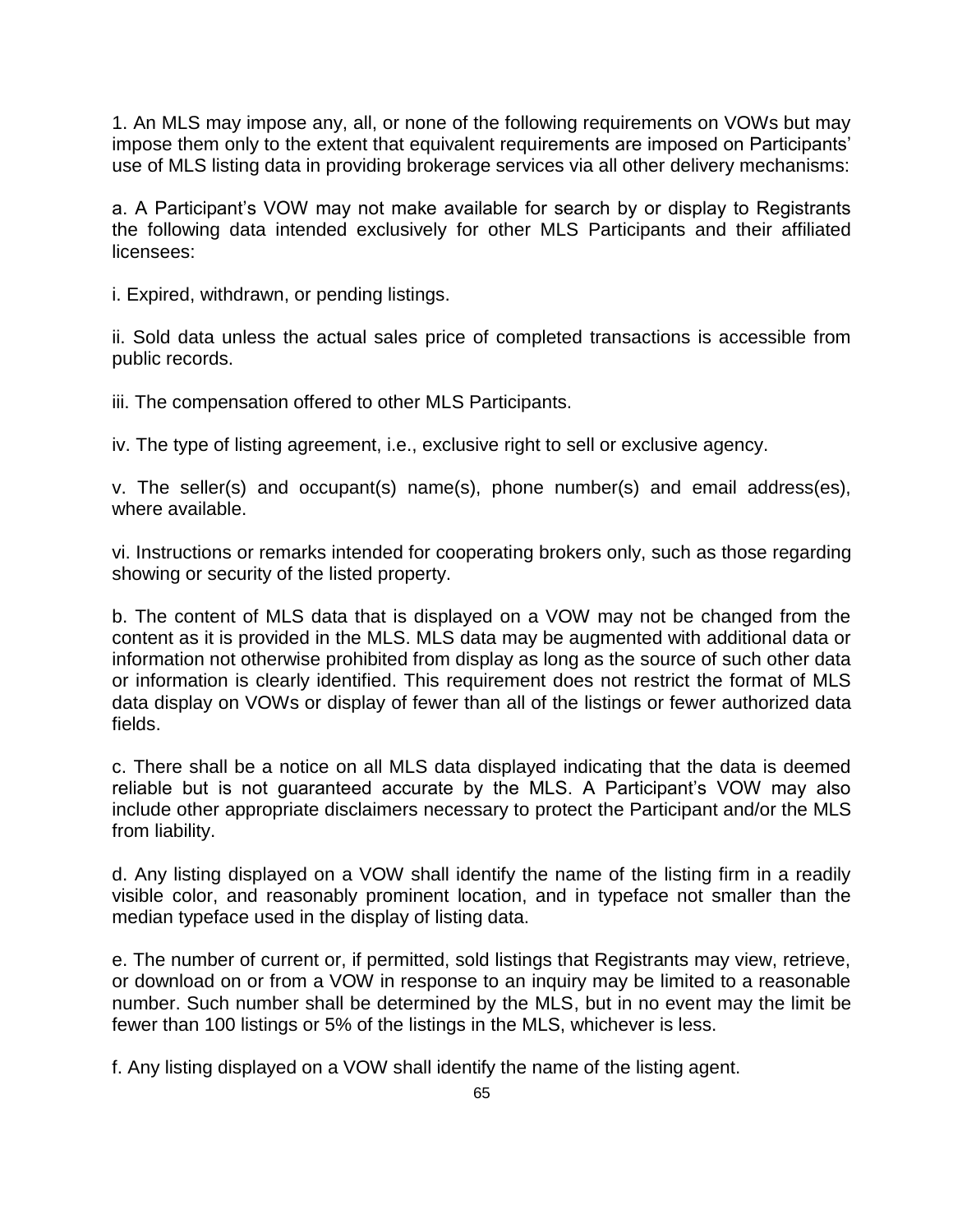2. An MLS may also impose the following other requirements on the operation of VOWs:

a. Participants displaying other brokers' listings obtained from other sources, e.g., other MLSs, non-participating brokers, etc. shall display the source from which each such listing was obtained.

b. A maximum period, no shorter than 90 days and determined by the MLS, during which Registrants' passwords are valid, after which such passwords must be changed or reconfirmed.

3. An MLS may not prohibit Participants from downloading and displaying or framing listings obtained from other sources, e.g., other MLSs or from brokers not participating in that MLS, etc., but may require either that (i) such information be searched separately from listings obtained from other sources, including other MLSs, or (ii) if such other sources are searched in conjunction with searches of the listings available on the VOW, require that any display of listings from other sources identify such other source.

EFFECTIVE DATE: MLSs have until not later than [90 DAYS AFTER ENTRY OF THE FINAL JUDGMENT] to adopt rules implementing the foregoing policies and to comply with the provisions of section III above, and (2) Participants shall have until not later than 180 days following adoption and implementation of rules by an MLS in which they participate to cause their VOW to comply with such rules.

See attached Appendix A for Seller Opt-Out Form.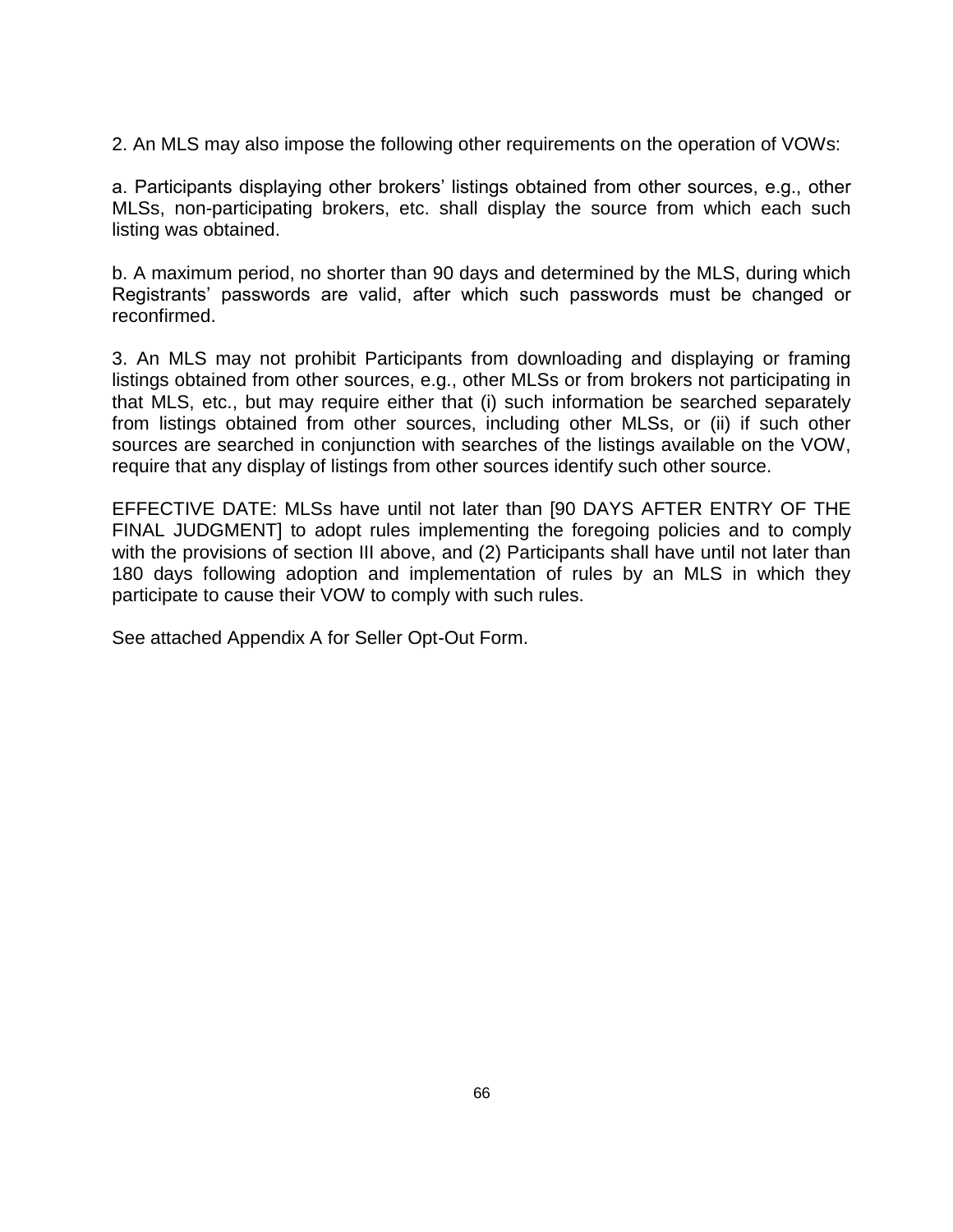# **Appendix A to VOW Policy**

# **Seller Opt-Out Form**

1.Check either [a.] or [b.] below:

a. [\_\_\_\_\_\_\_] I have advised my broker or sales agent that I do not want the listed property to be displayed on the Internet; or

b. [\_\_\_\_\_\_\_] I have advised my broker or sales agent that I do not want the address of the listed property to be displayed on the Internet.

2. I understand and acknowledge that, if I have selected option [a.], consumers who conduct searches for listings on the Internet will not see information about the listed property in response to their search.

\_\_\_\_\_\_\_\_\_\_\_ initials of seller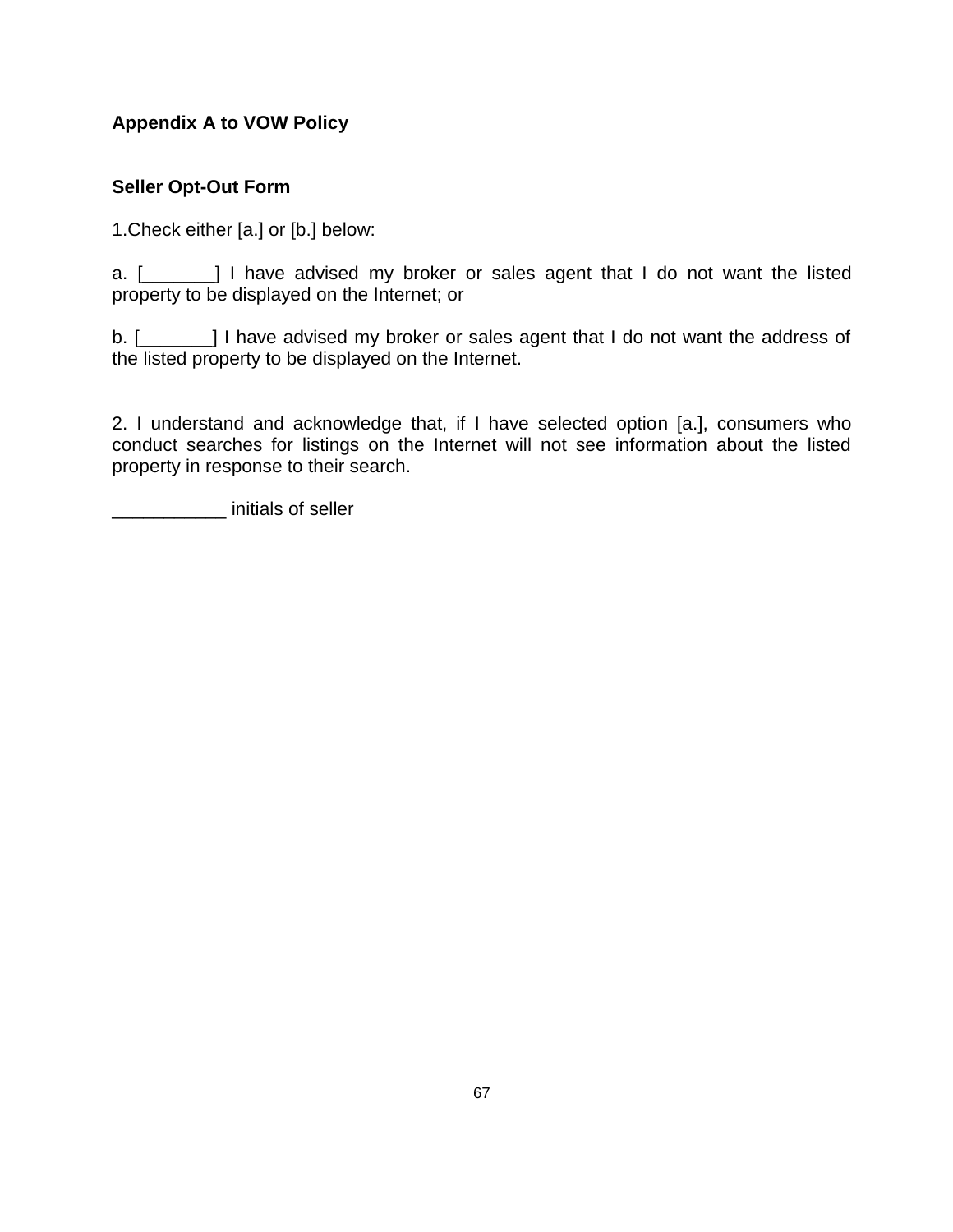#### **C.A.R. Model MLS Rules Exhibit B**

## **Model Citation Policy (California Model MLS Rule 14.3)**

The purpose of this citation policy is to ensure the integrity of the MLS including the currency and accuracy of its information. Fines will be issued and processed in accordance with this Citation Policy. The citable offenses and fines are subject to change upon approval of the AOR/MLS Board of Directors. The Citation Policy is in addition to and does not replace the provisions of Section 14 of the C.A.R. Model MLS Rules.

A. For the purpose of the Fine Schedule, the number of violations will be tracked on a calendar year basis. On the first day of each calendar year the violation count for each MLS member will be reset to zero (0). **[Note: while a one (1) year reset period is set forth as the default in this section, it is recommended that MLSs set the reset clock in the range of one (1) to four (4) years; an MLS could also opt for no reset]**

B. A listing that contains one or more violations of the Citation Policy is considered a violation event for purposes of the Fine Schedule regardless of the category or nature of the violation.

C. A listing that contains more than one violation on the same day will be treated as a single violation for purposes of the Fine Schedule. Multiple violations that occur on the same day but are reported separately are treated as a single violation.

D. A violation must be corrected within two (2) calendar days of notice of violation sent to the Violator and/or Responsible Participant. Receipt of notice is presumed to be the sooner of three (3) calendar days after mailing or one (1) calendar day after email or facsimile transmission. Failure to correct a noted violation within the two (2) day time period allotted will result in a new violation for the uncorrected violation with the associated fine for that level of violation. Failure to correct a violation within the two (2) day correction period may also subject a non-conforming listing to removal by the MLS from active display. New violations may be issued for any remaining uncorrected violations until the violations are corrected or the maximum fine is reached as set forth below.

E. The fine amount is determined by the total number of violations accumulated by each MLS member during a calendar year. **[Note: if a different time period from one (1) year is elected in A. above, then that time period should be reflected here]**

F. Fines are due within fifteen (15) calendar days of receipt of a violation notice. Receipt of notice is presumed to be three (3) business days after mailing or one (1) calendar day after email or facsimile transmission.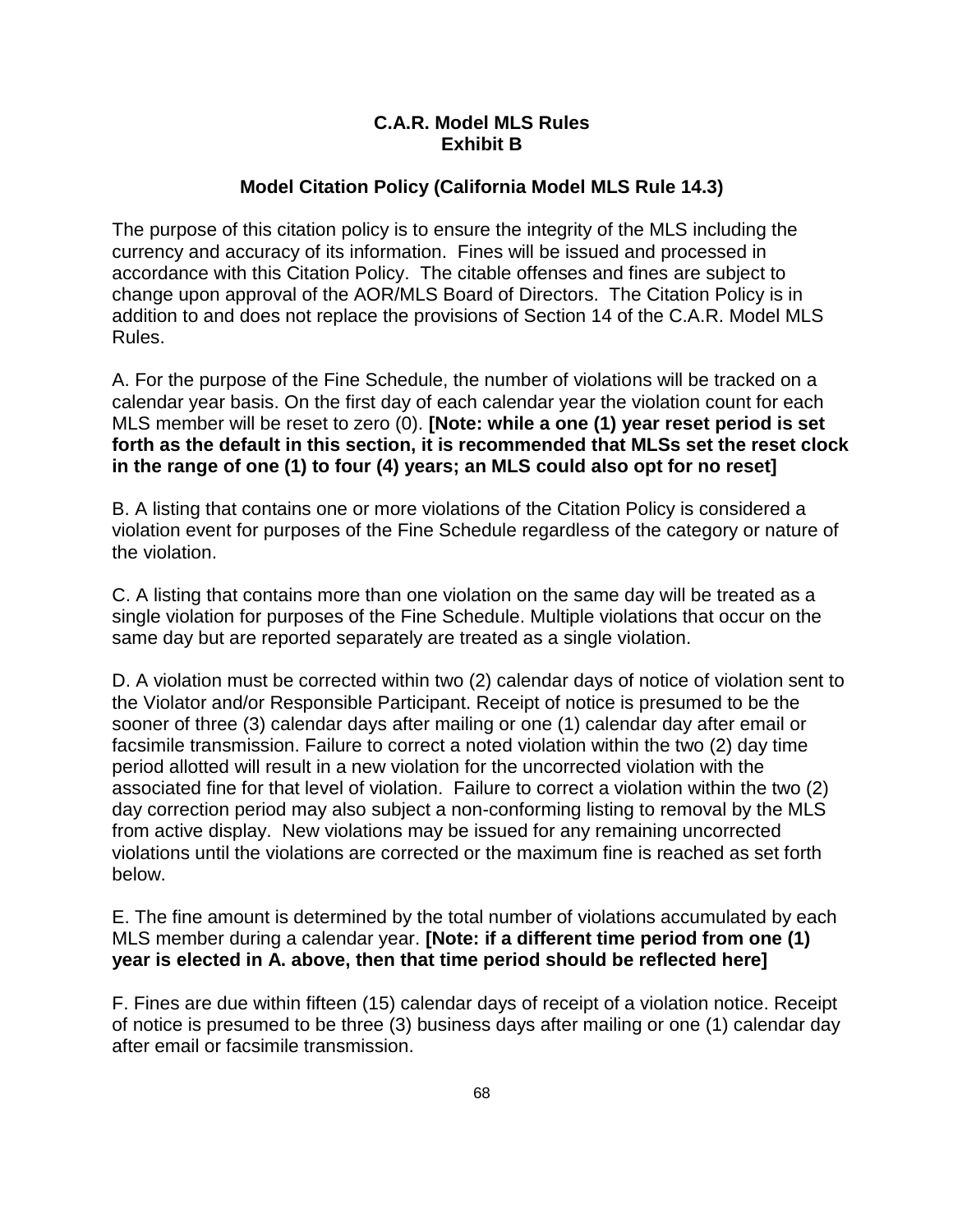G. If a Violator believes that a violation notice and fine was issued in error, the Violator may request a hearing in accordance to the procedures set out by their MLS/AOR. Prior to requesting a hearing, the violation must be corrected.

H. Failure to pay assessed fines may result in suspension of MLS privileges as detailed in Paragraph 17.1 of the MLS Rules and Regulations.

I. The MLS Committee and/or the Board of Directors reserves the right, at its discretion, to charge a Participant or Subscriber with rules violations by virtue of the hearing process, including the possibility of additional fees or fines, suspension or expulsion, rather than utilizing the citation process. Thus, the below fines may not be all inclusive. Any Participant or Subscriber who accumulates in excess of 5 (five) violations in one calendar year, unless otherwise specified, may be referred to the MLS Committee and/or the Board of Directors for a review to determine whether or not further discipline and possible suspension of MLS service is warranted.

J. Reporting of violations will remain confidential.

K. The violation fine schedule is as follows:

#### Tier One:

First Violation: Warning Letter

Second Violation: Attend Class in Lieu of Fine (if such class offered by AOR/MLS) or \$\_\_\_\_ **[Note: Selection of a fine amount ranging from \$100 to \$250 is recommended].** 

Third and Subsequent Violations: \$\_\_\_ **[Note: Selection of a fine amount ranging from \$300 to \$1,000 is recommended].** 

If such a class if offered by the AOR/MLS and if the Violator opts to attend a compliance training class in lieu of paying the fine for a Second Violation, the Violator will pay a \$50.00 non-refundable one-time fee and complete the course within a 60-day period. The Violator will be given the opportunity for one make-up session only. Failure to complete the make-up session will result in assessment of the full fine amount set forth for a Second Violation.

As set forth in Section D above, violations must be corrected within two (2) calendar days of notice. Violations which remain uncorrected subject the violator to the imposition of new penalties and removal of the listing from active display.

The maximum accumulated fine for a single violation may not exceed the top amount of \$15,000 allowed by NAR for assessment of financial penalty. If the maximum accumulated fine amount has been assessed and the violation has not been corrected, the Violator's MLS privileges may be suspended until all accumulated fines have been paid and the noted violation has been corrected.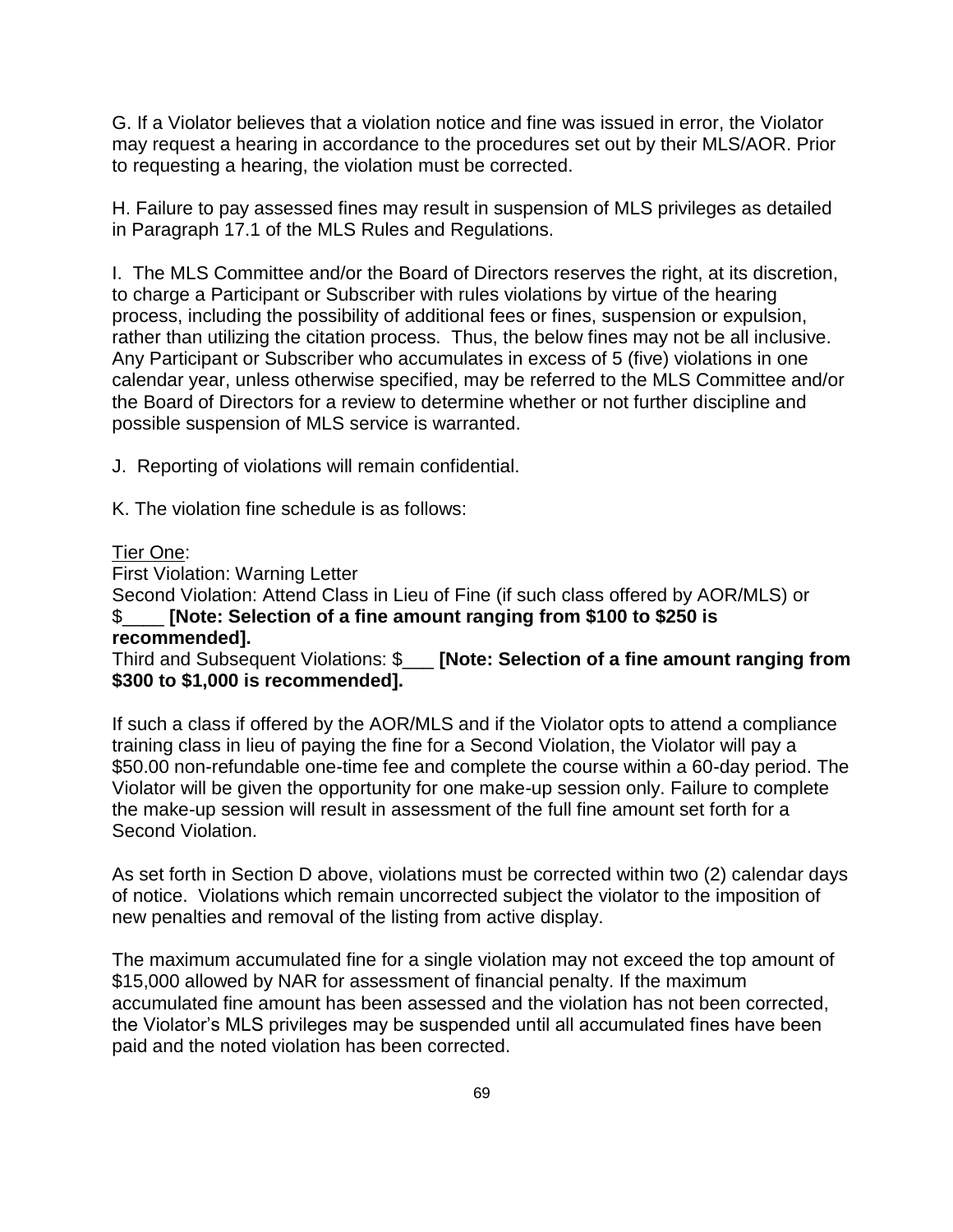Tier One Offenses are as follows:

- 1. Non-Completion of Required MLS Orientation Program Within Set Time Allowed [Rule 4.0 (*Orientation*)]
- 2. Failure of Participant or Subscriber to Notify the MLS of Termination, Transfer, or Addition of Any Clerical Users Affiliated with Participant or Subscriber [Rule 4.3 (*Notice re Clerical Users*)]
- 3. Failure of Participant to Notify the MLS of Termination, Transfer, or Addition of any Licensees Under Participant's License [Rule 4.4 (*Notice re Licensees*)]
- 4. Failure to Properly Designate/Correlate License Type [Rules 4.1.3, 4.2.3 *(Redundant Participant/Subscriber Qualifications)*]
- 5. Failure to Properly Specify Listing Type or Class [Rules 7.2-7.3 (*Listing Type or Class*)]
- 6. Failure to Update/Change Listing Information [Rule 7.8 (*Change of Listing Information*)]
- 7. Unauthorized Cancellation/Withdrawal of Listing [Rule 7.9 (*Cancellation*/*Withdrawal of Listing Prior to Expiration*)]
- 8. Failure to Provide Complete Listing Information [Rule 7.11 (*Detail on Listings*)]
- 9. Failure to Offer Unconditional Compensation [Rule 7.12 (*Unilateral Contractual Offer*)]
- 10. Failure to Comply with Auction Listing Requirements [Rule 7.24 (*Auction Listings)*]
- 11. Failure to Disclose REO Status [Rule 7.27 (*REO Disclosure*)]
- 12. Failure to Disclose Short Sale Status [Rule 7.28 (*Short Sale Listings*)]
- 13. Failure to Input Accurate Information [Rule 8.3 (*Accuracy of Information; Responsibility for Accuracy*)]
- 14. Failure to Timely Report Listing Status Changes and Sales [Rule 10.2 (*Reporting of Sales*)]
- 15. Failure to Timely Report Cancellation of Pending Sale [Rule 10.4 (*Reporting Cancellation of Pending Sale*)]
- 16. Wrongful Use of Photographs/Use of Photographs on a Listing Without Proper Authorization [Rule 11.5 (*Photos*)]
- 17. Misuse of Public Remarks; Failure to Limit Public Remarks to Marketing, Description and Condition of the Property; Wrongful Use of Remarks on a Listing Without Proper Authorization [Rule 12.5 (*Use and Misuse of Remarks*)]
- 18. Unauthorized Use of Term "Sold" [Rule 12.7 (*"Sold" Signs and Use of the Term "Sold"*)]
- 19. Unauthorized Advertisement of Listing of Another Broker [Rule 12.8 (*Advertising of Listing Filed with the MLS*), Rule 12.8.1 (*Advertising of Listing in Printed Neighborhood Market Report)*]
- 20. Unauthorized Use of Statistical Reports, Sold Data or Comparable Reports in Advertising [Rule 12.9 (*Limitations on Use of Information in Advertising*)]
- 21. Failure to Provide Adequate Informational Notice and/or Disclaimers on Print or Non-Print Forms of Advertising or Other Forms of Public Representations [Rule 12.9 (*MLS Information in Advertising)*, Rule 12.15.1 (*Copies to Prospective Purchasers*), IDX Rule 12.16 (s) (*Disclaimer*), VOW Rule Section 12.19.17].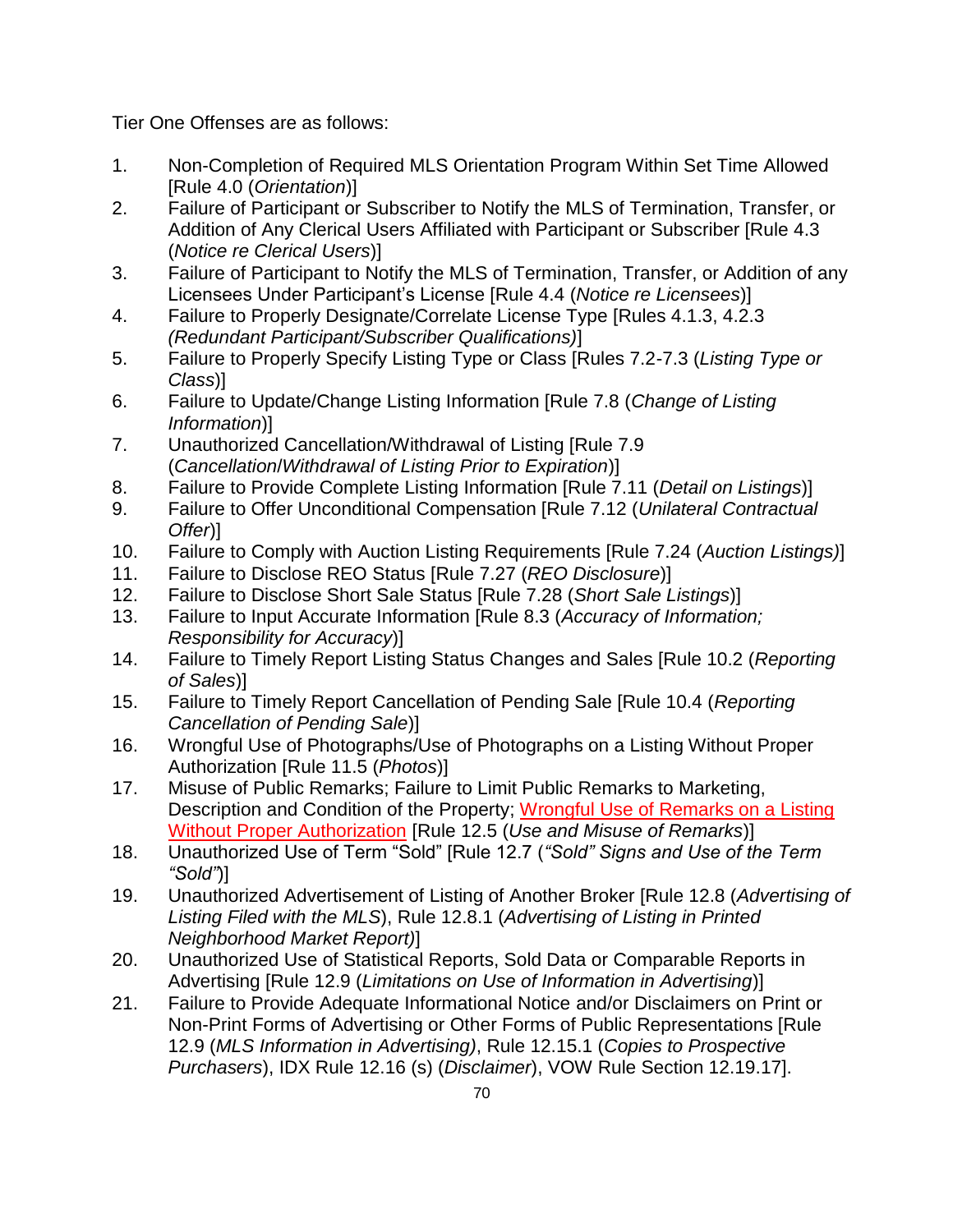## Tier Two:

First Violation: Warning Letter Second Violation: \$\_\_\_\_ **[Note: Selection of a fine amount ranging from \$200 to \$500 is recommended].** 

#### Third and Subsequent Violations: \$\_\_\_ **[Note: Selection of a fine amount ranging from \$500 to \$2,000 is recommended].**

As set forth in Section D above, violations must be corrected within two (2) calendar days of notice. Violations which remain uncorrected subject the violator to the imposition of new penalties and removal of the listing from active display.

The maximum accumulated fine for a single violation may not exceed the top amount of \$15,000 allowed by NAR for assessment of financial penalty. If the maximum accumulated fine amount has been assessed and the violation has not been corrected, the Violator's MLS privileges may be suspended until all accumulated fines have been paid and the noted violation has been corrected.

Tier Two Offenses are as follows:

- 1. Failure to Comply with "Certification of Nonuse" (back fees owing under Certification to be cumulatively added to citation amount) [Rule 5.1.6 (*Certification of Nonuse*)]
- 2. Failure to Input a Required Listing; Failure to Disclose Known Additional Property Owner Information [Rule 7.5 (*Mandatory Submission*)]
- 3. Failure to Provide Signed Seller Exemption; Failure to Submit Compliant Signed Seller Exemption [Rule 7.6 (*Exempted Listings*)]
- 4. Entry of a Listing as New after Withdrawn without a New or Amended Listing Contract [Rule 7.8 (*Change of Listing Information*)]
- 5. Failure to Disclose Interest by a Broker Participant or R.E. Subscriber in the Subject Listing [Rule 7.17 (*Broker/Agent as Principal*)]
- 6. Failure to Remove Expired Listing; Failure to Obtain Seller's Written Authorization before Extension/Renewal [Rule 7.19 (*Expiration, Extension and Renewal of Listings*)]
- 7. Failure to Disclose Dual Variable Commission [Rule 7.22 (*Dual /Variable Rate Commissions*)]
- 8. Prohibited Co-Listing [Rule 7.25 *(Co-Listing)*]
- 9. Violation of DOM/CDOM Calculation [Rule 7.26 *(Days on Market/Cumulative Days on Market Calculation)*]
- 10. Failure to Provide Appropriate Written Documentation of Listing [Rule 8.2 (*Written Documentation*)]
- 11. Failure to Correct Incomplete or Inaccurate Information after MLS Notification [Rule 8.3 (*Accuracy & Correction*)]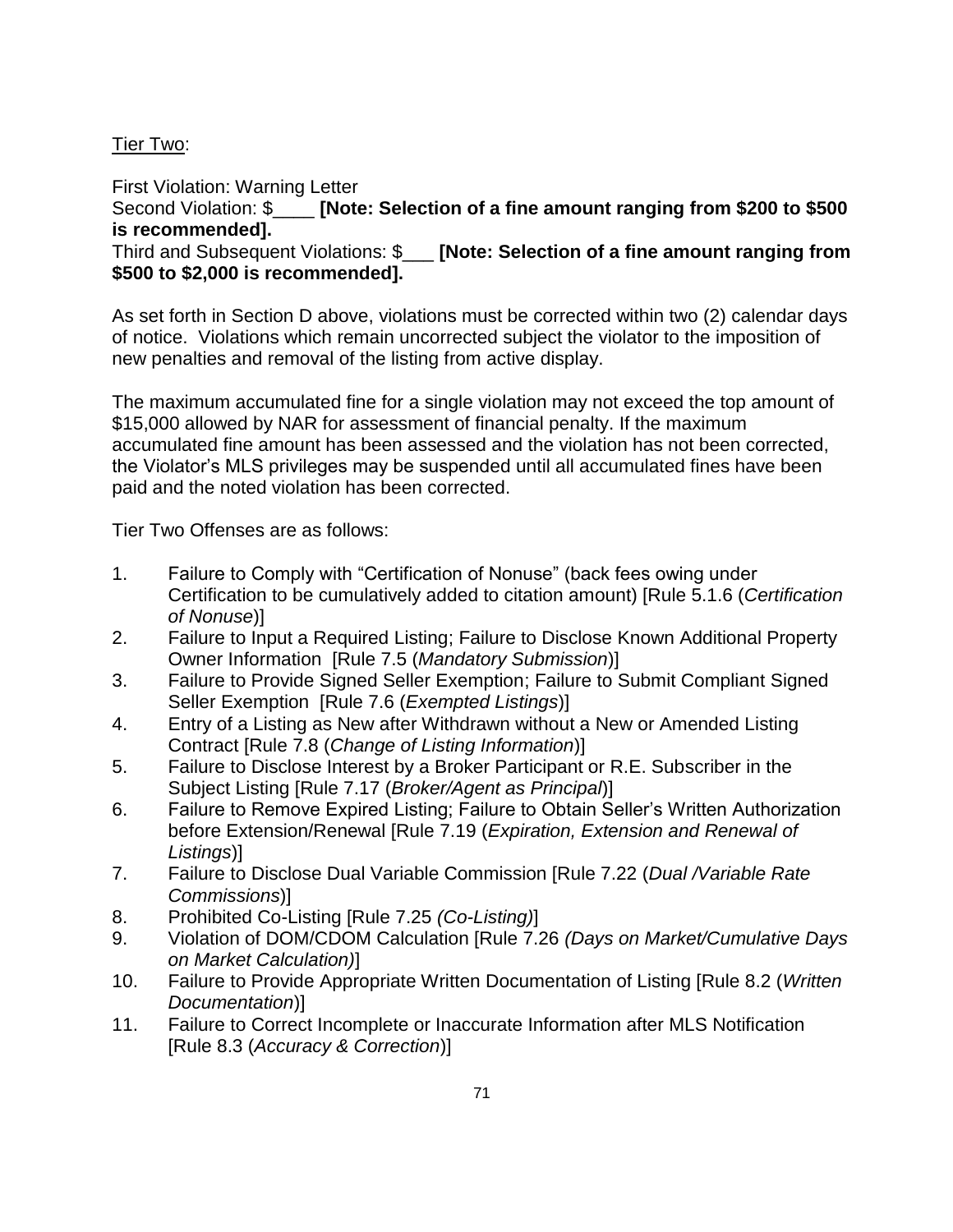- 12. False Representations; Failure to Abide by True Picture Standard of Conduct [Rule 12.10 (*False or Misleading Advertising and Representations*)]
- 13. Violation of Competency Standard [Rule 12.21 *(Participant and Subscriber Standards of Conduct)*]
- 14. Failure to Provide MLS-Approved Lockbox [Rule 13.2.2 (*Lockbox Requirements*)]
- 15. Failure to Timely Remove Lockbox after COE or Expiration/Cancellation of Listing [Rule 13.12 (*Lockbox Removal*)]

# Tier Three:

First Violation: Warning Letter

Second Violation: \$\_\_\_\_ **[Note: Selection of a fine amount ranging from \$500 to \$1,000 is recommended].** 

Third and Subsequent Violations: \$\_\_\_ **[Note: Selection of a fine amount ranging from \$1,000 to \$5,000 is recommended].** 

As set forth in Section D above, violations must be corrected within two (2) calendar days of notice. Violations which remain uncorrected subject the violator to the imposition of new penalties and removal of the listing from active display.

The maximum accumulated fine for a single violation may not exceed the top amount of \$15,000 allowed by NAR for assessment of financial penalty. If the maximum accumulated fine amount has been assessed and the violation has not been corrected, the Violator's MLS privileges may be suspended until all accumulated fines have been paid and the noted violation has been corrected.

Tier Three Offenses are as follows:

- 1. Failure to obtain sellers authority to list in MLS [Rule 8.1 (*Listing Agreement and Seller's Permission*)]
- 2. Failure to be Present when Providing Access to a Listed Property to Buyers and Potential Buyers [Rule 9.9 (*Presence of Participant or Subscriber*)]
- 3. Failure to timely notify of DRE or OREA adverse action [Rule 12.1 (*Notification of California Department of Real Estate (DRE) or California Office of RealEstate Appraisers (OREA) Action*)]
- 4. Unauthorized Use of MLS Information [Rule 12.11 (*Use of MLS Information*)]
- 5. Unauthorized Sharing of MLS Information and Pass Codes; Use of MLS by Unauthorized Party [Rule 12.12 (*Confidentiality of MLS Information*)]
- 6. Unauthorized Clerical User Access and Use of MLS Information [Rules 12.12.1, 12.14.1 (Clerical Users)]
- 7. Misuse of Reproduction of MLS Information [Rule 12.15 (*Reproduction*)]
- 8. Sharing the MLS compilation or portion thereof with any third party vendor not authorized by the MLS [Rules 12.11 (*Use of MLS Information*), 12.12 (*Confidentiality of MLS Information*) and 12.15 (*Reproduction*)]